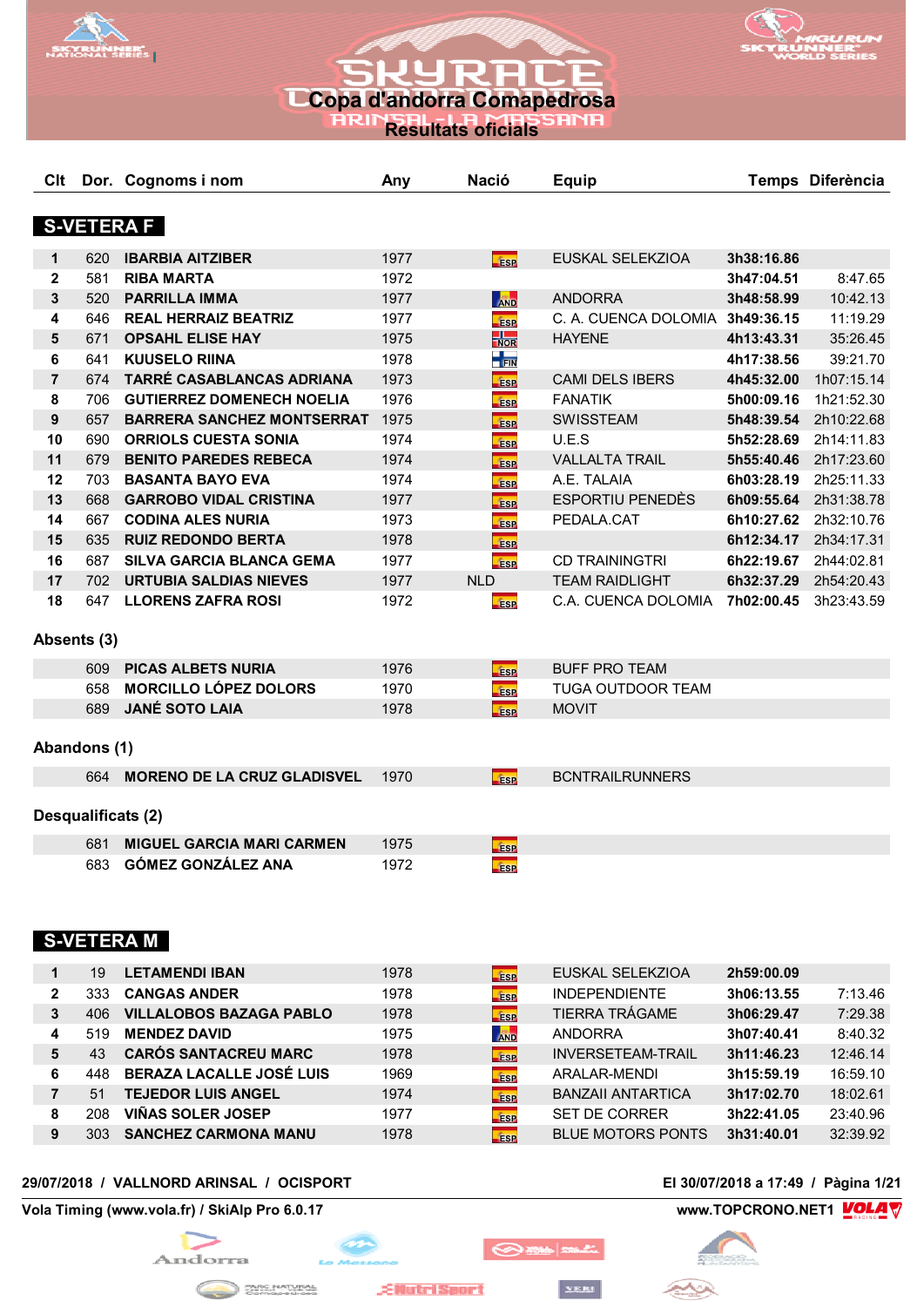



**RRIN Resultats oficials** 

| Clt      |            | Dor. Cognoms i nom                                  | Any          | <b>Nació</b>                    | <b>Equip</b>                     |                          | Temps Diferència         |
|----------|------------|-----------------------------------------------------|--------------|---------------------------------|----------------------------------|--------------------------|--------------------------|
| 10       | 26         | <b>KUROCHKIN ALEKSEI</b>                            | 1978         |                                 | RUSSIAN SKYRUNNING TEAM          | 3h32:13.56               | 33:13.47                 |
| 11       | 224        | DORCA TARRUELLA JORDI                               | 1978         | <b>RUS</b><br><b>fise</b>       | 9HSPORTS                         | 3h32:25.10               | 33:25.01                 |
| 12       | 260        | <b>PATRICIO NUNO</b>                                | 1972         | For                             | CLUBE DA NATUREZA DE ALVITO      | 3h38:59.86               | 39:59.77                 |
| 13       | 337        | <b>PRAT BAU JOAN</b>                                | 1973         | <b>ESP</b>                      | 9HSPOTS                          | 3h42:21.07               | 43:20.98                 |
| 14       | 74         | <b>FERRER RIPOLL JOAN</b>                           | 1978         | <b>ESP</b>                      | <b>ECPCGR</b>                    | 3h46:53.96               | 47:53.87                 |
| 15       | 561        | DE PALOL ARREGUI DANIEL                             | 1974         | $\frac{\text{N}}{\text{Z}}$ gbr | <b>LONDON</b>                    | 3h48:11.58               | 49:11.49                 |
| 16       | 479        | <b>RENIU MARC</b>                                   | 1977         | <b>ESP</b>                      |                                  | 3h49:51.21               | 50:51.12                 |
| 17       | 254        | <b>LECINA JORDI</b>                                 | 1977         | <b>ESP</b>                      | CE FONDISTES VILASSAR            | 3h50:32.53               | 51:32.44                 |
| 18       | 120        | <b>MARTINEZ HERNANDEZ MIQUEL ANGEL</b>              | 1978         | <b>ESP</b>                      | <b>VEC</b>                       | 3h50:45.85               | 51:45.76                 |
| 19       | 306        | <b>LINARES GARRIDO JESUS</b>                        | 1974         | <b>ESP</b>                      | <b>INDEPENDIENTE</b>             | 3h51:15.82               | 52:15.73                 |
| 20       | 294        | <b>COSTA CREUS CARLES</b>                           | 1976         | <b>ESP</b>                      |                                  | 3h51:40.83               | 52:40.74                 |
| 21       | 495        | <b>LANGEL KAI</b>                                   | 1976         | <b>ESP</b>                      | <b>CE TRAIL TARRACO</b>          | 3h51:48.99               | 52:48.90                 |
| 22       | 63         | PERIS LLUESMA JAVIER                                | 1973         | <b>ESP</b>                      | <b>TRAIL MORVEDRE</b>            | 3h53:17.18               | 54:17.09                 |
| 23       | 283        | <b>BAJONA CASAS RAMON</b>                           | 1969         | <b>ESP</b>                      |                                  | 3h55:34.52               | 56:34.43                 |
| 24       | 201        | <b>LARA CORTES CHRISTIAN</b>                        | 1977         | fise                            | <b>CEM PAPIOL</b>                | 3h58:44.99               | 59:44.90                 |
| 25       | 532        | <b>MARÍN RODRÍGUEZ DANI</b>                         | 1978         | <b>AND</b>                      | C.E. SANLORIA                    | 4h03:59.19               | 1h04:59.10               |
| 26       | 28         | <b>MORENO GARCIA FLORENCIO</b>                      | 1969         | <b>ESP</b>                      | <b>QUIRORUNNERS</b>              | 4h05:45.07               | 1h06:44.98               |
| 27       | 341        | TEJERO VAZQUEZ IVÁN                                 | 1977         | <b>ESP</b>                      | CD AXARLÓN                       | 4h06:03.54               | 1h07:03.45               |
| 28       | 299        | <b>ONANDIA JON</b>                                  | 1974         | <b>ESP</b>                      | <b>ESPAITRAIL</b>                | 4h09:09.40               | 1h10:09.31               |
| 29       | 57         | <b>GARCÍA SASTRE ABEL</b>                           | 1978         | <b>ESP</b>                      | SALAMANCA RAIDS & TRAILS RUNNE   | 4h09:33.92               | 1h10:33.83               |
| 30       | 157        | <b>MARÍN VALENZUELA TONI</b>                        | 1970         | <b>ESP</b>                      |                                  | 4h10:33.08               | 1h11:32.99               |
| 31       | 187        | <b>LEON MOZO JOSE LUIS</b>                          | 1972         | <b>ESP</b>                      | <b>RIBERAMENDI</b>               | 4h11:48.36               | 1h12:48.27               |
| 32       | 505        | <b>CORREIA JALES PEDRO</b>                          | 1977         | <b>AND</b>                      | AAA                              | 4h13:07.88               | 1h14:07.79               |
| 33       | 424        | <b>BORREDÀ GARCIA ORIOL</b>                         | 1974         | <b>ESP</b>                      | <b>NO</b>                        | 4h13:39.07               | 1h14:38.98               |
| 34       | 257        | <b>FIGUEROLA MIR JORDI</b>                          | 1977         | <b>ESP</b>                      |                                  | 4h17:31.36               | 1h18:31.27               |
| 35       | 84         | <b>MARTÍ CANTÍ CARLES</b>                           | 1976         | <b>ESP</b>                      | <b>BORGES TRAIL</b>              | 4h18:05.78               | 1h19:05.69               |
| 36       | 434        | <b>ROCIAS PALAU MARÇAL</b>                          | 1976         | ÉSP                             |                                  | 4h21:11.35               | 1h22:11.26               |
| 37       | 410        | <b>CASANOVAS GARCIA XAVI</b>                        | 1975         | <b>ESP</b>                      | CLUB ESPORTIU CERDANYA PIRINEU   | 4h21:13.07               | 1h22:12.98               |
| 38       | 60         | <b>SANTOS ROMERO RAUL</b>                           | 1975         | <b>ESP</b>                      | SALAMANCA RAIDS & TRAILS RUNNE   | 4h21:52.59               | 1h22:52.50               |
| 39       | 503        | <b>GONZÁLEZ GARCÍA VÍCTOR FRANCISCO</b>             | 1978         | <b>ESP</b>                      | C.D. U LAGARTU RUNNING           | 4h23:22.51               | 1h24:22.42               |
| 40       | 332        | <b>MAIA NUNO</b>                                    | 1978         | POR                             | <b>VEGANGOO</b>                  | 4h24:53.35               | 1h25:53.26               |
| 41       | 401        | <b>CASANOVAS ZURANO JORDI</b>                       | 1975         | <b>ESP</b>                      | <b>MOVIT</b>                     | 4h25:57.35               | 1h26:57.26               |
| 42       | 71         | <b>ARMENGOL RABAL MARC</b>                          | 1974         | ÉSP                             |                                  | 4h26:10.81               | 1h27:10.72               |
| 43       | 89         | DE VLUGT GABRIEL                                    | 1975         | <b>ESP</b>                      | <b>WEST ATLANTIC</b>             | 4h26:29.81               | 1h27:29.72               |
| 44       | 462        | <b>CARBONELL ISANT RAMON</b>                        | 1978         | <b>ESP</b>                      | <b>MONTSENY MAASAIS</b>          | 4h30:09.90               | 1h31:09.81               |
| 45       | 270        | <b>RUIZ GATELL IVAN</b>                             | 1978         | <b>ESP</b>                      |                                  | 4h33:15.58               | 1h34:15.49               |
| 46       | 463        | <b>ARAUZO MARTÍN CARLOS</b>                         | 1976         | <b>ESP</b>                      |                                  | 4h34:50.59               | 1h35:50.50               |
| 47       | 353        | JIMENEZ BARRANCO JOSE ANTONIO                       | 1977         | <b>ESP</b>                      |                                  | 4h35:51.68               | 1h36:51.59               |
| 48       |            | 554 PERPIÑA MEDIEL TOMAS                            | 1974         | ÉSP                             | <b>AVANNUBO</b>                  |                          | 4h37:08.02 1h38:07.93    |
| 49<br>50 | 111<br>149 | SOLÉ CORVILLO JORGE<br><b>VALÈNCIA NEBOT CARLES</b> | 1970<br>1969 | <b>ESP</b>                      | CDM ALTO SIL<br>ASS. ESP. DIEDRE | 4h37:09.05<br>4h38:27.64 | 1h38:08.96<br>1h39:27.55 |
|          |            | SORIANO LOPEZ FC° JAVIER                            |              | <b>ESP</b>                      |                                  |                          |                          |
| 51<br>52 | 112<br>242 | PLUMED GALERA JOSE MARIA                            | 1972<br>1975 | <b>ESP</b>                      | C.M. VISTABELLA                  | 4h40:57.15               | 1h41:57.06<br>1h43:00.78 |
| 53       | 548        | <b>ROCA RODRIGUEZ MIQUEL</b>                        | 1973         | <b>ESP</b>                      | NIVELL BIKE                      | 4h42:00.87<br>4h43:21.43 | 1h44:21.34               |
| 54       | 564        | <b>BADIA MUNIENTE ANTONI</b>                        | 1978         | <b>ESP</b>                      |                                  | 4h45:42.47               | 1h46:42.38               |
| 55       | 535        | <b>SAMA MUÑOZ BLAS</b>                              | 1975         | <b>ESP</b><br><b>ESP</b>        | OJU KE PASSU - CEI               | 4h47:13.91               | 1h48:13.82               |
| 56       | 545        | <b>NICOLAS GIL JORDI</b>                            | 1978         |                                 |                                  | 4h47:37.29               | 1h48:37.20               |
|          |            |                                                     |              | <b>AND</b>                      |                                  |                          |                          |

## **29/07/2018 / VALLNORD ARINSAL / OCISPORT El 30/07/2018 a 17:49 / Pàgina 2/21**

**Vola Timing (www.vola.fr) / SkiAlp Pro 6.0.17 www.TOPCRONO.NET1 WOLA** 



بمكمع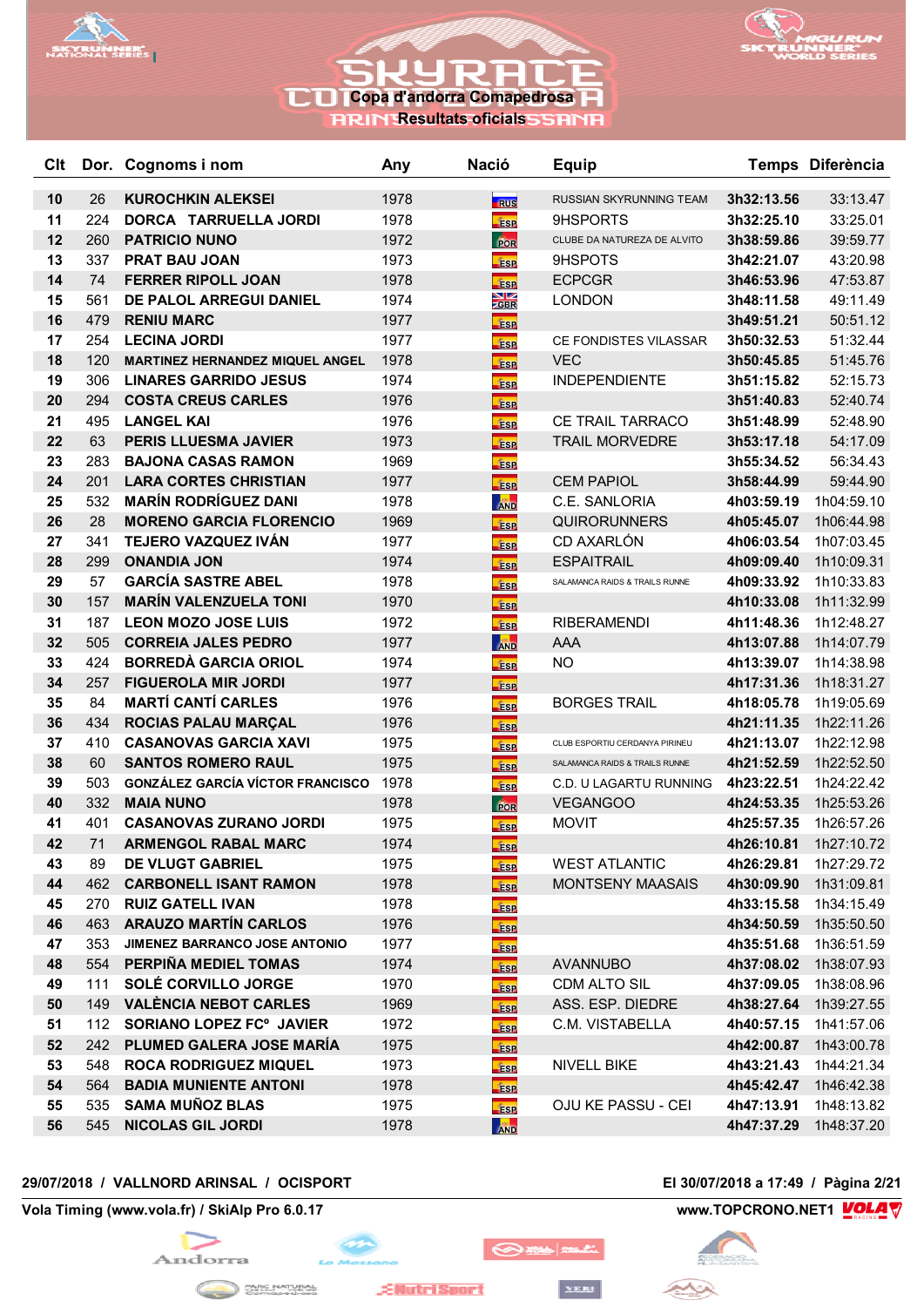



**RESULTATION RESULTED STRATES** 

| Clt |     | Dor. Cognoms i nom                | Any  | <b>Nació</b>                   | <b>Equip</b>                    |            | Temps Diferència      |
|-----|-----|-----------------------------------|------|--------------------------------|---------------------------------|------------|-----------------------|
| 57  | 339 | SIERRA AGUILAR RAUL               | 1976 |                                |                                 | 4h47:59.78 | 1h48:59.69            |
| 58  | 322 | <b>FRANCH ANTONELL JORDI</b>      | 1977 | <b>ESP</b><br><b>Esp</b>       | <b>SANT FELIUCORRE</b>          | 4h50:14.99 | 1h51:14.90            |
| 59  | 239 | <b>ARRIETA MONTERO AITOR</b>      | 1976 | <b>ESP</b>                     | CLUB EXCURSIONISTA ARÍTJOL      | 4h50:34.47 | 1h51:34.38            |
| 60  | 387 | <b>PUJOL DAVID</b>                | 1977 | <b>ESP</b>                     | <b>FAST COMPETICIO</b>          | 4h53:48.08 | 1h54:47.99            |
| 61  | 481 | <b>FOCHS CAELLES MARC</b>         | 1975 | <b>ESP</b>                     | ARITJOL CORREDORS LA SELVA      | 4h54:28.86 | 1h55:28.77            |
| 62  | 530 | <b>HERNANDO ZURDO CARLOS</b>      | 1978 | <b>ESP</b>                     |                                 | 4h55:46.87 | 1h56:46.78            |
| 63  | 204 | <b>GILABERT PALLISSÓ ALBERT</b>   | 1971 | <b>ESP</b>                     |                                 | 4h55:50.91 | 1h56:50.82            |
| 64  | 148 | <b>SAURINE RAYMOND</b>            | 1978 | <b>FRA</b>                     | LES GALOPINS DU CAGIRE          | 4h56:50.26 | 1h57:50.17            |
| 65  | 174 | MIQUEL I CASTAÑER FRANCESC XAVIER | 1969 | <b>ESP</b>                     | <b>MOVIT</b>                    | 4h57:08.21 | 1h58:08.12            |
| 66  | 385 | <b>BRAS DA COSTA HUGO</b>         | 1977 | <b>ESP</b>                     | <b>BCN TRAIL RUNNERS</b>        | 4h59:24.20 | 2h00:24.11            |
| 67  | 533 | <b>REGIS GUILLOUX</b>             | 1972 | FRA                            |                                 | 5h01:14.48 | 2h02:14.39            |
| 68  | 484 | <b>MARTINEZ JESÚS</b>             | 1978 | <b>ESP</b>                     | CABIROL MONTSERRATI INDEPENDEN  | 5h02:26.48 | 2h03:26.39            |
| 69  | 534 | <b>HERREROS COZAR IGNASI</b>      | 1975 | <b>AND</b>                     |                                 | 5h03:22.41 | 2h04:22.32            |
| 70  | 259 | <b>GÓMEZ MOTA ALBERTO</b>         | 1973 | <b>ESP</b>                     | <b>GASSS TRIATLO CERDANYOLA</b> | 5h03:54.87 | 2h04:54.78            |
| 71  | 504 | <b>CARRASCO MARTIN ISRAEL</b>     | 1970 | <b>Fise</b>                    | CLUB CERDANYA PIRINEUS          | 5h03:59.92 | 2h04:59.83            |
| 72  | 163 | <b>BARNÉS CANTALOSELLA ALBERT</b> | 1974 | <b>ESP</b>                     |                                 | 5h05:12.43 | 2h06:12.34            |
| 73  | 490 | DE LA VARGA ORTIZ FERRAN          | 1973 | <b>ESP</b>                     | <b>MONTSENY MAASAIS</b>         | 5h06:18.87 | 2h07:18.78            |
| 74  | 429 | <b>GÓMES DE LIMA ANTONIO</b>      | 1969 | <b>AND</b>                     | <b>C.E SANLORIA</b>             | 5h06:49.52 | 2h07:49.43            |
| 75  | 279 | <b>ROMERO GOMEZ RAÜL</b>          | 1976 | <b>ESP</b>                     | <b>BCN TRAIL RUNNERS</b>        | 5h08:12.01 | 2h09:11.92            |
| 76  | 269 | <b>ALABARTA TOLEDO JORGE</b>      | 1972 | <b>ESP</b>                     | XALOK FORMENTERA CXM            | 5h08:53.20 | 2h09:53.11            |
| 77  | 59  | <b>ZABALA PASTOR JAVIER</b>       | 1975 | <b>Fase</b>                    | <b>INDEPENDIENTE</b>            | 5h10:09.09 | 2h11:09.00            |
| 78  | 276 | <b>DALMAU MOR RUBEN</b>           | 1977 | <b>ESP</b>                     | <b>INDEPENDENCIA</b>            | 5h10:30.84 | 2h11:30.75            |
| 79  | 474 | <b>ROMERO CAPITAN DAVID</b>       | 1974 | ÉSP                            |                                 | 5h10:40.26 | 2h11:40.17            |
| 80  | 331 | <b>MERCADÉ ALOY ROGER</b>         | 1975 | <b>ESP</b>                     |                                 | 5h12:55.35 | 2h13:55.26            |
| 81  | 290 | SHIGÜE VELEPUCHA OSCAR            | 1975 | <b>E</b> cu                    |                                 | 5h12:57.09 | 2h13:57.00            |
| 82  | 161 | <b>REDONDO SALAS MIGUEL ANGEL</b> | 1977 | <b>ESP</b>                     |                                 | 5h16:28.79 | 2h17:28.70            |
| 83  | 329 | ROSALES CORDERO ALBERTO           | 1978 | <b>ESP</b>                     | <b>ROKANEGRAS</b>               | 5h16:43.70 | 2h17:43.61            |
| 84  | 543 | <b>JIMENEZ PÉREZ SERGI</b>        | 1976 | <b>ESP</b>                     | MLSÑ                            | 5h16:52.88 | 2h17:52.79            |
| 85  | 563 | <b>DOMENECH FAGEDA FERRAN</b>     | 1975 | <b>ESP</b>                     | <b>FANATIK</b>                  | 5h17:04.83 | 2h18:04.74            |
| 86  | 426 | <b>AMORES RUIZ ALEX</b>           | 1977 | <b>ESP</b>                     | CAMI DEL IBERS TRAIL RUNNING    | 5h17:14.21 | 2h18:14.12            |
| 87  | 73  | <b>GABARRÓ LACASA ISMAEL</b>      | 1975 | <b>ESP</b>                     | <b>CC ARBECA</b>                | 5h18:28.47 | 2h19:28.38            |
| 88  | 87  | PINTADO CANTARERO ROBERTO         | 1978 | <b>ESP</b>                     | <b>BARRABILLIES</b>             | 5h18:35.53 | 2h19:35.44            |
| 89  | 528 | <b>CORPAS MORALES XAVIER</b>      | 1972 | <b>ESP</b>                     |                                 | 5h18:44.12 | 2h19:44.03            |
| 90  | 493 | <b>MARIN IPAS SERGIO</b>          | 1975 | <b>ESP</b>                     |                                 | 5h22:06.68 | 2h23:06.59            |
| 91  | 241 | <b>MURILLO SANCHEZ DOMINGO</b>    | 1977 | <b>ESP</b>                     |                                 | 5h26:05.20 | 2h27:05.11            |
| 92  | 195 | <b>HARWOOD RICK</b>               | 1972 | $\frac{\text{N}}{\text{20BR}}$ | <b>KEIGHLEY &amp; CRAVEN AC</b> | 5h26:11.83 | 2h27:11.74            |
| 93  | 330 | <b>PUERTA REDONDO OSKAR</b>       | 1977 | <b>ESP</b>                     | LOS PELENDONES/ROKANEGRAS/BANZ  | 5h29:01.71 | 2h30:01.62            |
| 94  | 225 | <b>VILLAJOS PUNZANO PABLO</b>     | 1971 | <b>ESP</b>                     | <b>MASQUEFA TRAIL</b>           | 5h29:23.85 | 2h30:23.76            |
| 95  | 457 | <b>GAMONAL RODRÍGUEZ VIDAL</b>    | 1971 | <b>ESP</b>                     | C.A.CUENCA-DOLOMIA              | 5h29:31.66 | 2h30:31.57            |
| 96  | 64  | <b>MARCO RAMO BENJAMIN</b>        | 1975 | <b>ESP</b>                     | <b>TRAIL MORVEDRE</b>           | 5h29:34.30 | 2h30:34.21            |
| 97  | 508 | <b>CALERO SÁNCHEZ EUSEBIO</b>     | 1978 | <b>ESP</b>                     | RESTAURANTE LA GRAELLA          | 5h31:25.96 | 2h32:25.87            |
| 98  | 175 | <b>JERMY SENSI</b>                | 1974 | FRA                            |                                 |            | 5h31:28.12 2h32:28.03 |
| 99  | 298 | <b>GUARINO TONI</b>               | 1977 | <b>ESP</b>                     | <b>TBOYS RUNNING</b>            | 5h32:05.67 | 2h33:05.58            |
| 100 | 190 | <b>LITE MARC</b>                  | 1978 | <b>ESP</b>                     | <b>FIRMAMENTO</b>               | 5h33:25.16 | 2h34:25.07            |
| 101 | 506 | <b>LAJARA MILLAN PEDRO</b>        | 1973 | <b>ESP</b>                     |                                 | 5h34:27.26 | 2h35:27.17            |
| 102 | 373 | <b>RUIZ RODRÍGUEZ MANUEL</b>      | 1974 | <b>ESP</b>                     | CLUB ATLÈTIC SANT VICENÇ        | 5h36:24.43 | 2h37:24.34            |
| 103 |     | 555 CASALS MIRO IGNASI            | 1970 | <b>ESP</b>                     | <b>AVANNUBO</b>                 |            | 5h36:43.40 2h37:43.31 |

## **29/07/2018 / VALLNORD ARINSAL / OCISPORT El 30/07/2018 a 17:49 / Pàgina 3/21**

**Vola Timing (www.vola.fr) / SkiAlp Pro 6.0.17 www.TOPCRONO.NET1 WOLA** 





**EllutriSport** 

◎※■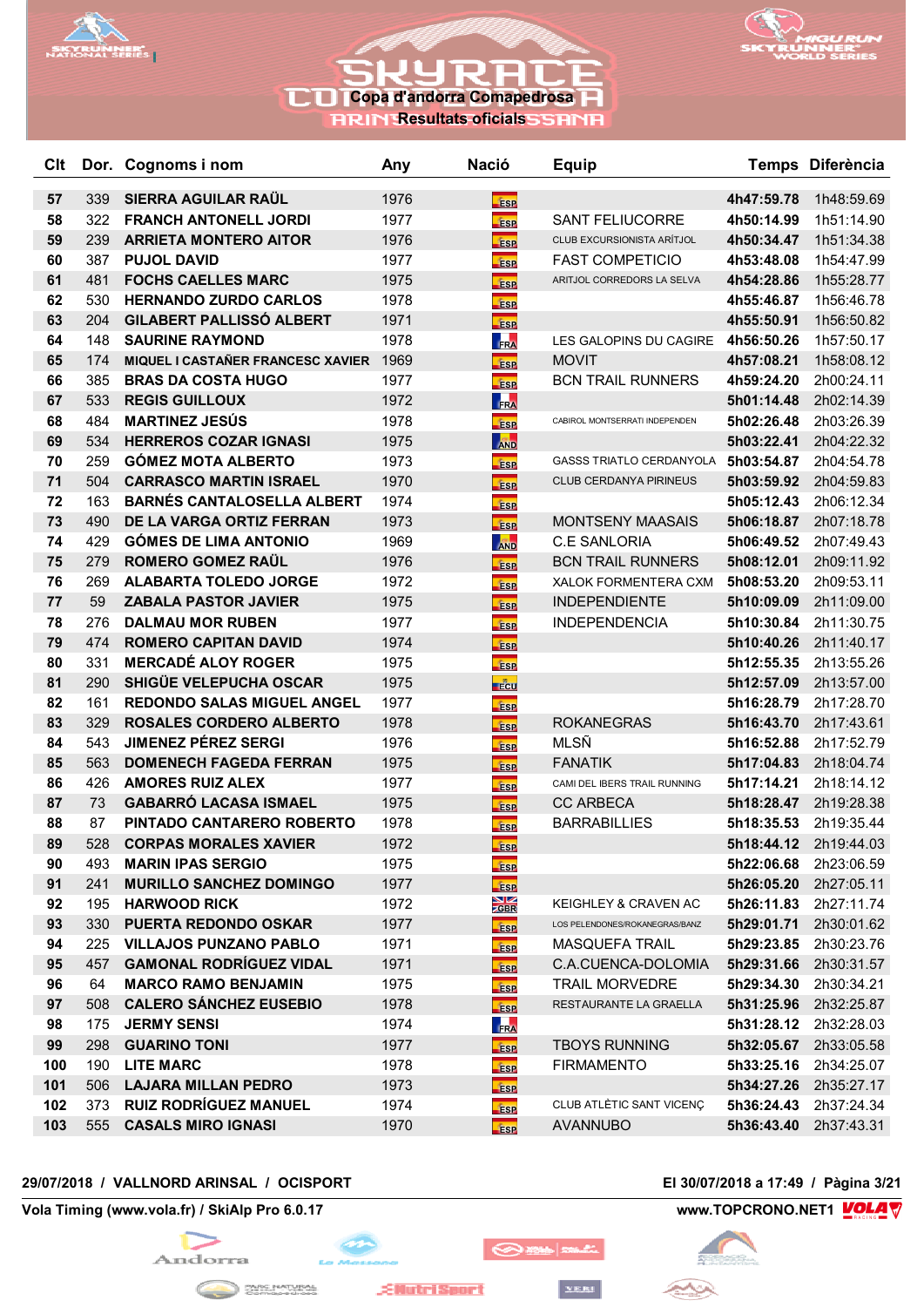



**RRIN Resultats oficials** 

| <b>Clt</b> |     | Dor. Cognoms i nom                                     | Any  | <b>Nació</b> | <b>Equip</b>                   |            | Temps Diferència |
|------------|-----|--------------------------------------------------------|------|--------------|--------------------------------|------------|------------------|
| 104        | 114 | <b>ERIKSSON PER</b>                                    | 1969 |              | CASTELLDEFELS OUTDOOR          | 5h38:27.84 | 2h39:27.75       |
| 105        | 308 | <b>SERRA GUILLAMET DAVID</b>                           | 1969 | <b>SWE</b>   | <b>XG TRAIL TEAM</b>           | 5h41:17.98 | 2h42:17.89       |
|            |     |                                                        | 1974 | <b>ESP</b>   |                                |            |                  |
| 106        | 460 | <b>ROPERO GONZALEZ JUAN</b><br>SÁNCHEZ FERNÁNDEZ FÉLIX |      | <b>ESP</b>   | RUNNING TAQUIGRAFO             | 5h43:24.91 | 2h44:24.82       |
| 107        | 122 |                                                        | 1975 | <b>fise</b>  | <b>BANZAII ANTÁRTICA</b>       | 5h50:02.71 | 2h51:02.62       |
| 108        | 183 | PLAYÀ SALVADÓ RICARD                                   | 1973 | <b>ESP</b>   | <b>INDEPENDENT</b>             | 5h51:27.64 | 2h52:27.55       |
| 109        | 471 | ALBEROLA MACIÁ FRANCISCO JOSÉ                          | 1972 | <b>AND</b>   | <b>SEC</b>                     | 5h51:53.27 | 2h52:53.18       |
| 110        | 202 | <b>BROS OLMOS DAVID</b>                                | 1977 | <b>ESP</b>   | ATRAPATS AMB MONTSERRAT        | 5h52:17.96 | 2h53:17.87       |
| 111        | 47  | <b>CASADO CERVERA JESUS</b>                            | 1969 | <b>ESP</b>   |                                | 5h52:24.27 | 2h53:24.18       |
| 112        | 488 | <b>BRITO DA SILVA RODOLFO</b>                          | 1978 | POR          | <b>EDV-VIANA TRAIL</b>         | 5h53:50.74 | 2h54:50.65       |
| 113        | 542 | <b>FLORIAN MOREL</b>                                   | 1975 | <b>FRA</b>   | <b>GAILLAC</b>                 | 5h54:04.09 | 2h55:04.00       |
| 114        | 538 | <b>COUSIN MARTI DAVID</b>                              | 1974 | <b>AND</b>   | <b>SEC</b>                     | 5h54:13.09 | 2h55:13.00       |
| 115        | 151 | NAVARRO MIÑARRO TÒFOL                                  | 1975 | <b>ESP</b>   |                                | 5h59:07.38 | 3h00:07.29       |
| 116        | 365 | <b>BENITO DE LA ENCARNACION SAMUEL</b>                 | 1978 | <b>ESP</b>   | <b>LOS BENITOS TEAM</b>        | 5h59:33.33 | 3h00:33.24       |
| 117        | 253 | <b>PARDO PASTOR JORDI</b>                              | 1977 | <b>ESP</b>   | <b>RUNNING FREE WEB</b>        | 5h59:46.21 | 3h00:46.12       |
| 118        | 362 | <b>PEDROS TREMOLOSA Jaume</b>                          | 1970 | ÉSP          |                                | 6h01:11.58 | 3h02:11.49       |
| 119        | 212 | <b>AGUDO BELMONTE ISAAC</b>                            | 1973 | <b>ESP</b>   |                                | 6h09:23.92 | 3h10:23.83       |
| 120        | 280 | <b>BOLLO SANVISEN ALEIX</b>                            | 1976 | <b>ESP</b>   | PEDALA.CAT                     | 6h10:27.62 | 3h11:27.53       |
| 121        | 389 | <b>KONDO DAI</b>                                       | 1974 | <b>ESP</b>   |                                | 6h11:58.50 | 3h12:58.41       |
| 122        | 350 | <b>GUEMES SAIZ DAVID</b>                               | 1976 | <b>ESP</b>   |                                | 6h20:02.16 | 3h21:02.07       |
| 123        | 361 | NÚÑEZ OLLÉ ORIOL                                       | 1971 | <b>ESP</b>   | CLUB ESPORTIU LA CALA - CE AZI | 6h23:22.35 | 3h24:22.26       |
| 124        | 209 | <b>DURKIN SEAN</b>                                     | 1973 | FRA          |                                | 6h23:26.32 | 3h24:26.23       |
| 125        | 442 | <b>DE LUCAS GARCIA ALFONSO</b>                         | 1976 | <b>ESP</b>   |                                | 6h25:15.58 | 3h26:15.49       |
| 126        | 263 | <b>CONSUEGRA DURAN SERGI</b>                           | 1971 | <b>ESP</b>   | CE. CAMI DELS IBERS TRAIL RUNN | 6h29:03.93 | 3h30:03.84       |
| 127        | 371 | <b>AUÑON FERNANDO</b>                                  | 1974 | <b>ESP</b>   | <b>CIMS</b>                    | 6h39:50.48 | 3h40:50.39       |
| 128        | 565 | <b>LOPEZ BAÑON DANIEL</b>                              | 1972 | <b>ESP</b>   | <b>JOYICA</b>                  | 6h39:50.62 | 3h40:50.53       |
| 129        | 302 | <b>VILARDELL PÉREZ ALBERT</b>                          | 1978 | <b>ESP</b>   | C. E. TRAIL TARRACO            | 6h51:13.71 | 3h52:13.62       |
| 130        | 222 | <b>VALLS TOSCA ALBERT</b>                              | 1975 | <b>ESP</b>   |                                | 6h56:13.61 | 3h57:13.52       |
| 131        | 369 | <b>BARRIOS BARCELO MANUEL</b>                          | 1977 | <b>ESP</b>   | C.A. CUENCA DOLOMIA            | 7h02:01.19 | 4h03:01.10       |
| 132        | 480 | <b>MARC GRIFFOUILLERE</b>                              | 1974 | <b>FRA</b>   |                                | 7h14:25.64 | 4h15:25.55       |
| 133        | 467 | <b>CAPY SEBASTIEN</b>                                  | 1971 | FRA          |                                | 7h14:26.42 | 4h15:26.33       |
| 134        | 400 | <b>ARNAU RALLO PERE</b>                                | 1972 | <b>ESP</b>   | ALBINYANA RUNNERS OUIEA        | 7h42:50.55 | 4h43:50.46       |
| 135        | 223 | <b>CASALI TABERNER ANDREU</b>                          | 1970 | <b>fasp</b>  |                                | 8h01:25.28 | 5h02:25.19       |

### **Absents (26)**

| 15  | <b>AIT CHAOU HASSAN</b>         | 1976 | <b>Tisp</b>     | EUSKAL SELEKZIOA                    |
|-----|---------------------------------|------|-----------------|-------------------------------------|
| 22  | <b>SCHINDLER ANDREAS</b>        | 1976 | DEU             | <b>BJAK'S RUNNING TEAM / SCARPA</b> |
| 49  | <b>SALVADOR MIQUEL GERARD</b>   | 1977 | <b>ESP</b>      | AGRUPACIÓ EXCURSIONISTA DE MAR      |
| 61  | <b>LUGRIN PEREZ RICHARD</b>     | 1970 | <b>ESP</b>      | <b>KYOKUSHINRUNNING</b>             |
| 68  | <b>PALOMAR ARROYO ANDRÉS</b>    | 1973 | <b>ESP</b>      | <b>BANZAII ANTARTICA</b>            |
| 69  | <b>PLA CUESTA OSCAR</b>         | 1976 | <b>ESP</b>      | <b>TRAIL MORVEDRE</b>               |
| 76  | <b>BOIRA BONHORA JORDI</b>      | 1976 | <b>ESP</b>      |                                     |
| 93  | <b>RUIZ RODRÍGUEZ FRANCISCO</b> | 1977 | <b>ESP</b>      | SERRES DE MESTRAL                   |
|     | 138 CAVILL JAYSON               | 1977 | $\frac{N}{GBR}$ |                                     |
| 159 | <b>MIRO MARCOS JOAQUIM</b>      | 1972 | <b>fase</b>     | <b>INTERSPORT OLARIA</b>            |
| 160 | <b>ARNAUS XAVIER</b>            | 1969 | <b>ESP</b>      | SOS SANT JOAN                       |
| 182 | <b>CARCOLÉ SANS XAVI</b>        | 1972 | <b>ESP</b>      | <b>MADTEAM</b>                      |
| 184 | <b>GARCÍA CHAMORRO JOSE</b>     | 1975 | <b>ESP</b>      |                                     |

 $\odot$  music

YERI

## **29/07/2018 / VALLNORD ARINSAL / OCISPORT El 30/07/2018 a 17:49 / Pàgina 4/21**

**Vola Timing (www.vola.fr) / SkiAlp Pro 6.0.17 www.TOPCRONO.NET1 WOLA** 



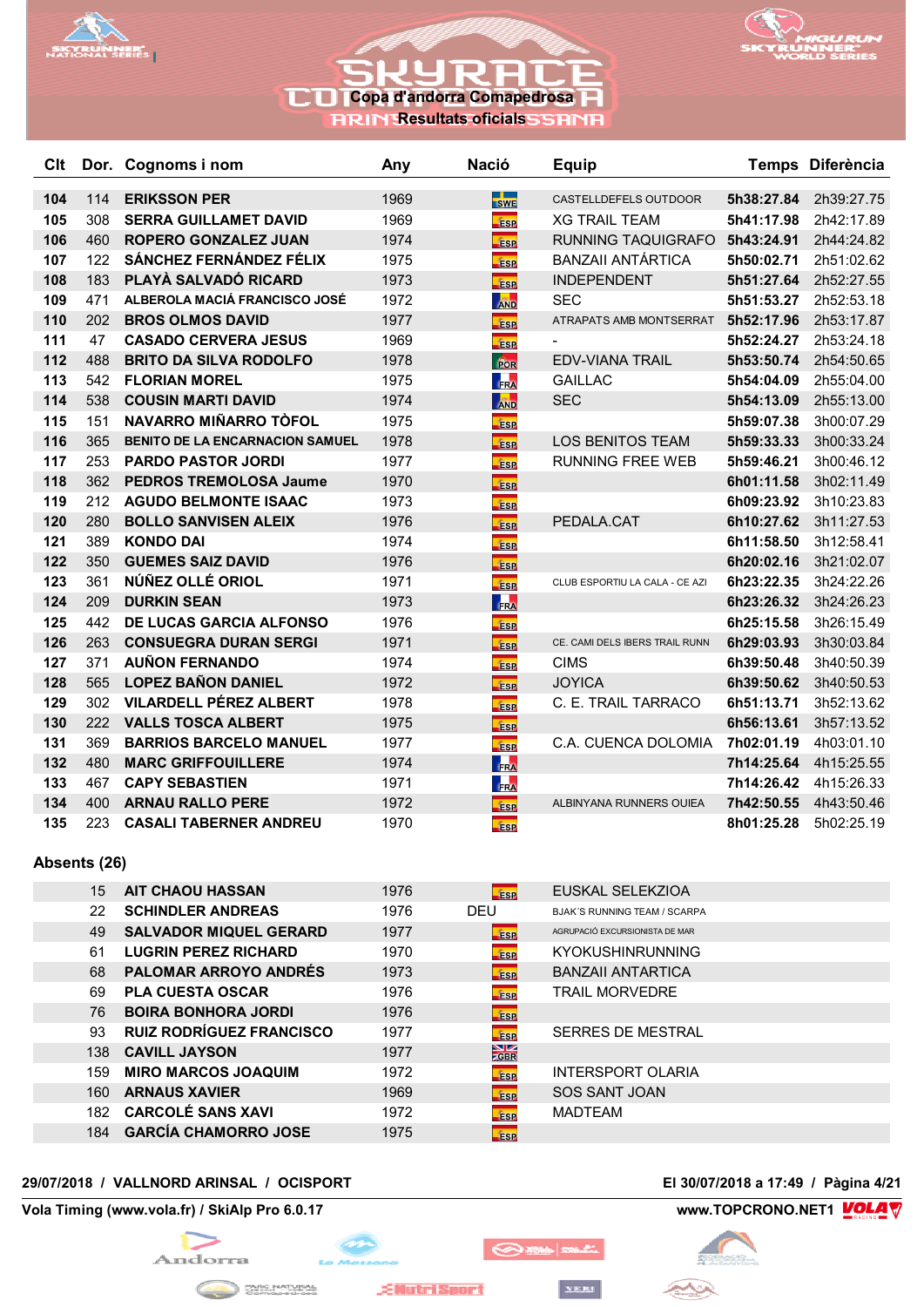



**RRIN Resultats oficials** 

| <b>C</b> It |     | Dor. Cognoms i nom                    | Any  | Nació       | <b>Equip</b>                       | Temps Diferència |
|-------------|-----|---------------------------------------|------|-------------|------------------------------------|------------------|
|             |     |                                       |      |             |                                    |                  |
|             | 228 | <b>GARCIA ARRASTIA ALFRED</b>         | 1973 | <b>ESP</b>  | <b>CEXTONA</b>                     |                  |
|             | 235 | RODRIGUEZ ANGRILL XAVIER              | 1975 | <b>ESP</b>  | <b>EXCURSIONISME TORREDEMBARRA</b> |                  |
|             | 237 | <b>MAURI GIMENEZ JORDI</b>            | 1976 | <b>ESP</b>  |                                    |                  |
|             | 238 | <b>COSTA ARNAU XAVIER</b>             | 1976 | <b>ESP</b>  | <b>AIJA</b>                        |                  |
|             | 250 | <b>PASQUALI CHRISTOPHE</b>            | 1974 | <b>ESP</b>  | TODOVERTICAL V+                    |                  |
|             | 305 | <b>CORDERO SILLERO ALBERT</b>         | 1978 | <b>fise</b> |                                    |                  |
|             | 318 | <b>SAN NICOLAS JIMENEZ JOSE LUIS</b>  | 1970 | <b>ESP</b>  | <b>INDIVIDUAL</b>                  |                  |
|             | 327 | <b>RUIZ MORALES FRANCISCO DE ASÍS</b> | 1976 | <b>ESP</b>  | CD OLIMPO                          |                  |
|             | 351 | <b>BALLESTER VILLAR ELISEO</b>        | 1978 | <b>ESP</b>  | <b>ALCUDIADEVEOTEAM</b>            |                  |
|             | 354 | <b>LAZARO MIQUEL</b>                  | 1972 | <b>ESP</b>  |                                    |                  |
|             | 413 | <b>CLAVERA BARBANY CARLES</b>         | 1973 | <b>ESP</b>  | <b>MOVIT</b>                       |                  |
|             | 415 | <b>MARTÍN MOLINA EDUARDO</b>          | 1972 | <b>ESP</b>  | <b>TRAIL MORVEDRE</b>              |                  |
|             | 452 | <b>MARTÍN ESPAÑA ANTONIO JOAQUÍN</b>  | 1977 | <b>ESP</b>  | <b>CLUB TRAILMOTRIL526</b>         |                  |
|             |     |                                       |      |             |                                    |                  |

### **Abandons (4)**

| 236. | <b>CASALS VIROSQUE XAVIER</b> | 1974 | <b>ESP</b> |                         |
|------|-------------------------------|------|------------|-------------------------|
|      | 311 MIGUEL GARCIA JOSÉ MIGUEL | 1976 | <b>ESP</b> | <b>BCN TRAIL RUNNER</b> |
|      | 323 GARCÍA GÁZQUEZ CARLES     | 1971 | <b>ESP</b> |                         |
| 359. | <b>PACKBIER ROMAN</b>         | 1972 | NDL        | LES COQS DUS TRAIL      |

## **Desqualificats (6)**

| 55   | <b>SIMECEK TOMAS</b>                 | 1978 | CZE        | WWW.PROSTEBEHAM.CZ    |
|------|--------------------------------------|------|------------|-----------------------|
|      | 196 BENOÎT PINTON                    | 1977 | FRA        | <b>TEAM WICKED</b>    |
| 226. | <b>RODRIGUEZ MERINO JOSE ANTONIO</b> | 1977 | <b>ESP</b> | <b>SWISSTEAM</b>      |
|      | 266 BERNABEU BLANCO BERNAT           | 1975 | <b>ESP</b> | SXNET (BONTRACTE)     |
|      | 423 LOPEZ GARCIA XAVI                | 1973 | <b>ESP</b> |                       |
| 444  | <b>GIL GIL JOSEP</b>                 | 1971 | <b>ESP</b> | <b>CEM CERDANYOLA</b> |

## **S-MASTER F**

| 684. | <b>FERRERES SEBASTIA MARIA ELENA</b> | 1963 | <b>ESP</b> | <b>UEC TORTOSA</b>     | 5h07:47.29 |            |
|------|--------------------------------------|------|------------|------------------------|------------|------------|
| 699  | <b>URBEA PUIG MONTSE</b>             | 1963 | <b>ESP</b> | <b>RUNNERINGGIRLS</b>  | 6h13:10.92 | 1h05·23.63 |
|      | 659 RODRIGUEZ JIMENEZ CARMEN         | 1963 | <b>ESP</b> | LA GARRIGA EXTREM VOOA | 6h18:19.40 | 1h10:32.11 |
| 678  | O'DOWD CATHY                         | 1968 | <b>AND</b> |                        | 6h34:19.78 | 1h26:32.49 |

## **S-MASTER M**

|   | 466  | <b>DAVIES JIM</b>                    | 1966 | $\frac{N}{2}$ GBR | BORROWDALE FELLRUNNERS      | 3h16:08.50 |            |
|---|------|--------------------------------------|------|-------------------|-----------------------------|------------|------------|
|   |      | <b>VIÑAS ESTEVE</b><br><b>MORENO</b> | 1967 | <b>AND</b>        |                             | 3h16:50.40 | 41.90      |
|   | 33   | <b>MAHEDERO CORTÉS DIONISIO</b>      | 1968 | ÉSP               | SENDERISMO Y ALMUERZOS      | 3h48:27.30 | 32:18.80   |
| 4 | 79   | <b>CRABTREE PAUL</b>                 | 1968 | $\frac{N}{Z}$ GBR | <b>WHARFEDALE HARRIERS</b>  | 3h50:32.81 | 34:24.31   |
| 5 | 556  | <b>DEVINE GARY</b>                   | 1966 | FRA               | PUDSEY AND BRAMLEY          | 4h04:32.47 | 48:23.97   |
| 6 | l 40 | <b>LIND ROBERT PAUL</b>              | 1967 | $\frac{1}{2}$ USA | GAUGE20                     | 4h40:05.38 | 1h23:56.88 |
|   |      | <b>VILLAR ROSA ANDREU</b>            | 1966 | <b>ESP</b>        | <b>DESMUNTAMARGES NAVAS</b> | 4h45:36.72 | 1h29.28.22 |

YERI

## **29/07/2018 / VALLNORD ARINSAL / OCISPORT El 30/07/2018 a 17:49 / Pàgina 5/21**

**Vola Timing (www.vola.fr) / SkiAlp Pro 6.0.17 www.TOPCRONO.NET1 WOLAT** 



An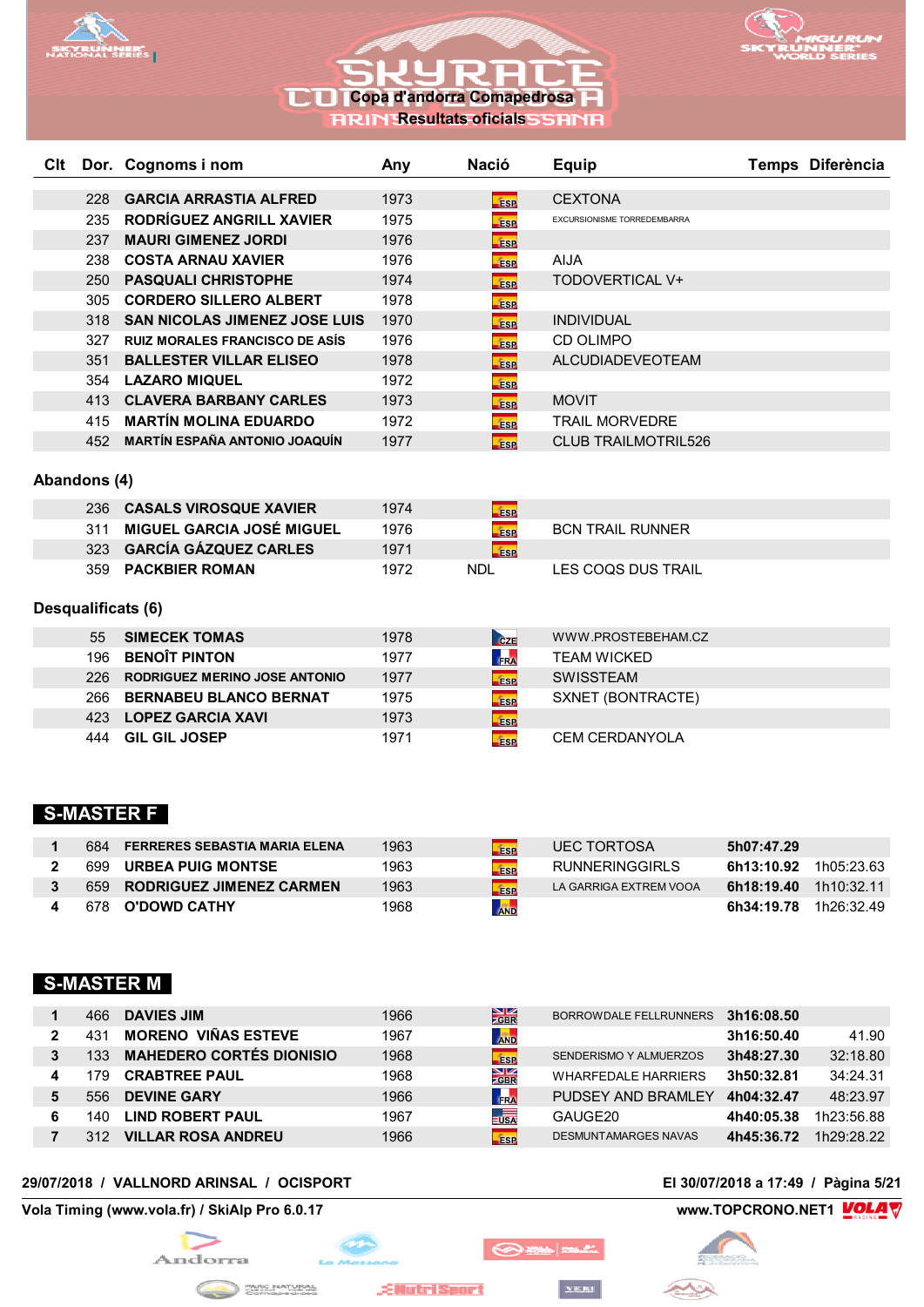



**RESULTATION RESULTED IN THE RESULTED IN THE RESULTED IN THE RESULTED IN THE RESULTED IN THE RESULTED IN THE RE** 

| Clt     |                                                                          | Dor. Cognoms i nom                       | Any  | <b>Nació</b>              | <b>Equip</b>                 |            | Temps Diferència                    |  |  |
|---------|--------------------------------------------------------------------------|------------------------------------------|------|---------------------------|------------------------------|------------|-------------------------------------|--|--|
| $\bf 8$ | 97                                                                       | <b>SALTO COSGAYA JAVIER</b>              | 1963 | <b>ESP</b>                | <b>CEGUB</b>                 | 4h59:15.32 | 1h43:06.82                          |  |  |
| 9       | 271                                                                      | <b>BARCOS NAVARRO FERNANDO</b>           | 1965 | <b>ESP</b>                | NO TENGO                     | 5h04:11.29 | 1h48:02.79                          |  |  |
| 10      | 374                                                                      | <b>CABELLO REINA JAVIER</b>              | 1967 | <b>ESP</b>                | <b>TRIALERS DE RUBÍ</b>      | 5h04:39.01 | 1h48:30.51                          |  |  |
| 11      | 230                                                                      | <b>SERRA PERE JOAN</b>                   | 1964 | <b>fise</b>               | <b>INVERSE</b>               | 5h05:23.19 | 1h49:14.69                          |  |  |
| 12      | 531                                                                      | <b>BUSQUETS BRULLET XAVIER</b>           | 1968 | <b>Esp</b>                | <b>TRAIL CER RUBÍ</b>        | 5h11:19.80 | 1h55:11.30                          |  |  |
| 13      | 447                                                                      | <b>LOPEZ ENRIQUEZ ROBERT</b>             | 1965 | <b>ESP</b>                | <b>CAMP BASE- INTEMPERIE</b> | 5h12:57.49 | 1h56:48.99                          |  |  |
| 14      | 107                                                                      | <b>SOTO RODRÍGUEZ JOAQUIN</b>            | 1964 | <b>ESP</b>                | <b>TRAILERS DE RUBÍ</b>      | 5h15:31.81 | 1h59:23.31                          |  |  |
| 15      | 42                                                                       | <b>SANZ NAVARRO ABRAHAM</b>              | 1964 | ÉSP                       | A.E. SANT GRAU - ESPAI TRAIL | 5h16:33.99 | 2h00:25.49                          |  |  |
| 16      | 552                                                                      | <b>RUIZ CARRILLO JAIME</b>               | 1963 | <b>ESP</b>                | COR CASTELLDEFELS RUNNERS    | 5h28:24.41 | 2h12:15.91                          |  |  |
| 17      | 550                                                                      | <b>NINKOVIC MARTIN</b>                   | 1966 | ARG                       | <b>VETMARTIN</b>             | 5h29:31.86 | 2h13:23.36                          |  |  |
| 18      | 559                                                                      | <b>GUAL CAMPABADAL JOSEP MARIA</b>       | 1962 | <b>Esp</b>                | 100 X 100 FONDISTES TARREGA  | 5h34:29.66 | 2h18:21.16                          |  |  |
| 19      | 526                                                                      | <b>PATRICK BOUTHET</b>                   | 1963 | FRA                       |                              | 5h37:06.04 | 2h20:57.54                          |  |  |
| 20      | 309                                                                      | <b>FRANCH HERNANDEZ LLUIS</b>            | 1968 | <b>ESP</b>                | <b>XG TRAIL TEAM</b>         |            | 5h37:52.92 2h21:44.42               |  |  |
| 21      | 366                                                                      | <b>FREIJO ESPIN FERNANDO</b>             | 1967 | <b>ESP</b>                | <b>MASQUEFA TRAIL</b>        | 5h41:37.76 | 2h25:29.26                          |  |  |
| 22      | 568                                                                      | <b>BUQUERAS ANTONIO</b>                  | 1963 |                           | <b>OBRINT TRAÇA</b>          | 5h50:35.83 | 2h34:27.33                          |  |  |
| 23      | 261                                                                      | <b>ALMARCHA PARRA DESIDERIO</b>          | 1965 | <b>ESP</b>                | CE TRAIL TARRACO             | 5h51:09.27 | 2h35:00.77                          |  |  |
| 24      | 560                                                                      | <b>ROSELLO NACHO</b>                     | 1965 | <b>Fase</b>               | COLLA DE CORRER EL PAROTET   | 5h51:47.14 | 2h35:38.64                          |  |  |
| 25      | 498                                                                      | <b>NURI BARRULL ALBERTO</b>              | 1955 | <b>Fise</b>               | CDM AVANT MONCADA            | 5h52:06.99 | 2h35:58.49                          |  |  |
| 26      | 489                                                                      | <b>LAVIGNE DOMINIQUE</b>                 | 1963 | FRA                       |                              | 5h54:04.02 | 2h37:55.52                          |  |  |
| 27      | 570                                                                      | <b>LOPEZ PEÑA MIGUEL ANGEL</b>           | 1965 |                           |                              | 5h54:06.44 | 2h37:57.94                          |  |  |
| 28      | 494                                                                      | <b>CASTELLO PIÑOL SITO</b>               | 1960 | <b>Fase</b>               | <b>RUNNERINGGIRLS</b>        | 6h13:10.73 | 2h57:02.23                          |  |  |
| 29      | 547                                                                      | <b>SAIZ REDONDO RUBÉN</b>                | 1966 |                           |                              | 6h28:44.61 | 3h12:36.11                          |  |  |
| 30      | 416                                                                      | <b>IRUJO BERUETE CARLOS</b>              | 1959 | <b>ESP</b><br><b>fise</b> | CAZADORES DE CANFRANC        | 6h53:07.56 | 3h36:59.06                          |  |  |
| 31      | 317                                                                      | <b>EARL DEBBIE JANET</b>                 | 1965 | <b>ESP</b>                | <b>SVENSK MÄSTARE</b>        | 6h59:13.02 | 3h43:04.52                          |  |  |
|         | Absents (4)                                                              |                                          |      |                           |                              |            |                                     |  |  |
|         | 44                                                                       | DE ARRIBA CEJUDO ANTONIO                 | 1966 | <b>ESP</b>                | <b>INVERSETEAM-TRAIL</b>     |            |                                     |  |  |
|         | 124                                                                      | <b>ESCUDÉ SERRA JOSEP</b>                | 1967 | <b>ESP</b>                | DESMUNTAMARGES NAVÀS         |            |                                     |  |  |
|         | 243                                                                      | PARRA FALLA TAKA (JUAN)                  | 1966 | AND                       | COMPRESSPORT - SANLORIA      |            |                                     |  |  |
|         | 388                                                                      | <b>NEGRE I PÉREZ JOSEP</b>               | 1968 | <b>Fise</b>               | <b>FAST COMPETICIÓ</b>       |            |                                     |  |  |
|         | Abandons (1)                                                             |                                          |      |                           |                              |            |                                     |  |  |
|         | 268                                                                      | <b>SIERRA SANCHEZ CHUS</b>               | 1965 | <b>ESP</b>                | <b>SANTFELIU CORRE</b>       |            |                                     |  |  |
|         |                                                                          | Desqualificats (6)                       |      |                           |                              |            |                                     |  |  |
|         |                                                                          | 127 RODRIGUEZ FERNANDEZ JUAN MIGUEL      | 1964 | <b>ESP</b>                |                              |            |                                     |  |  |
|         |                                                                          | 213 CAPARRÓS NAVARRO RICARD              | 1967 | <b>ESP</b>                |                              |            |                                     |  |  |
|         | 289                                                                      | <b>GUELL I TORNER TITUS</b>              | 1957 | <b>ESP</b>                | ATLETES D'ALTAFULLA          |            |                                     |  |  |
|         |                                                                          | 336 AGUILÓ GARCIA PERE RAMON             | 1962 | <b>ESP</b>                |                              |            |                                     |  |  |
|         |                                                                          | 352 DOLADO GONZALEZ ENRIC                | 1967 | <b>ESP</b>                | <b>SPRINT BIKE</b>           |            |                                     |  |  |
|         |                                                                          | 395 STEPHAN LANGREE                      | 1968 | FRA                       |                              |            |                                     |  |  |
|         |                                                                          | <b>ABSOLUTA DONA</b>                     |      |                           |                              |            |                                     |  |  |
| 1       | 608                                                                      | <b>EL KOTT HELANDER LINA</b>             | 1994 | <b>SWE</b>                | GORE/MERRELL/SPORTSGYM       | 3h03:07.04 |                                     |  |  |
|         |                                                                          | 29/07/2018 / VALLNORD ARINSAL / OCISPORT |      |                           |                              |            | El 30/07/2018 a 17:49 / Pàgina 6/21 |  |  |
|         | Vola Timing (www.vola.fr) / SkiAlp Pro 6.0.17<br>www.TOPCRONO.NET1 VOLAY |                                          |      |                           |                              |            |                                     |  |  |
|         |                                                                          |                                          |      | O <b>mar</b>              |                              |            |                                     |  |  |

**EllutriSport** 

**CONTRACTORAL** 

YERI

 $\rightarrow$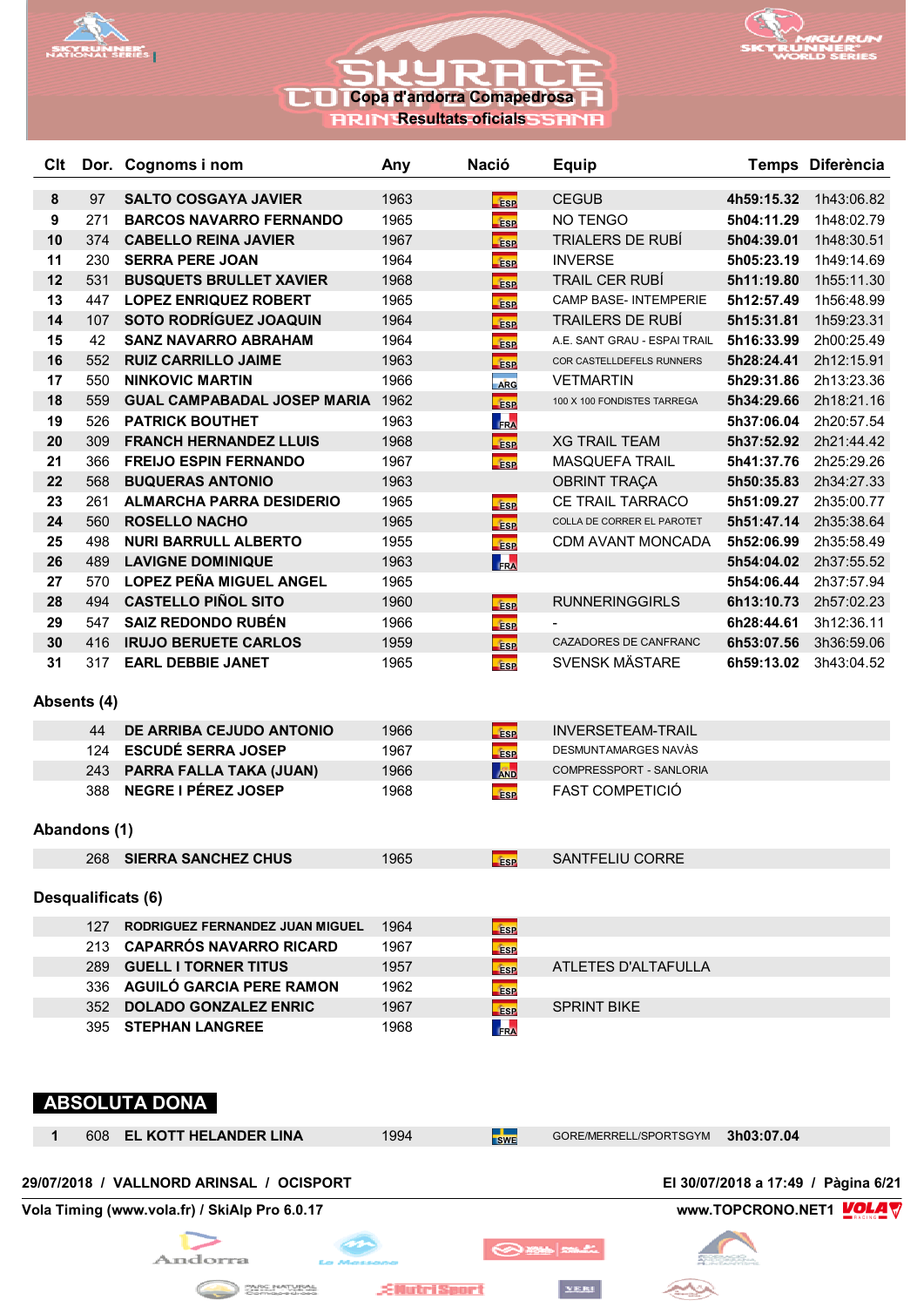



**RRIN Resultats oficials SSRNR** 

| Clt            |            | Dor. Cognoms i nom                                            | Any          | <b>Nació</b>                  | <b>Equip</b>                          |            | Temps Diferència         |
|----------------|------------|---------------------------------------------------------------|--------------|-------------------------------|---------------------------------------|------------|--------------------------|
| $\mathbf{2}$   | 602        | <b>ORGUE LAURA</b>                                            | 1986         | <b>Fase</b>                   | <b>SALOMON TEAM</b>                   | 3h06:54.56 | 3:47.52                  |
| 3              | 607        | EL KOTT HELANDER SANNA                                        | 1994         | SWE                           | GORE/MERRELL/SPORTSGYM                | 3h11:53.87 | 8:46.83                  |
| 4              | 601        | <b>AVILÉS CASTAÑO SHEILA</b>                                  | 1993         | <b>Fase</b>                   | <b>BUFF PRO TEAM</b>                  | 3h11:55.66 | 8:48.62                  |
| 5              | 605        | <b>PAGE HOLLY</b>                                             | 1990         | $\frac{\sum x}{\sum x}$       |                                       | 3h16:19.99 | 13:12.95                 |
| 6              | 611        | <b>DEBATS RAGNA</b>                                           | 1979         | <b>NLD</b>                    | <b>MERREL - CHEMO</b>                 | 3h22:15.72 | 19:08.68                 |
| $\overline{7}$ | 708        | <b>CASTELLÓ ANGELA</b>                                        | 1983         |                               | SELECCIÓ CATALANA/FEEC                | 3h23:11.68 | 20:04.64                 |
| 8              | 624        | <b>GORDON Eli</b>                                             | 1986         |                               |                                       | 3h24:19.72 | 21:12.68                 |
| 9              | 610        | <b>AZKORBEBEITIA OHIANA</b>                                   | 1981         | <b>ESP</b>                    | EUSKAL SELEKZIOA                      | 3h27:18.61 | 24:11.57                 |
| 10             | 603        | <b>TAKAMURA TAKAKO</b>                                        | 1993         | <b>JPN</b>                    | ASAHIKAWA MEDIACAL UNIVERSITY         | 3h29:33.54 | 26:26.50                 |
| 11             | 620        | <b>IBARBIA AITZIBER</b>                                       | 1977         | <b>ESP</b>                    | EUSKAL SELEKZIOA                      | 3h38:16.86 | 35:09.82                 |
| 12             | 618        | PEREZ MESONERO VIRGINIA                                       | 1987         | <b>ESP</b>                    | PROZIS XTRAIL/BERG OUTDOOR            | 3h40:58.86 | 37:51.82                 |
| 13             | 619        | <b>QUINCOCES NAHIA</b>                                        | 1983         | <b>ESP</b>                    | <b>ESP</b>                            | 3h41:27.19 | 38:20.15                 |
| 14             | 704        | <b>ROBERTS KELLI</b>                                          | 1986         | $\frac{\text{N}}{\text{CBR}}$ |                                       | 3h41:43.27 | 38:36.23                 |
| 15             | 697        | <b>RUIZ SÁNCHEZ ÍNGRID</b>                                    | 1991         | <b>ESP</b>                    | CE ALLIBERADRENALINA                  | 3h44:25.27 | 41:18.23                 |
| 16             | 663        | <b>ANSELIN JOSEPHINE</b>                                      | 1989         | <b>LUX</b>                    |                                       | 3h46:10.43 | 43:03.39                 |
| 17             | 581        | <b>RIBA MARTA</b>                                             | 1972         |                               |                                       | 3h47:04.51 | 43:57.47                 |
| 18             | 520        | <b>PARRILLA IMMA</b>                                          | 1977         | AND                           | <b>ANDORRA</b>                        | 3h48:58.99 | 45:51.95                 |
| 19             | 646        | <b>REAL HERRAIZ BEATRIZ</b>                                   | 1977         | <b>ESP</b>                    | C. A. CUENCA DOLOMIA 3h49:36.15       |            | 46:29.11                 |
| 20             | 613        | PETERSON BRITTANY                                             | 1986         | $\frac{1}{2}$                 | <b>NIKE TRAIL</b>                     | 3h51:02.85 | 47:55.81                 |
| 21             | 617        | PUIGARNAU COMA SÍLVIA                                         | 1987         | <b>Fase</b>                   | A. E. MATXACUCA                       | 3h52:06.94 | 48:59.90                 |
| 22             | 707        | <b>VIVES VILA MONICA</b>                                      | 1984         |                               |                                       | 3h54:35.86 | 51:28.82                 |
| 23             | 615        | <b>HAWGOOD EMILY</b>                                          | 1994         | ZWE                           | <b>GAUGE 20 RUNNING</b>               | 3h59:26.09 | 56:19.05                 |
| 24             | 637        | <b>REGUEIRO RODRIGUEZ SONIA</b>                               | 1979         | <b>ESP</b>                    | <b>WAA</b>                            | 4h00:38.68 | 57:31.64                 |
| 25             | 616        | DE DIEGO AGUADO FÁTIMA                                        | 1995         | <b>ESP</b>                    |                                       | 4h01:00.95 | 57:53.91                 |
| 26             | 623        | <b>MUTTER INGRID</b>                                          | 1992         | ROU                           | <b>COMPRESSPORT</b>                   | 4h05:17.66 | 1h02:10.62               |
| 27             | 701        | <b>CASTELLSAGUE ONA</b>                                       | 1987         | <b>ESP</b>                    | UNIÓ EXCURSIONISTA DE VIC             | 4h07:28.44 | 1h04:21.40               |
| 28             | 644        | <b>CARNÉ MARTINEZ ANNA</b>                                    | 1979         | <b>Esp</b>                    | VO <sub>2</sub> TEAM                  | 4h08:45.04 | 1h05:38.00               |
| 29             | 705        | <b>CASTELLANAS SANS SANDRA</b>                                | 1979         | <b>AND</b>                    | CLUB TRIATHLO SERRADELLS              | 4h09:18.00 | 1h06:10.96               |
| 30             | 688        | <b>BISQUERT PARÉS EROLA</b>                                   | 1996         | <b>ESP</b>                    | MONTANYÀ VIC                          | 4h10:41.92 | 1h07:34.88               |
| 31             | 671        | <b>OPSAHL ELISE HAY</b>                                       | 1975         | $\frac{1}{\sqrt{2}}$          | <b>HAYENE</b>                         | 4h13:43.31 | 1h10:36.27               |
| 32             | 641        | <b>KUUSELO RIINA</b>                                          | 1978         | $\frac{1}{2}$ FIN             |                                       | 4h17:38.56 | 1h14:31.52               |
| 33             | 612        | <b>CAÑES LAIA</b>                                             | 1983         | <b>ESP</b>                    | <b>HG AML TEAM</b>                    | 4h27:31.65 | 1h24:24.61               |
| 34             | 649        | <b>FIGUERAS PUJOLS IVET</b>                                   | 1994         | ÉSP                           | <b>SSNT FELIU CORRE</b>               | 4h34:59.13 | 1h31:52.09               |
| 35             | 698        | <b>RIUS HERNANDEZ CAROLINA</b>                                | 1990         | <b>ESP</b>                    | <b>ASHI RUNNING</b>                   | 4h36:28.07 | 1h33:21.03               |
| 36             | 572        | <b>MARTÍNEZ CORELLANO MARIA</b>                               | 1981         |                               |                                       | 4h40:20.58 | 1h37:13.54               |
| 37             | 643        | <b>CARRASCO PARELLADA GEMMA</b>                               | 1988         | <b>FSP</b>                    | <b>INDEPENDENT</b>                    | 4h40:40.20 | 1h37:33.16               |
| 38             | 694        | <b>KISIELIUTE RUTA</b>                                        | 1987         | <b>-170</b>                   | LTU                                   | 4h42:05.93 | 1h38:58.89               |
| 39             | 682        | <b>SOLÀ PONT MERITXELL</b>                                    | 1984         | <b>ESP</b>                    |                                       | 4h43:32.85 | 1h40:25.81               |
| 40             |            | 674 TARRÉ CASABLANCAS ADRIANA                                 | 1973         | <b>ESP</b>                    | <b>CAMI DELS IBERS</b>                |            | 4h45:32.00 1h42:24.96    |
| 41<br>42       | 662<br>621 | <b>FERNANDEZ BONEL ANNA</b><br><b>ANDRUSKEVICIUTE AUDINGA</b> | 1989<br>1988 | <b>ESP</b><br>$\frac{N}{GBR}$ | LITHUANIA                             | 4h46:12.37 | 1h43:05.33<br>1h44:02.82 |
|                |            |                                                               |              |                               |                                       | 4h47:09.86 |                          |
| 43             | 645        | <b>DEVEY SUZY</b><br><b>MUÑOZ MALAGON NURIA</b>               | 1979         | $\frac{\text{N}}{\text{ZBR}}$ | LOCHABER, SCOTLAND 4h51:59.35         |            | 1h48:52.31               |
| 44             | 648        | <b>MAZÓN GODINO LARA</b>                                      | 1979         | <b>ESP</b>                    | HTT<br>CLUB ATLETISME GAVÀ 4h53:38.98 | 4h53:17.05 | 1h50:10.01               |
| 45<br>46       | 700<br>670 | <b>SÁNCHEZ PUEBLA LAURA</b>                                   | 1987<br>1981 | <b>ESP</b>                    | PIC DEL VENT                          | 4h57:55.04 | 1h50:31.94<br>1h54:48.00 |
| 47             | 706        | <b>GUTIERREZ DOMENECH NOELIA</b>                              | 1976         | <b>ESP</b>                    | <b>FANATIK</b>                        | 5h00:09.16 | 1h57:02.12               |
| 48             | 693        | <b>RAMOS LORENA</b>                                           | 1984         | <b>ESP</b>                    | <b>ASHI TEAM</b>                      | 5h03:16.00 | 2h00:08.96               |
|                |            |                                                               |              | <b>ESP</b>                    |                                       |            |                          |

## **29/07/2018 / VALLNORD ARINSAL / OCISPORT El 30/07/2018 a 17:49 / Pàgina 7/21**

**Vola Timing (www.vola.fr) / SkiAlp Pro 6.0.17 www.TOPCRONO.NET1 WOLA** 





**EllutriSport** 

```
YERI
```
◎※■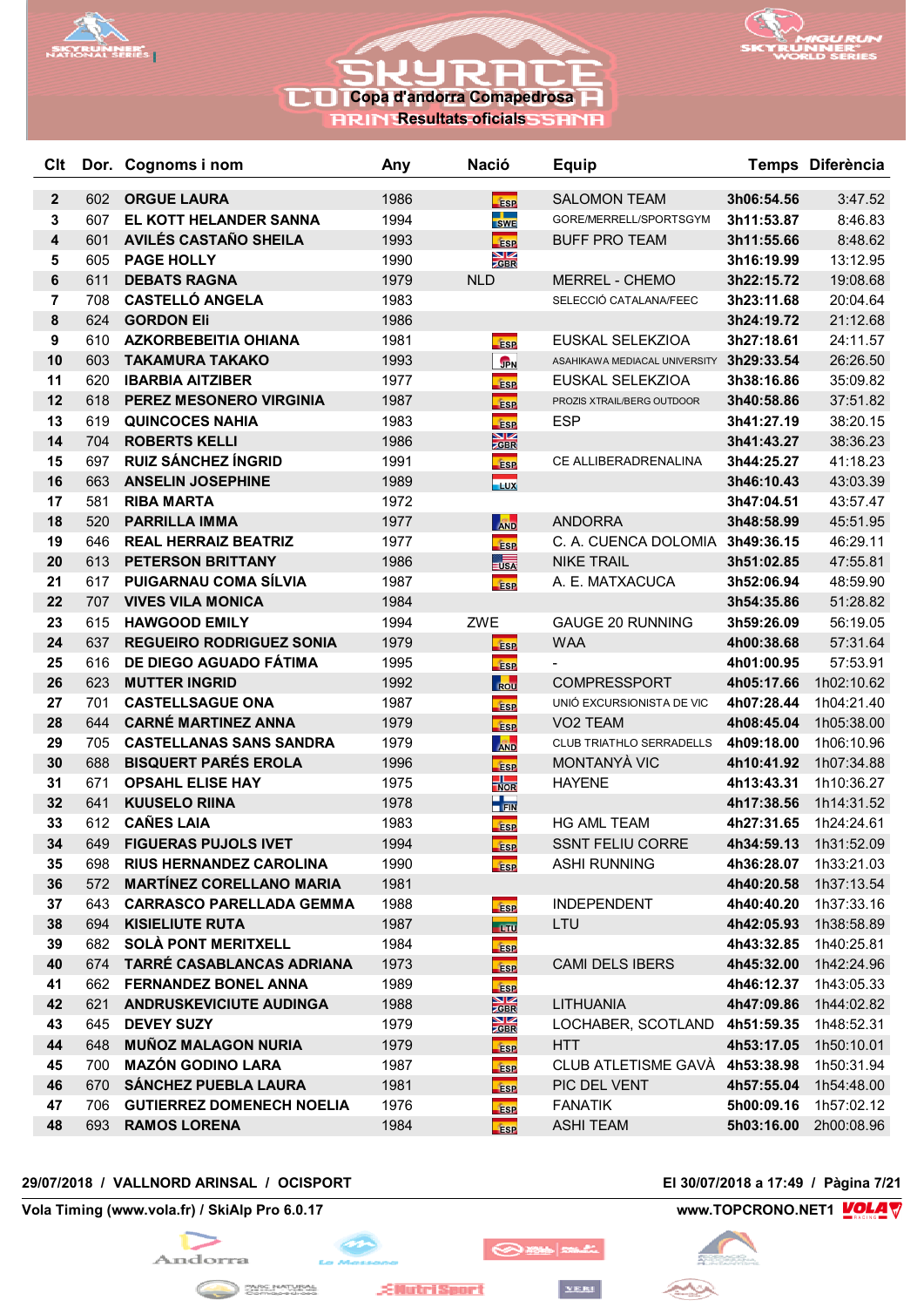



## **Copa d'andorra Comapedrosa RRIN Resultats oficials**

| <b>C</b> It |     | Dor. Cognoms i nom                   | Any  | <b>Nació</b> | <b>Equip</b>               |            | Temps Diferència |
|-------------|-----|--------------------------------------|------|--------------|----------------------------|------------|------------------|
| 49          | 684 | <b>FERRERES SEBASTIA MARIA ELENA</b> | 1963 | <b>fise</b>  | <b>UEC TORTOSA</b>         | 5h07:47.29 | 2h04:40.25       |
| 50          | 669 | <b>FELIX MARIE</b>                   | 1984 | <b>FRA</b>   | <b>APTAVITA</b>            | 5h13:07.06 | 2h10:00.02       |
| 51          | 640 | <b>PUIGCORBÉ SABATA IMMA</b>         | 1988 | <b>fase</b>  | CLUB TRAIL RUNNING GIRONA  | 5h13:56.11 | 2h10:49.07       |
| 52          | 636 | <b>ANDRÉS RUBIO VICTORIA</b>         | 1981 | <b>fise</b>  | <b>TRAIL MORVEDRE</b>      | 5h14:51.97 | 2h11:44.93       |
| 53          | 650 | PÉREZ-VICO ANA                       | 1990 | ÉSP          | LA GARRIGA EXTREME         | 5h14:54.59 | 2h11:47.55       |
| 54          | 666 | <b>RODRIGUEZ OLIVIA</b>              | 1991 | <b>fase</b>  | <b>BCN TRAIL RUNNERS</b>   | 5h27:07.81 | 2h24:00.77       |
| 55          | 656 | <b>ROVIRA MARIA</b>                  | 1988 | <b>ESP</b>   | <b>MAD TEAM</b>            | 5h36:41.02 | 2h33:33.98       |
| 56          | 655 | <b>KAZIMIERCZAK MARTHA</b>           | 1984 | <b>ESP</b>   | <b>PIÉLAGOS</b>            | 5h40:05.25 | 2h36:58.21       |
| 57          | 657 | <b>BARRERA SANCHEZ MONTSERRAT</b>    | 1975 | ÉSP          | <b>SWISSTEAM</b>           | 5h48:39.54 | 2h45:32.50       |
| 58          | 690 | <b>ORRIOLS CUESTA SONIA</b>          | 1974 | <b>fase</b>  | U.E.S                      | 5h52:28.69 | 2h49:21.65       |
| 59          | 661 | <b>GARCIA PERIS MONTSERRAT</b>       | 1987 | ÉSP          | LA GARRIGA EXTREM          | 5h53:21.42 | 2h50:14.38       |
| 60          | 679 | <b>BENITO PAREDES REBECA</b>         | 1974 | <b>ESP</b>   | <b>VALLALTA TRAIL</b>      | 5h55:40.46 | 2h52:33.42       |
| 61          | 703 | <b>BASANTA BAYO EVA</b>              | 1974 | <b>ESP</b>   | A.E. TALAIA                | 6h03:28.19 | 3h00:21.15       |
| 62          | 668 | <b>GARROBO VIDAL CRISTINA</b>        | 1977 | <b>fase</b>  | <b>ESPORTIU PENEDÈS</b>    | 6h09:55.64 | 3h06:48.60       |
| 63          | 667 | <b>CODINA ALES NURIA</b>             | 1973 | <b>fase</b>  | PEDALA.CAT                 | 6h10:27.62 | 3h07:20.58       |
| 64          | 635 | <b>RUIZ REDONDO BERTA</b>            | 1978 | ÉSP          |                            | 6h12:34.17 | 3h09:27.13       |
| 65          | 699 | <b>URBEA PUIG MONTSE</b>             | 1963 | <b>fase</b>  | <b>RUNNERINGGIRLS</b>      | 6h13:10.92 | 3h10:03.88       |
| 66          | 659 | <b>RODRIGUEZ JIMENEZ CARMEN</b>      | 1963 | <b>fise</b>  | LA GARRIGA EXTREM VOOA     | 6h18:19.40 | 3h15:12.36       |
| 67          | 665 | <b>CABALLERO MIRABET ELISABET</b>    | 1983 | <b>ESP</b>   | ELS PIRATES DE LA MUNTANYA | 6h20:50.02 | 3h17:42.98       |
| 68          | 687 | <b>SILVA GARCIA BLANCA GEMA</b>      | 1977 | <b>fase</b>  | <b>CD TRAININGTRI</b>      | 6h22:19.67 | 3h19:12.63       |
| 69          | 676 | <b>POBLET PEDROL LAURA</b>           | 1990 | <b>ESP</b>   |                            | 6h24:21.13 | 3h21:14.09       |
| 70          | 702 | <b>URTUBIA SALDIAS NIEVES</b>        | 1977 | <b>NLD</b>   | <b>TEAM RAIDLIGHT</b>      | 6h32:37.29 | 3h29:30.25       |
| 71          | 678 | <b>O'DOWD CATHY</b>                  | 1968 | <b>AND</b>   |                            | 6h34:19.78 | 3h31:12.74       |
| 72          | 654 | <b>HUGUET PÉREZ ANNA</b>             | 1986 | <b>ESP</b>   |                            | 6h34:23.11 | 3h31:16.07       |
| 73          | 647 | <b>LLORENS ZAFRA ROSI</b>            | 1972 | <b>fise</b>  | C.A. CUENCA DOLOMIA        | 7h02:00.45 | 3h58:53.41       |

## **Absents (22)**

| 29   | <b>MITYAEV DMITRY</b>            | 1992 | <b>RUS</b>                  |                                |
|------|----------------------------------|------|-----------------------------|--------------------------------|
| 604  | <b>FORSBERG EMELIE</b>           | 1986 | <u> De Ba</u><br><b>SWE</b> | <b>SALOMON TEAM</b>            |
| 606  | <b>ANDREU TRIAS LAIA</b>         | 1979 | <b>ESP</b>                  | SELECCIÓ CATALANA - FEEC       |
| 609  | <b>PICAS ALBETS NURIA</b>        | 1976 | <b>ESP</b>                  | <b>BUFF PRO TEAM</b>           |
| 614  | <b>CABRERIZO CUEVAS PAULA</b>    | 1994 | <b>ESP</b>                  | LURBEL TEAM PEOPLE SAPIENS     |
| 632  | <b>CELAYETA JONE</b>             | 1989 | <b>ESP</b>                  | <b>MANTTALE</b>                |
| 633  | <b>GARAY ZARRAGA ANDREA</b>      | 1991 | <b>ESP</b>                  | <b>ZORTZIETAKOAK</b>           |
| 638  | <b>VILLAGRASA BLANCO MARISA</b>  | 1979 | <b>ESP</b>                  | <b>TRAIL MORVEDRE</b>          |
| 639  | <b>LARREGOLA SANCHEZ LAURA</b>   | 1992 | <b>AND</b>                  |                                |
| 642  | <b>PEREZ AIDA</b>                | 1989 | <b>ESP</b>                  | CA BAI FÀRIA DIÀNIUM           |
| 651  | <b>ETXEZARRETA MAITE</b>         | 1991 | <b>ESP</b>                  | SOKAITZ ESKALADA KLUBA         |
| 652. | <b>CAMPOS ODRIOZOLA IGONE</b>    | 1991 | <b>ESP</b>                  |                                |
| 653  | <b>PALAU MASPONS GEMMA</b>       | 1994 | <b>ESP</b>                  | <b>BESTTRAIL</b>               |
| 658  | <b>MORCILLO LÓPEZ DOLORS</b>     | 1970 | <b>ESP</b>                  | TUGA OUTDOOR TEAM              |
| 672  | <b>CABEZA VACAS SUSANA</b>       | 1984 | <b>fise</b>                 | NICROTEC-I RUN WITH LEIVA      |
| 673  | <b>RABINEL MATHILDE</b>          | 1990 | <b>FRA</b>                  |                                |
| 675  | <b>GUTIERREZ LUEJE CLAUDIA</b>   | 1995 | <b>ESP</b>                  |                                |
| 685  | <b>CANOVAS GARCIA ANA ISABEL</b> | 1985 | <b>ESP</b>                  | SPOR-TI                        |
| 689  | <b>JANÉ SOTO LAIA</b>            | 1978 | <b>TESP</b>                 | <b>MOVIT</b>                   |
| 691  | SURIOL TOLRÀ ANNA                | 1981 | <b>ESP</b>                  | A.E. MOUNTAIN RUNNERS DEL BERG |

## **29/07/2018 / VALLNORD ARINSAL / OCISPORT El 30/07/2018 a 17:49 / Pàgina 8/21**

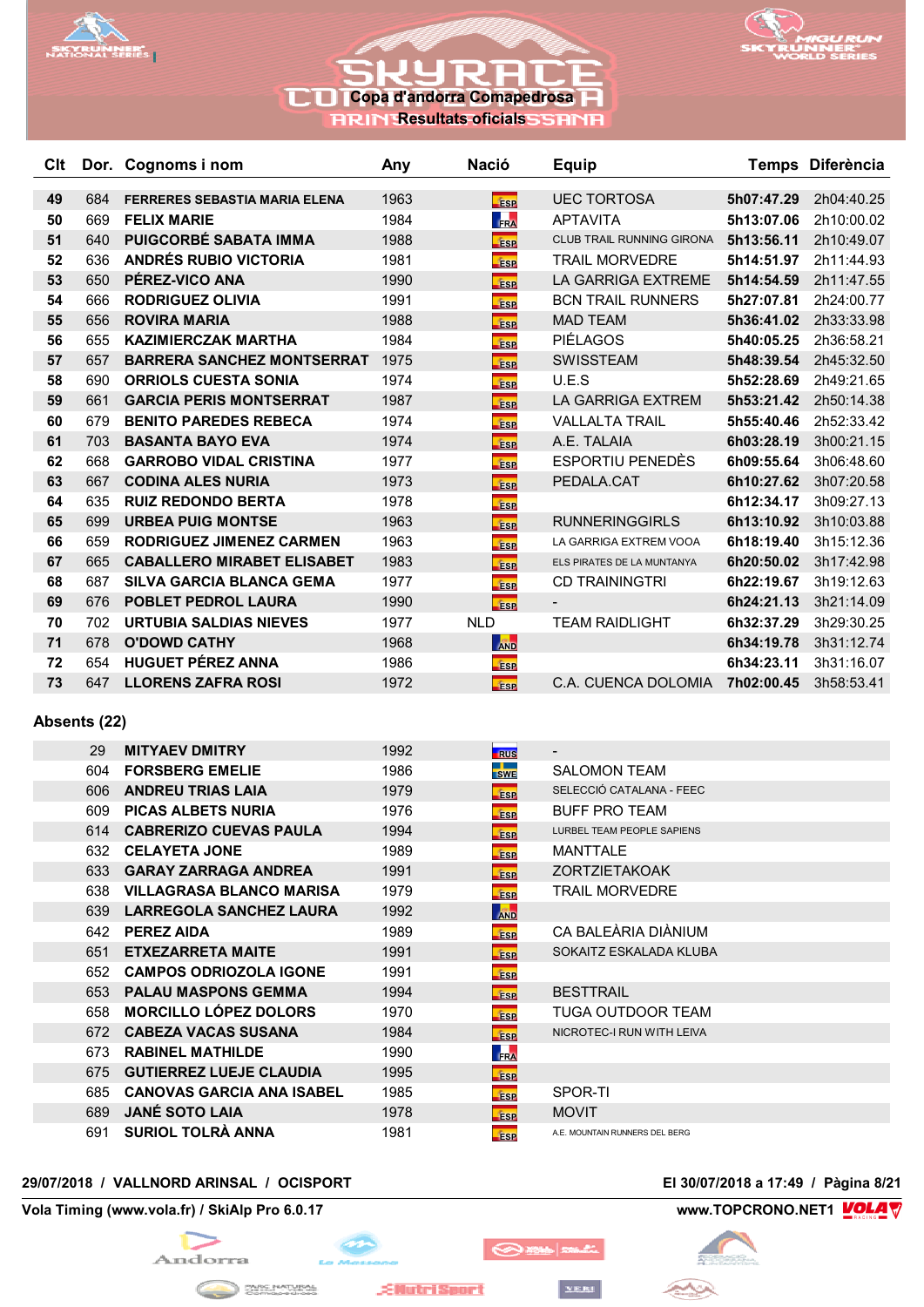



**RRIN Resultats oficials** 

| Clt          |     | Dor. Cognoms i nom                 | Any  | <b>Nació</b>                                                                                                                 | <b>Equip</b>           | Temps Diferència |
|--------------|-----|------------------------------------|------|------------------------------------------------------------------------------------------------------------------------------|------------------------|------------------|
|              | 692 | <b>CASAJUANA REYES ESTER</b>       | 1985 |                                                                                                                              | RAIDLIGHT TEAM         |                  |
|              |     |                                    |      | <b>ESP</b>                                                                                                                   |                        |                  |
|              | 696 | <b>FELIP ALEGRET ANNA</b>          | 1997 | <b>ESP</b>                                                                                                                   | CLUB TRIATLÓ PROSAN    |                  |
|              |     |                                    |      |                                                                                                                              |                        |                  |
| Abandons (2) |     |                                    |      |                                                                                                                              |                        |                  |
|              | 622 | <b>DUBNICKA JACKIE</b>             | 1996 | $\overline{\phantom{a}}$ $\overline{\phantom{a}}$ $\overline{\phantom{a}}$ $\overline{\phantom{a}}$ $\overline{\phantom{a}}$ |                        |                  |
|              | 664 | <b>MORENO DE LA CRUZ GLADISVEL</b> | 1970 | <b>ESP</b>                                                                                                                   | <b>BCNTRAILRUNNERS</b> |                  |
|              |     |                                    |      |                                                                                                                              |                        |                  |
|              |     | Desqualificats (8)                 |      |                                                                                                                              |                        |                  |
|              |     |                                    |      |                                                                                                                              |                        |                  |
|              | 631 | <b>SIMECKOVA ANGELIKA</b>          | 1980 | CZE                                                                                                                          | WWW.PROSTEBEHAM.CZ     |                  |
|              | 660 | <b>DING ERIN</b>                   | 1981 | $= USA$                                                                                                                      |                        |                  |
|              | 677 | <b>MARTINEZ CABEZUELO CRISTINA</b> | 1986 | <b>ESP</b>                                                                                                                   |                        |                  |
|              | 680 | <b>GAVIDIA BOVADILLA GIOVANA</b>   | 1982 | <b>ESP</b>                                                                                                                   |                        |                  |
|              | 681 | <b>MIGUEL GARCIA MARI CARMEN</b>   | 1975 | <b>ESP</b>                                                                                                                   |                        |                  |
|              | 683 | <b>GÓMEZ GONZÁLEZ ANA</b>          | 1972 | <b>ESP</b>                                                                                                                   |                        |                  |
|              | 686 | <b>CIRCÉ LANGREE</b>               | 1997 | FRA                                                                                                                          |                        |                  |
|              | 695 | <b>BOSCH ISAAC DUNIA</b>           | 1981 | <b>ESP</b>                                                                                                                   |                        |                  |

## **ABSOLUTA HOME**

| 1              | 1              | <b>JORNET BURGADA KILIAN</b>    | 1987 | <b>ESP</b>                    | <b>SALOMON TEAM</b>            | 2h33:18.01 |          |
|----------------|----------------|---------------------------------|------|-------------------------------|--------------------------------|------------|----------|
| $\mathbf{2}$   | 10             | <b>EGLI PASCAL</b>              | 1988 | $\frac{1}{20}$                | <b>DYNAFIT</b>                 | 2h36:29.74 | 3:11.73  |
| 3              | 20             | <b>ENGDAHL PETTER</b>           | 1994 | <b>SWE</b>                    | SALOMON/SPORTSGYMSC            | 2h39:12.91 | 5:54.90  |
| 4              | 6              | <b>WILD FINLAY</b>              | 1984 | $\frac{\text{N}}{\text{ZBR}}$ |                                | 2h41:34.70 | 8:16.69  |
| 5              | 25             | <b>FORCADES PUJOL ALEJANDRO</b> | 1987 | <b>Fise</b>                   | FEDERACIÓ BALEAR               | 2h42:20.88 | 9:02.87  |
| 6              | 5              | <b>CASAL MIR OSCAR</b>          | 1979 | <b>AND</b>                    | <b>FAM</b>                     | 2h43:04.56 | 9:46.55  |
| $\overline{7}$ | $\mathcal{P}$  | <b>PINSACH RUBIROLA MARC</b>    | 1989 | <b>ESP</b>                    | <b>DYNAFIT</b>                 | 2h43:25.03 | 10:07.02 |
| 8              | 433            | <b>ALCALDE SANCHEZ ANTONIO</b>  | 1995 | <b>ESP</b>                    | <b>DYNAFIT</b>                 | 2h47:36.63 | 14:18.62 |
| 9              | 575            | <b>ESPANO ANICETO GERARD</b>    | 1980 |                               | SELECCIÓ CATALANA / FEEC       | 2h49:21.84 | 16:03.83 |
| 10             | 438            | <b>BURGOS GOMEZ NOEL</b>        | 1996 | <b>fase</b>                   | <b>DYNAFIT TEAM</b>            | 2h51:00.71 | 17:42.70 |
| 11             | $\overline{4}$ | <b>CASAL MIR MARC</b>           | 1982 | <b>AND</b>                    | FEDERACIO ANDORRANA DE MUNTANY | 2h51:18.57 | 18:00.56 |
| 12             | $\overline{7}$ | <b>AURELL PERE</b>              | 1983 | <b>ESP</b>                    | CHEMO/TUGAWEAR                 | 2h55:09.09 | 21:51.08 |
| 13             | 23             | <b>KATARAIN RAZKIN BENAT</b>    | 1989 | <b>ESP</b>                    | <b>GOIERRI GARAIA</b>          | 2h55:35.44 | 22:17.43 |
| 14             | 13             | <b>IÑARRA ANDER</b>             | 1991 | <b>fase</b>                   | EUSKAL SELEKZIOA               | 2h56:16.70 | 22:58.69 |
| 15             | 577            | <b>PRADES MONTFORT DAVID</b>    | 1992 |                               | SELECCIÓ CATALANA / FEEC       | 2h57:28.21 | 24:10.20 |
| 16             | 578            | <b>PUJOL GARCIA ALBERT</b>      | 1979 |                               | SELECCIÓ CATALANA / FEEC       | 2h57:57.03 | 24:39.02 |
| 17             | 14             | <b>LIND CODY</b>                | 1995 | $= USA$                       | <b>SCOTT RUNNING</b>           | 2h58:11.11 | 24:53.10 |
| 18             | 19             | <b>LETAMENDI IBAN</b>           | 1978 | <b>fase</b>                   | EUSKAL SELEKZIOA               | 2h59:00.09 | 25:42.08 |
| 19             | 372            | <b>PAUL MATHOU</b>              | 1993 | FRA                           | <b>IRUN/NIKE</b>               | 3h00:17.92 | 26:59.91 |
| 20             | 574            | ALÍS SÁNCHEZ JORDI              | 1994 |                               | SELECCIÓ CATALANA / FEEC       | 3h00:44.04 | 27:26.03 |
| 21             | 18             | <b>LARRUZEA FERNÁNDEZ ASIER</b> | 1990 | <b>F</b> ise                  | EUSKAL SELEKZIOA               | 3h00:55.09 | 27:37.08 |
| 22             | 567            | <b>FRANÇAIS REMI</b>            | 1989 |                               |                                | 3h01:20.79 | 28:02.78 |
| 23             | 94             | <b>CAMPENY BASTIDA GUILLEM</b>  | 1993 | <b>ESP</b>                    | ASS.ESP.INTEMPÈRIE             | 3h01:30.30 | 28:12.29 |
| 24             | 485            | <b>CRIADO SÁNCHEZ RAÚL</b>      | 1995 | <b>ESP</b>                    | <b>YES NATURAL TEAM</b>        | 3h02:33.91 | 29:15.90 |
| 25             | 17             | <b>ALONSO ASIER</b>             | 1988 |                               | $\mathbf{u}$                   | 3h02:50.01 | 29:32.00 |
| 26             | 16             | <b>CABALLERO MIGUEL</b>         | 1982 | <b>ESP</b>                    | LA SPORTIVA                    | 3h04:58.60 | 31:40.59 |

 $\bigotimes$  is  $\bigotimes$ 

YERI

## **29/07/2018 / VALLNORD ARINSAL / OCISPORT El 30/07/2018 a 17:49 / Pàgina 9/21**

**Vola Timing (www.vola.fr) / SkiAlp Pro 6.0.17 www.TOPCRONO.NET1 WOLAT** 



mari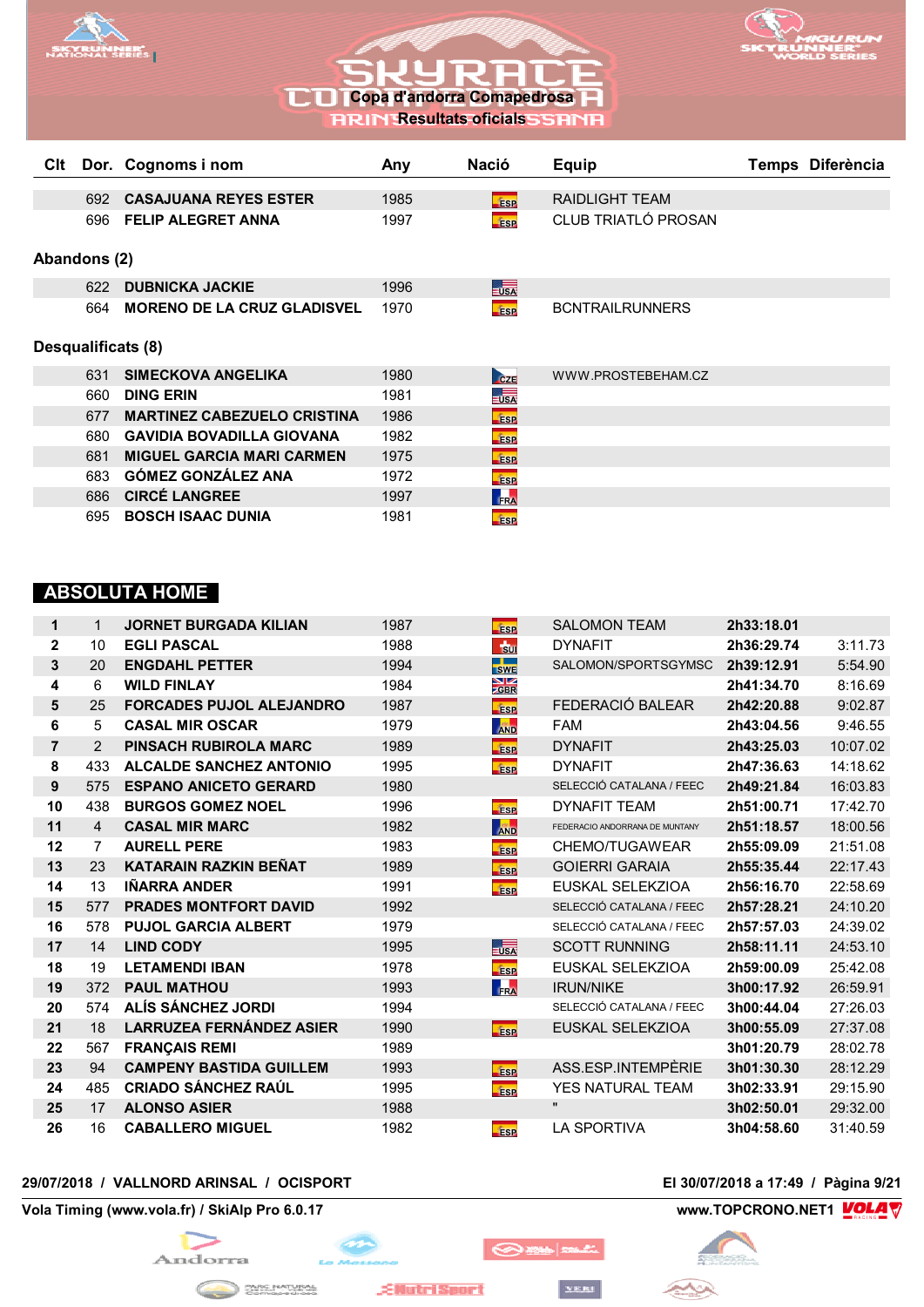



## **RRIN Resultats oficials**

| Clt      |           | Dor. Cognoms i nom                                       | Any          | <b>Nació</b>                       | <b>Equip</b>                  |                          | Temps Diferència     |
|----------|-----------|----------------------------------------------------------|--------------|------------------------------------|-------------------------------|--------------------------|----------------------|
| 27       | 77        | <b>THIBAULT LEROY</b>                                    | 1994         | FRA                                |                               | 3h05:40.94               | 32:22.93             |
| 28       | 45        | <b>MORA TRIBALDO JONATAN</b>                             | 1984         | <b>fise</b>                        | SeleccIÓ CATALANA - FEEC      | 3h05:54.36               | 32:36.35             |
| 29       | 333       | <b>CANGAS ANDER</b>                                      | 1978         | ÉSP                                | <b>INDEPENDIENTE</b>          | 3h06:13.55               | 32:55.54             |
| 30       | 406       | <b>VILLALOBOS BAZAGA PABLO</b>                           | 1978         | <b>ESP</b>                         | TIERRA TRÁGAME                | 3h06:29.47               | 33:11.46             |
| 31       | 121       | <b>BACARDIT TUDELA NIL</b>                               | 1992         | <b>ESP</b>                         | ASS. ESP. MATXACUCA           | 3h07:05.52               | 33:47.51             |
| 32       | 519       | <b>MENDEZ DAVID</b>                                      | 1975         | <b>AND</b>                         | <b>ANDORRA</b>                | 3h07:40.41               | 34:22.40             |
| 33       | 145       | AJURIA ELKOROBARRUTIA AITOR                              | 1998         | <b>ESP</b>                         | GAIKAR-ZORTZIETAKOAK          | 3h07:44.26               | 34:26.25             |
| 34       | 221       | LÓPEZ DE SAGREDO XICOTA FERNANDO                         | 1993         | <b>ESP</b>                         |                               | 3h08:04.02               | 34:46.01             |
| 35       | 189       | RODRIGUEZ CABALLERO ADRIAN                               | 1984         | fasp                               | CÁRCOBA RIBAMONTÁN AL MAR     | 3h08:38.42               | 35:20.41             |
| 36       | 470       | <b>MANGRANÉ SANTOS GERARD</b>                            | 1994         | <b>ESP</b>                         | ALLIBERADRENALINA             | 3h08:44.80               | 35:26.79             |
| 37       | 580       | <b>TRASSERRA PUJOL MARC</b>                              | 1997         |                                    | SELECCIÓ CATALANA / FEEC      | 3h08:55.36               | 35:37.35             |
| 38       | 11        | <b>MATSUMOTO DAI</b>                                     | 1983         | <b>JPN</b>                         | <b>TEAM SALOMON</b>           | 3h09:54.18               | 36:36.17             |
| 39       | 427       | <b>BALLÚS CASAS ALBERT</b>                               | 1992         | <b>ESP</b>                         | <b>ESPORTS ESTEL</b>          | 3h09:59.66               | 36:41.65             |
| 40       | 82        | <b>CARRETERO ERNESTO ABEL</b>                            | 1991         | <b>ESP</b>                         | <b>BORGES TRAIL</b>           | 3h10:09.97               | 36:51.96             |
| 41       | 139       | <b>CARDOZO MACHADO DIEGO</b>                             | 1992         | <b>ESP</b>                         | ASS.ESP. MATXACUCA            | 3h10:40.54               | 37:22.53             |
| 42       | 301       | <b>ROVIRA VALLEJO DAVID</b>                              | 1997         | <b>ESP</b>                         | A.E.MATXACUCA                 | 3h11:15.55               | 37:57.54             |
| 43       | 579       | <b>RODRIGUEZ SALVADOR POL</b>                            | 1987         |                                    | SELECCIÓ CATALANA / FEEC      | 3h11:15.75               | 37:57.74             |
| 44       | 43        | <b>CARÓS SANTACREU MARC</b>                              | 1978         | <b>ESP</b>                         | <b>INVERSETEAM-TRAIL</b>      | 3h11:46.23               | 38:28.22             |
| 45       | 96        | <b>BUTACI RAUL</b>                                       | 1985         | <b>ESP</b>                         | ESPORTS QUEROL/PEDALA.CAT     | 3h11:50.15               | 38:32.14             |
| 46       | 381       | <b>GOMILA PUIGSERVER BIEL</b>                            | 1984         | <b>ESP</b>                         | ERMASSETS-ESPORLES            | 3h12:41.17               | 39:23.16             |
| 47       | 9         | <b>HERNANDEZ TEIXIDOR EDUARD</b>                         | 1981         | <b>Esp</b>                         | SELECCIÓ CATALANA - FEEC      | 3h13:43.95               | 40:25.94             |
| 48       | 178       | <b>WATSON SAM</b>                                        | 1987         | $\frac{N}{Z}$ GBR                  | <b>WHARFEDALE HARRIERS</b>    | 3h13:47.09               | 40:29.08             |
| 49       | 205       | <b>RINGOT MATHIEU</b>                                    | 1990         | FRA                                | <b>TEAM TRAIL ANTECIMES</b>   | 3h13:49.07               | 40:31.06             |
| 50       | 527       | <b>KOUSHKI IMAN</b>                                      | 1987         | <b>IRN</b>                         |                               | 3h13:58.37               | 40:40.36             |
| 51       | 203       | <b>FLEURY ROUX</b>                                       | 1997         | FRA                                | TEAM TRAIL ANTÉCIMES / BENRUN | 3h14:46.41               | 41:28.40             |
| 52       | 448       | BERAZA LACALLE JOSÉ LUIS                                 | 1969         | <b>ESP</b>                         | ARALAR-MENDI                  | 3h15:59.19               | 42:41.18             |
| 53       | 466       | <b>DAVIES JIM</b>                                        | 1966         | $\frac{N}{SBR}$                    | BORROWDALE FELLRUNNERS        | 3h16:08.50               | 42:50.49             |
| 54       | 431       | <b>MORENO VIÑAS ESTEVE</b>                               | 1967         | <b>AND</b>                         |                               | 3h16:50.40               | 43:32.39             |
| 55       | 51        | <b>TEJEDOR LUIS ANGEL</b>                                | 1974         | <b>ESP</b>                         | <b>BANZAII ANTARTICA</b>      | 3h17:02.70               | 43:44.69             |
| 56       | 422       | <b>COSTA LLANSANA QUIM</b>                               | 1996         | <b>ESP</b>                         | OLOT TERRA DE VOLCANS         | 3h17:39.74               | 44:21.73             |
| 57       | 546       | <b>NICOLAS COUZINET</b>                                  | 1991         | FRA                                | <b>COUSERANS LIBRE</b>        | 3h19:34.74               | 46:16.73             |
| 58       | 265       | <b>ADAN FREIXES DAVID</b>                                | 1990         | <b>ESP</b>                         | <b>INVERSETEAM -TRAIL</b>     | 3h19:42.18               | 46:24.17             |
| 59       | 380       | <b>FORCADES PUJOL FÈLIX</b>                              | 1990         | <b>ESP</b>                         | TIRANY - SM2 TECHNOLOGIES     | 3h20:32.44               | 47:14.43             |
| 60       | 437       | <b>ROTA COLLELL MARC</b>                                 | 1997         | <b>ESP</b>                         | L'ESPORTIU TORELLÓ            | 3h20:59.66               | 47:41.65             |
| 61       | 399       | <b>RIBA CÒNSUL ÈRIC</b>                                  | 1988         | <b>ESP</b>                         | <b>TOPLLENYA</b>              | 3h21:21.06               | 48:03.05             |
| 62       | 364       | <b>ROY JORDI</b>                                         | 1988         | <b>ESP</b>                         | <b>ETFEM</b>                  | 3h21:37.88               | 48:19.87             |
| 63       | 208       | <b>VIÑAS SOLER JOSEP</b>                                 | 1977         | <b>ESP</b>                         | SET DE CORRER                 | 3h22:41.05               | 49:23.04             |
| 64       | 525       | <b>SABATER SANMARTÍ MARC</b>                             | 1995         | <b>Esp</b>                         | ADIDAS TERREX                 | 3h22:54.72               | 49:36.71             |
| 65       | 518       | <b>RODRIGUES JULIO</b>                                   | 1985         | <b>AND</b>                         | <b>ANDORRA</b>                | 3h23:28.20               | 50:10.19             |
| 65       | 496       | <b>GOMIS SELMA JAVIER</b>                                | 1985         | <b>ESP</b>                         |                               | 3h23:28.20               | 50:10.19             |
| 67       | 549       | <b>ALEXANDRE LANCELOT</b>                                | 1986         | FRA                                | <b>COUSERANS LIBRE</b>        | 3h23:38.62               | 50:20.61             |
| 68<br>69 | 571<br>41 | <b>GALLEGO GALLARDO JORDI</b><br><b>RIBA PORRAS PERE</b> | 1981         |                                    | <b>INVERSETEAM-TRAIL</b>      | 3h23:51.05               | 50:33.04             |
| 70       | 459       | <b>CARR RYAN</b>                                         | 1980<br>1989 | <b>AND</b><br>$\frac{1}{\sqrt{2}}$ |                               | 3h24:15.35<br>3h24:34.72 | 50:57.34<br>51:16.71 |
| 71       | 108       | FERNÁNDEZ GONZÁLEZ MARKOS                                | 1980         |                                    | <b>GTR</b>                    | 3h25:48.99               | 52:30.98             |
| 72       | 516       | <b>FERNANDEZ CARLOS</b>                                  | 1981         | <b>ESP</b><br><b>AND</b>           | <b>ANDORRA</b>                | 3h25:58.31               | 52:40.30             |
| 73       |           | 486 ALONSO ROCA MARC                                     | 1987         |                                    | <b>CEFUC</b>                  | 3h29:30.17               | 56:12.16             |
|          |           |                                                          |              | <b>ESP</b>                         |                               |                          |                      |

## **29/07/2018 / VALLNORD ARINSAL / OCISPORT El 30/07/2018 a 17:49 / Pàgina 10/21**

**Vola Timing (www.vola.fr) / SkiAlp Pro 6.0.17 www.TOPCRONO.NET1 WOLA** 



**EllutriSport** 



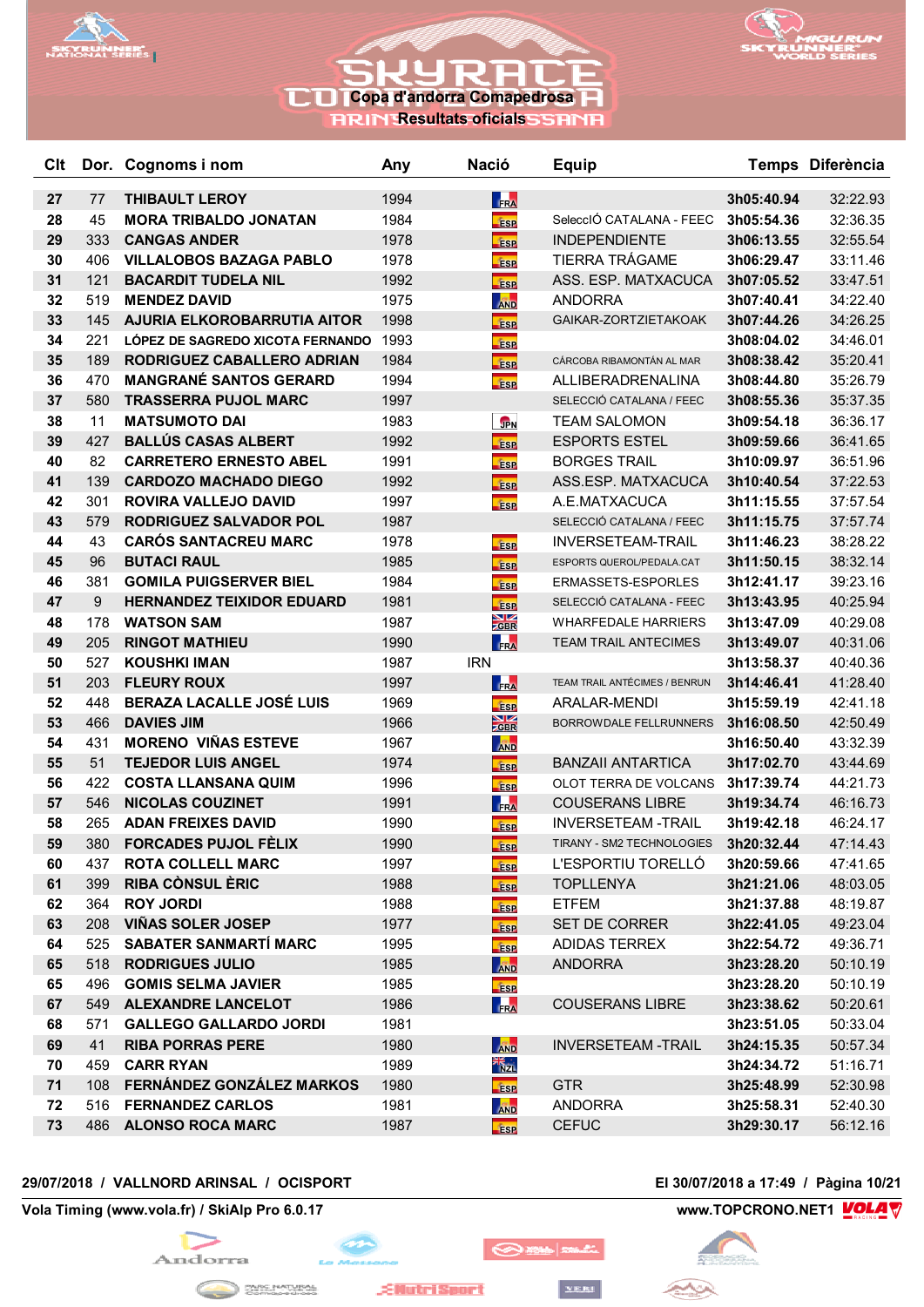



**RRIN Resultats oficials** 

| Clt        |            | Dor. Cognoms i nom                                         | Any          | <b>Nació</b>                    | <b>Equip</b>                            |                          | Temps Diferència         |
|------------|------------|------------------------------------------------------------|--------------|---------------------------------|-----------------------------------------|--------------------------|--------------------------|
| 74         | 491        | <b>MIRO ALBERO DAVID</b>                                   | 1980         |                                 | CORREMON TRAIL ACTIVARUNNER             | 3h29:33.46               | 56:15.45                 |
| 75         | 248        | <b>CRUZ MIQUEL</b>                                         | 1979         | <b>ESP</b><br><b>ESP</b>        | A.E.MATXACUCA                           | 3h30:12.54               | 56:54.53                 |
| 75         | 129        | <b>FERNANDEZ REIG PAU</b>                                  | 1987         | <b>ESP</b>                      | A.E.MOUNTAIN RUNNERS DEL BERGU          | 3h30:12.54               | 56:54.53                 |
| 77         | 402        | <b>SANTAMARIA MARTINEZ ENRIQUE</b>                         | 1979         | <b>Fise</b>                     | MONTANYENC MONISTROLENC                 | 3h30:50.75               | 57:32.74                 |
| 78         | 303        | <b>SANCHEZ CARMONA MANU</b>                                | 1978         | <b>ESP</b>                      | <b>BLUE MOTORS PONTS</b>                | 3h31:40.01               | 58:22.00                 |
| 79         | 181        | <b>MOSES JOE</b>                                           | 1994         | $\frac{\text{N}}{\text{ZBR}}$   |                                         | 3h31:56.81               | 58:38.80                 |
| 80         | 26         | <b>KUROCHKIN ALEKSEI</b>                                   | 1978         | <b>RUS</b>                      | RUSSIAN SKYRUNNING TEAM                 | 3h32:13.56               | 58:55.55                 |
| 81         | 224        | DORCA TARRUELLA JORDI                                      | 1978         | <b>ESP</b>                      | 9HSPORTS                                | 3h32:25.10               | 59:07.09                 |
| 82         | 78         | <b>THIBAULT CIZEAU</b>                                     | 1983         | FRA                             | <b>RAYONPOLE</b>                        | 3h32:28.92               | 59:10.91                 |
| 83         | 407        | <b>BOLET ARAGONÈS JORDI</b>                                | 1993         | <b>ESP</b>                      | CLUB ESPORTIU CERDANYA PIRINEU          | 3h32:52.78               | 59:34.77                 |
| 84         | 573        | <b>ESKUDERO IOSEBA</b>                                     | 1993         |                                 |                                         | 3h33:02.05               | 59:44.04                 |
| 85         | 411        | <b>AGUILAR SALA DOMÈNEC</b>                                | 1991         | <b>ESP</b>                      | GEMI, GRUP EXCURSIONISTA MOIAN          | 3h33:05.66               | 59:47.65                 |
| 86         | 537        | PLANELLA BRILLAS JAUME                                     | 1994         | <b>AND</b>                      |                                         | 3h34:24.37               | 1h01:06.36               |
| 87         | 91         | PEREZ GARCIS JOSE ANTONIO                                  | 1982         | <b>ESP</b>                      |                                         | 3h34:33.73               | 1h01:15.72               |
| 88         | 472        | <b>LLADÓ HERNÁNDEZ WIFRED</b>                              | 1998         | <b>ESP</b>                      | C.E SÚRIA-ESCALDATS                     | 3h34:51.57               | 1h01:33.56               |
| 89         | 86         | <b>BARTRINA GEA CARLOS</b>                                 | 1980         | <b>Fise</b>                     | PEDALA.CAT                              | 3h35:53.77               | 1h02:35.76               |
| 90         | 272        | <b>CLAVEL TORRES JORGE</b>                                 | 1982         | <b>ESP</b>                      | <b>BXM BETERA</b>                       | 3h35:59.53               | 1h02:41.52               |
| 91         | 274        | <b>COSTA PUIGPELAT MARC</b>                                | 1984         | <b>ESP</b>                      | 2X2 SANTPEDORCORRE FARTLEK              | 3h36:02.11               | 1h02:44.10               |
| 92         | 135        | <b>MARTINEZ RODES GERARD (GERI)</b>                        | 1980         | <b>ESP</b>                      | RONHILL FISICAMP TEAM                   | 3h36:13.29               | 1h02:55.28               |
| 93         | 478        | <b>BENAIGES MARGALEF JOSEP</b>                             | 1982         | <b>ESP</b>                      | <b>TR CABRAFEIXET</b>                   | 3h36:42.21               | 1h03:24.20               |
| 94         | 539        | <b>MARTINEZ JOSE</b>                                       | 1982         | <b>AND</b>                      | SECCIÓ ESPORTIVA BLOC CAFE              | 3h37:52.37               | 1h04:34.36               |
| 95         | 172        | <b>ADRAN ROBERT</b>                                        | 1981         | <b>AND</b>                      |                                         | 3h37:52.70               | 1h04:34.69               |
| 96         | 499        | <b>MASO PALOMERA MARC</b>                                  | 1981         | <b>ESP</b>                      |                                         | 3h38:59.86               | 1h05:41.85               |
| 96         | 260        | <b>PATRICIO NUNO</b>                                       | 1972         | <b>FOR</b>                      | CLUBE DA NATUREZA DE ALVITO             | 3h38:59.86               | 1h05:41.85               |
| 98         | 206        | <b>MOLINA MEGIAS FELIX</b>                                 | 1988         | <b>ESP</b>                      | <b>CERRO DEL CABALLO</b>                | 3h39:13.24               | 1h05:55.23               |
| 99         | 231        | <b>FONT CHACON CARLES</b>                                  | 1981         | <b>ESP</b>                      |                                         | 3h40:16.09               | 1h06:58.08               |
| 100        | 246        | <b>MARCÉ VALENCIA JOAN</b>                                 | 1984         | <b>ESP</b>                      |                                         | 3h41:30.86               | 1h08:12.85               |
| 101        | 180        | <b>HOWIE ROBIN</b>                                         | 1997         | $\frac{\text{N}}{\text{Z}}$ gbr |                                         | 3h41:48.82               | 1h08:30.81               |
| 102        | 101        | <b>FERNÁNDEZ MENA RAFAEL</b>                               | 1992         | <b>ESP</b>                      | LIONS4TRAIL                             | 3h41:52.36               | 1h08:34.35               |
| 103        | 337        | <b>PRAT BAU JOAN</b>                                       | 1973         | <b>ESP</b>                      | 9HSPOTS                                 | 3h42:21.07               | 1h09:03.06               |
| 104        | 334        | <b>DOT CODINA ROGER</b>                                    | 1980         | <b>ESP</b>                      | ASS. ESP. MOUNTAIN RUNNERS DEL          | 3h42:26.50               | 1h09:08.49               |
| 105        | 173        | ARANBURU ZABALO JON ANDER                                  | 1987         | <b>ESP</b>                      |                                         | 3h44:52.94               | 1h11:34.93               |
| 106        | 349        | <b>CLARELLA PEIRO ARNAU</b>                                | 1991         | <b>ESP</b>                      | CLUB ESQUI POBLA DE SEGUR 3h46:00.62    |                          | 1h12:42.61               |
| 107        |            | 396 PUIG JUNYENT GUILLEM                                   | 1985         | <b>ESP</b>                      | <b>SKYRANCI</b>                         | 3h46:02.19               | 1h12:44.18               |
| 108        | 74         | <b>FERRER RIPOLL JOAN</b>                                  | 1978         | <b>ESP</b>                      | <b>ECPCGR</b>                           | 3h46:53.96               | 1h13:35.95               |
| 109        | 27         | <b>DIEZ SEDANO MANUEL</b>                                  | 1979         | <b>ESP</b>                      | PROZIS XTRAIL / BERG OUTDOOR            | 3h47:02.51               | 1h13:44.50               |
| 110<br>111 | 561<br>133 | DE PALOL ARREGUI DANIEL<br><b>MAHEDERO CORTÉS DIONISIO</b> | 1974<br>1968 | $\frac{\text{N}}{\text{CBR}}$   | <b>LONDON</b><br>SENDERISMO Y ALMUERZOS | 3h48:11.58<br>3h48:27.30 | 1h14:53.57               |
| 112        | 551        | <b>RIGBY PETER</b>                                         | 1985         | <b>ESP</b>                      |                                         |                          | 1h15:09.29               |
|            | 440        | <b>SANTASUSANA ESQUIUS XAVIER</b>                          |              | $\frac{\text{N}}{\text{ZGR}}$   |                                         | 3h49:21.40               | 1h16:03.39               |
| 113<br>114 | 479        | <b>RENIU MARC</b>                                          | 1982<br>1977 | <b>ESP</b>                      |                                         | 3h49:24.33<br>3h49:51.21 | 1h16:06.32<br>1h16:33.20 |
| 115        | 313        | <b>SANCHEZ JURADO OSCAR</b>                                | 1985         | <b>ESP</b>                      | <b>BLUE ISARDS</b>                      | 3h50:05.40               | 1h16:47.39               |
| 116        | 90         | <b>PASTOR VILLAGRASA NICO</b>                              | 1993         | <b>ESP</b>                      | LIONS4TRAIL                             | 3h50:24.55               | 1h17:06.54               |
| 117        | 254        | <b>LECINA JORDI</b>                                        | 1977         | <b>ESP</b><br><b>ESP</b>        | CE FONDISTES VILASSAR                   | 3h50:32.53               | 1h17:14.52               |
| 118        | 179        | <b>CRABTREE PAUL</b>                                       | 1968         | $\frac{N}{2}$ GBR               | WHARFEDALE HARRIERS                     | 3h50:32.81               | 1h17:14.80               |
| 119        | 409        | <b>SERRANO CALVO ANDER</b>                                 | 1982         | <b>ESP</b>                      | IDIAZABAL - ASEPLAN                     | 3h50:34.87               | 1h17:16.86               |
| 120        | 120        | <b>MARTINEZ HERNANDEZ MIQUEL ANGEL</b>                     | 1978         | <b>ESP</b>                      | <b>VEC</b>                              | 3h50:45.85               | 1h17:27.84               |
|            |            |                                                            |              |                                 |                                         |                          |                          |

## **29/07/2018 / VALLNORD ARINSAL / OCISPORT El 30/07/2018 a 17:49 / Pàgina 11/21**



بمكمع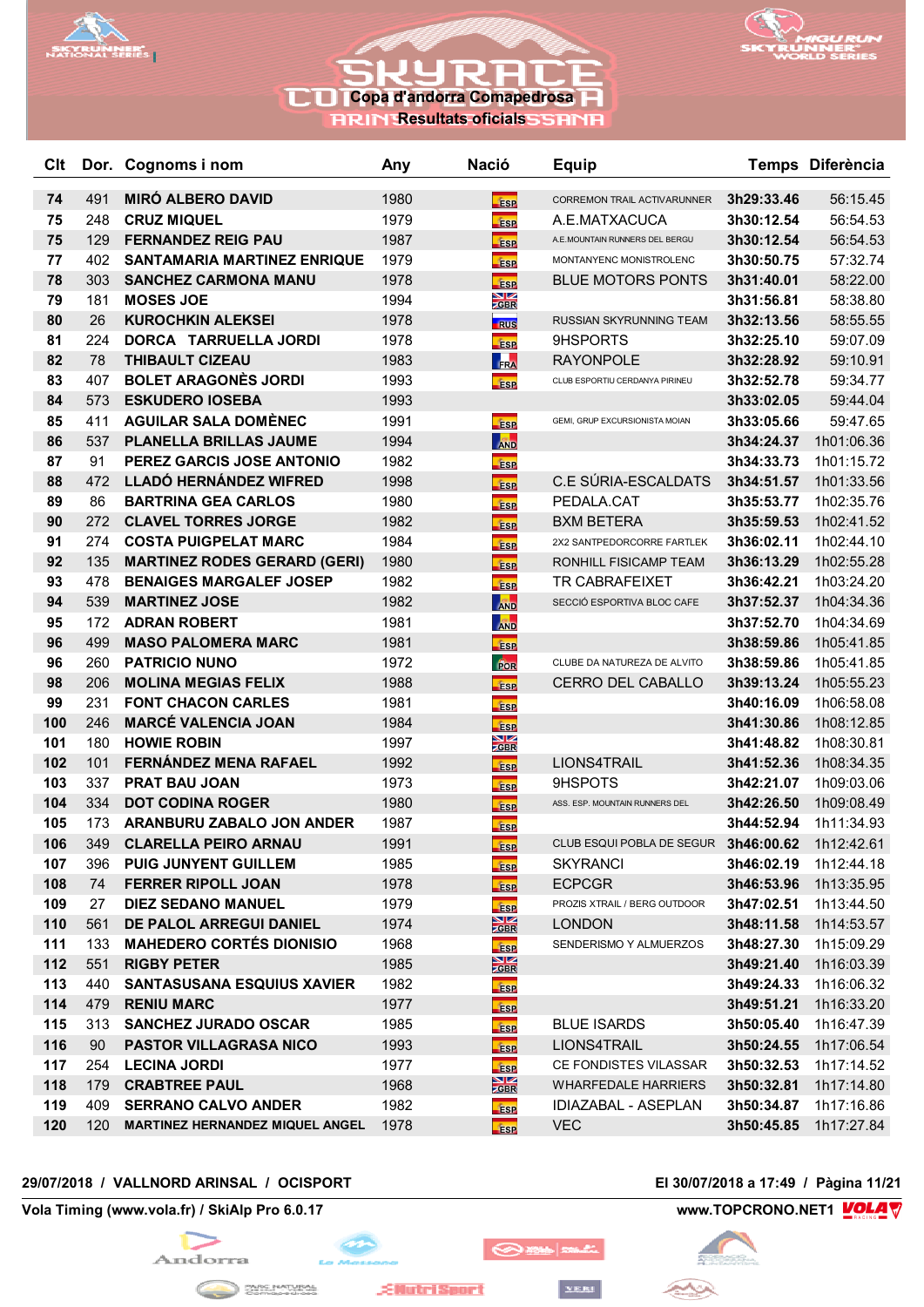



**RRIN Resultats oficials SSRNR** 

| Clt        |           | Dor. Cognoms i nom                                            | Any          | <b>Nació</b>             | <b>Equip</b>                                                     |            | Temps Diferència         |
|------------|-----------|---------------------------------------------------------------|--------------|--------------------------|------------------------------------------------------------------|------------|--------------------------|
| 121        | 306       | <b>LINARES GARRIDO JESUS</b>                                  | 1974         | <b>ESP</b>               | <b>INDEPENDIENTE</b>                                             | 3h51:15.82 | 1h17:57.81               |
| 122        | 294       | <b>COSTA CREUS CARLES</b>                                     | 1976         | <b>ESP</b>               |                                                                  | 3h51:40.83 | 1h18:22.82               |
| 123        | 495       | <b>LANGEL KAI</b>                                             | 1976         | <b>ESP</b>               | CE TRAIL TARRACO                                                 | 3h51:48.99 | 1h18:30.98               |
| 124        | 106       | <b>VILÀ RUIZ MARC</b>                                         | 1990         | <b>ESP</b>               | ASS.ESP.MOUNTAIN RUNNERS DEL B                                   | 3h52:04.74 | 1h18:46.73               |
| 125        | 251       | <b>GARCIA SASTRE BORJA</b>                                    | 1993         | <b>ESP</b>               | BASAJAUN MENDI TALDEA                                            | 3h52:36.44 | 1h19:18.43               |
| 125        | 75        | <b>ALONSO CUENDE MIKEL</b>                                    | 1985         | <b>ESP</b>               |                                                                  | 3h52:36.44 | 1h19:18.43               |
| 127        | 468       | <b>JANSA I VAL SERGI</b>                                      | 1996         | <b>ESP</b>               | AE.TALAIA                                                        | 3h52:53.02 | 1h19:35.01               |
| 128        | 63        | <b>PERIS LLUESMA JAVIER</b>                                   | 1973         | <b>ESP</b>               | <b>TRAIL MORVEDRE</b>                                            | 3h53:17.18 | 1h19:59.17               |
| 129        | 99        | <b>BROTO HERNANDEZ ENRIC</b>                                  | 1985         | <b>ESP</b>               | <b>TRIALERS DE RUBI</b>                                          | 3h54:10.90 | 1h20:52.89               |
| 130        | 566       | <b>FLORO PARDO SERGIO</b>                                     | 1981         | <b>ESP</b>               | <b>INDEPENDIENTE</b>                                             | 3h54:35.02 | 1h21:17.01               |
| 131        | 283       | <b>BAJONA CASAS RAMON</b>                                     | 1969         | <b>ESP</b>               |                                                                  | 3h55:34.52 | 1h22:16.51               |
| 132        | 249       | <b>MARCÉ VALENCIA ABEL</b>                                    | 1981         | <b>ESP</b>               |                                                                  | 3h55:38.98 | 1h22:20.97               |
| 133        | 412       | <b>MUÑOZ MARZO LORIEN</b>                                     | 1984         | <b>ESP</b>               | <b>CLUB ATLETICO SOBRARBE</b>                                    | 3h56:33.53 | 1h23:15.52               |
| 134        | 521       | <b>CREMADES ARROYOS DANIEL</b>                                | 1979         | <b>ESP</b>               | PEÑA GUARA - ASICS                                               | 3h57:18.74 | 1h24:00.73               |
| 135        | 360       | <b>LIMOSO GIOL NOEL</b>                                       | 1981         | <b>ESP</b>               | <b>MATXACUCA</b>                                                 | 3h57:24.16 | 1h24:06.15               |
| 136        | 154       | <b>LIMA MARRERO AARÓN</b>                                     | 1989         | <b>ESP</b>               | <b>C.D. PICOTRAIL</b>                                            | 3h57:39.94 | 1h24:21.93               |
| 137        | 536       | URRESTARAZU GARCIA JOSU                                       | 1994         | <b>ESP</b>               | <b>IDIAZABAL</b>                                                 | 3h57:54.14 | 1h24:36.13               |
| 138        | 288       | <b>MILVAQUES CASADÓ LUIS</b>                                  | 1997         | <b>ESP</b>               | <b>CORRECAMINOS</b>                                              | 3h58:18.50 | 1h25:00.49               |
| 139        | 201       | <b>LARA CORTES CHRISTIAN</b>                                  | 1977         | <b>ESP</b>               | <b>CEM PAPIOL</b>                                                | 3h58:44.99 | 1h25:26.98               |
| 140        | 104       | <b>SAMSÓ CUEVAS QUIM</b>                                      | 1999         | <b>ESP</b>               | ESPORTIU PENEDÈS                                                 | 3h59:02.06 | 1h25:44.05               |
| 141        | 348       | <b>JODAR CRISTIAN</b>                                         | 1981         | ÉSP                      | <b>ARES ARENA</b>                                                | 3h59:03.43 | 1h25:45.42               |
| 142        | 193       | <b>FERNANDEZ BOSCH EDUARD</b>                                 | 1987         | <b>ESP</b>               | MOUTAIN RUNNERS DEL BERGUEDA                                     | 3h59:03.88 | 1h25:45.87               |
| 143        | 252       | PÉREZ TISCAR ANDRÉS                                           | 1980         | <b>ESP</b>               | PIC DEL VENT                                                     | 3h59:05.37 | 1h25:47.36               |
| 144        | 244       | <b>LECERF VALENTIN</b>                                        | 1999         | FRA                      |                                                                  | 3h59:12.28 | 1h25:54.27               |
| 145        | 404       | ROCABRUNA MARTINEZ FRANCESC 1979                              |              | <b>ESP</b>               | <b>MOVIT</b>                                                     | 3h59:18.32 | 1h26:00.31               |
| 146        | 167       | <b>BENEDICTO SERRANO JAVIER</b>                               | 1995         | <b>ESP</b>               |                                                                  | 4h00:11.04 | 1h26:53.03               |
| 147        | 476       | <b>BARTUMEU ADRIÀ</b>                                         | 1999         | <b>AND</b>               |                                                                  | 4h00:25.87 | 1h27:07.86               |
| 148        | 421       | <b>UGARTE MUNDUATE ARITZ</b>                                  | 1983         | <b>ESP</b>               | ASEPLAN IDIAZABAL K.E.                                           | 4h00:42.29 | 1h27:24.28               |
| 149        | 492       | <b>MENIER POVOA MARIO RUI</b>                                 | 1983         | <b>AND</b>               | <b>LA POMA TRAIL</b>                                             | 4h03:20.46 | 1h30:02.45               |
| 150        | 532       | <b>MARÍN RODRÍGUEZ DANI</b>                                   | 1978         | <b>AND</b>               | C.E. SANLORIA                                                    | 4h03:59.19 | 1h30:41.18               |
| 151        | 109       | <b>LÓPEZ FRIAS EDUARD</b>                                     | 1981         | <b>ESP</b>               |                                                                  | 4h04:09.26 | 1h30:51.25               |
| 152        | 556<br>56 | <b>DEVINE GARY</b>                                            | 1966         | <b>FRA</b>               | PUDSEY AND BRAMLEY 4h04:32.47<br>ALLUITZ MENDI TALDEA 4h05:03.37 |            | 1h31:14.46               |
| 153<br>154 |           | ZARRABEITIA SALTERAIN ENEKO<br><b>MORENO GARCIA FLORENCIO</b> | 1981         | ÉSP                      | <b>QUIRORUNNERS</b>                                              | 4h05:45.07 | 1h31:45.36<br>1h32:27.06 |
| 155        | 28<br>341 | <b>TEJERO VAZQUEZ IVÁN</b>                                    | 1969<br>1977 | <b>ESP</b>               | CD AXARLÓN                                                       | 4h06:03.54 | 1h32:45.53               |
| 156        | 386       | <b>PAU RODRIGUEZ CHRISTIAN</b>                                | 1982         | <b>ESP</b>               | AEZKOA KIROL ELKARTEA                                            | 4h06:08.69 | 1h32:50.68               |
| 157        | 529       | <b>BAINES PILART MIKEL</b>                                    | 1981         | <b>ESP</b>               | <b>INDEPENDIENTE</b>                                             | 4h06:23.59 | 1h33:05.58               |
| 158        | 240       | <b>TORRES MENDOZA JOAQUIN</b>                                 | 1984         | <b>ESP</b>               | <b>INDIVIDUAL</b>                                                | 4h08:16.54 | 1h34:58.53               |
| 159        | 299       | <b>ONANDIA JON</b>                                            | 1974         | <b>ESP</b><br><b>ESP</b> | <b>ESPAITRAIL</b>                                                | 4h09:09.40 | 1h35:51.39               |
| 160        | 57        | <b>GARCÍA SASTRE ABEL</b>                                     | 1978         |                          | SALAMANCA RAIDS & TRAILS RUNNE                                   | 4h09:33.92 | 1h36:15.91               |
| 161        | 510       | <b>SALSAS ROQUÉ ORIOL</b>                                     | 1991         | <b>ESP</b>               |                                                                  | 4h10:25.09 | 1h37:07.08               |
| 162        | 540       | <b>CZERNÝ PAVEL</b>                                           | 1981         | <b>ESP</b><br>CZE        | <b>NEVER ALONE</b>                                               | 4h10:27.28 | 1h37:09.27               |
| 163        | 157       | <b>MARÍN VALENZUELA TONI</b>                                  | 1970         | <b>ESP</b>               |                                                                  | 4h10:33.08 | 1h37:15.07               |
| 164        | 187       | <b>LEON MOZO JOSE LUIS</b>                                    | 1972         | <b>FSP</b>               | <b>RIBERAMENDI</b>                                               | 4h11:48.36 | 1h38:30.35               |
| 165        |           | 357 VILELA PAJARO ALVARO                                      | 1991         | <b>ESP</b>               |                                                                  | 4h11:58.53 | 1h38:40.52               |
| 166        | 171       | <b>GARCIA ARGENTÓ VICENT</b>                                  | 1980         | <b>ESP</b>               |                                                                  | 4h12:03.17 | 1h38:45.16               |
| 167        | 417       | <b>RUBIO SOLA JOSEP</b>                                       | 1993         | <b>ESP</b>               | RAVETBIKE-AGUILARVILALTA                                         | 4h12:03.30 | 1h38:45.29               |
|            |           |                                                               |              |                          |                                                                  |            |                          |

## **29/07/2018 / VALLNORD ARINSAL / OCISPORT El 30/07/2018 a 17:49 / Pàgina 12/21**

**Vola Timing (www.vola.fr) / SkiAlp Pro 6.0.17 www.TOPCRONO.NET1 WOLA** 



œ

**EllutriSport** 

◎※■

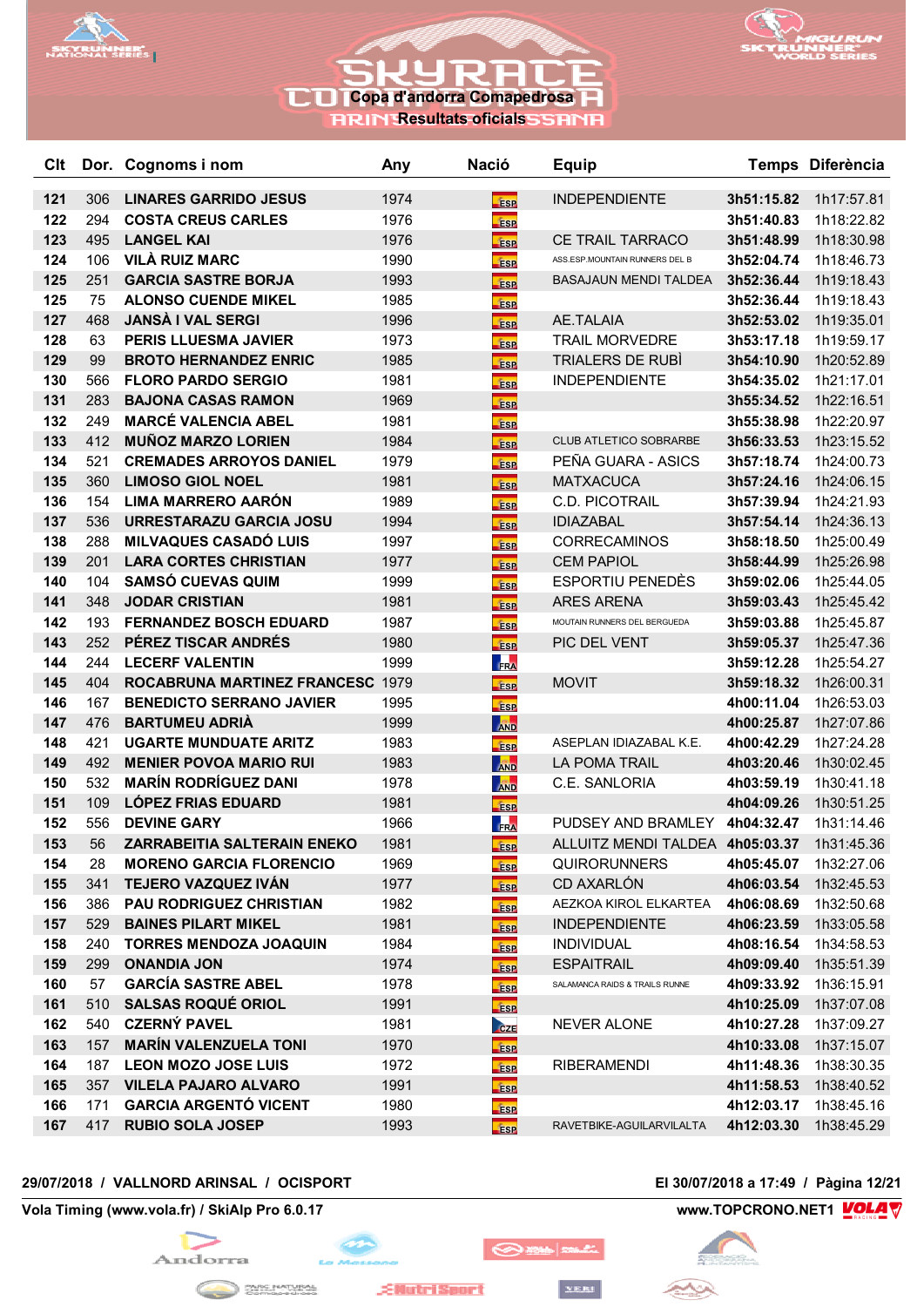



**RRIN Resultats oficials SSRNR** 

| Clt        |            | Dor. Cognoms i nom                                             | Any  | <b>Nació</b>    | <b>Equip</b>                   |                          | Temps Diferència         |
|------------|------------|----------------------------------------------------------------|------|-----------------|--------------------------------|--------------------------|--------------------------|
| 168        | 382        | <b>TORRELLES MONTANUY JORDI</b>                                | 1991 | <b>ESP</b>      | CE ROCKO - ALFAVENTUR          | 4h12:03.34               | 1h38:45.33               |
| 169        | 346        | <b>ROBLES BARRANCO MARCO</b>                                   | 1992 | <b>ESP</b>      |                                | 4h12:03.54               | 1h38:45.53               |
| 170        | 505        | <b>CORREIA JALES PEDRO</b>                                     | 1977 | <b>AND</b>      | <b>AAA</b>                     | 4h13:07.88               | 1h39:49.87               |
| 171        | 424        | <b>BORREDÀ GARCIA ORIOL</b>                                    | 1974 | <b>ESP</b>      | <b>NO</b>                      | 4h13:39.07               | 1h40:21.06               |
| 172        | 105        | <b>VELLETRANI GONZALEZ MARC</b>                                | 1991 | <b>ESP</b>      | CLUB ATLETISME TERRA DE VOLCAN | 4h14:05.56               | 1h40:47.55               |
| 173        | 123        | <b>GÁMEZ RUIZ CARLOS</b>                                       | 1983 | <b>ESP</b>      | <b>OJU KE PASSU</b>            | 4h15:19.62               | 1h42:01.61               |
| 174        | 367        | <b>BASSAS CANALETA SERGI</b>                                   | 1988 | <b>ESP</b>      | <b>FAST COMPETICIO</b>         | 4h15:35.37               | 1h42:17.36               |
| 175        | 454        | <b>ROMERO FRESNEDA RAMIRO</b>                                  | 1982 | <b>ESP</b>      | <b>CICLISMO HUETE</b>          | 4h15:46.54               | 1h42:28.53               |
| 176        | 103        | <b>QUIJADA CABALLERO YERAY</b>                                 | 1989 | ÉSP             | <b>OJU KE PASSU</b>            | 4h17:01.64               | 1h43:43.63               |
| 177        | 257        | <b>FIGUEROLA MIR JORDI</b>                                     | 1977 | <b>ESP</b>      |                                | 4h17:31.36               | 1h44:13.35               |
| 178        | 340        | <b>MORILLO PORRAS DAVID</b>                                    | 1990 | <b>ESP</b>      |                                | 4h17:40.99               | 1h44:22.98               |
| 179        | 84         | <b>MARTÍ CANTÍ CARLES</b>                                      | 1976 | <b>ESP</b>      | <b>BORGES TRAIL</b>            | 4h18:05.78               | 1h44:47.77               |
| 180        | 420        | <b>CAÑELLAS SOCIAS ADRIÀ</b>                                   | 1993 | <b>ESP</b>      | <b>RUNNATICS</b>               | 4h18:50.13               | 1h45:32.12               |
| 181        | 439        | <b>CAFFIER ARTHUR</b>                                          | 1988 | <b>ESP</b>      | TEAM GLOBETRAILEUR 4h20:17.72  |                          | 1h46:59.71               |
| 182        | 507        | <b>CASAS ALEMANY BENJI</b>                                     | 1985 | <b>ESP</b>      | THE ORANGUTANS                 | 4h20:39.38               | 1h47:21.37               |
| 183        | 523        | <b>VOLCKAERT ALMANSA MAX</b>                                   | 1998 | <b>ESP</b>      | NO TENGO                       | 4h21:04.65               | 1h47:46.64               |
| 184        | 434        | <b>ROCIAS PALAU MARÇAL</b>                                     | 1976 | <b>ESP</b>      |                                | 4h21:11.35               | 1h47:53.34               |
| 185        | 410        | <b>CASANOVAS GARCIA XAVI</b>                                   | 1975 | <b>ESP</b>      | CLUB ESPORTIU CERDANYA PIRINEU | 4h21:13.07               | 1h47:55.06               |
| 186        | 176        | <b>SENNETT MARC</b>                                            | 1980 | $\frac{N}{GBR}$ | <b>WHARFEDALE HARRIERS</b>     | 4h21:44.23               | 1h48:26.22               |
| 187        | 60         | <b>SANTOS ROMERO RAUL</b>                                      | 1975 | <b>ESP</b>      | SALAMANCA RAIDS & TRAILS RUNNE | 4h21:52.59               | 1h48:34.58               |
| 188        | 292        | <b>BUFÍ MARTÍ NIL</b>                                          | 1991 | fase            | <b>GAFARRUNS</b>               | 4h22:16.41               | 1h48:58.40               |
| 189        | 503        | <b>GONZÁLEZ GARCÍA VÍCTOR FRANCISCO</b>                        | 1978 | <b>ESP</b>      | C.D. U LAGARTU RUNNING         | 4h23:22.51               | 1h50:04.50               |
| 190        | 177        | <b>HASSELL ETHAN</b>                                           | 1992 | $\frac{N}{Z}$   | <b>WHARFEDALE</b>              | 4h23:36.54               | 1h50:18.53               |
| 191        | 291        | <b>GRANELL DÍAZ JORDI</b>                                      | 1980 | <b>ESP</b>      | NICROTEC-I RUN WITH LEIVA      | 4h24:00.87               | 1h50:42.86               |
| 192        | 511        | <b>MARTÍN ALEJANDRO</b>                                        | 1991 | <b>ESP</b>      |                                | 4h24:22.73               | 1h51:04.72               |
| 193        | 332        | <b>MAIA NUNO</b>                                               | 1978 | <b>BoR</b>      | <b>VEGANGOO</b>                | 4h24:53.35               | 1h51:35.34               |
| 194        | 197        | <b>SALTO MONBALIU FRANCISCO</b>                                | 1991 | ÉSP             | <b>BCTEAM</b>                  | 4h25:38.29               | 1h52:20.28               |
| 195        | 401        | <b>CASANOVAS ZURANO JORDI</b>                                  | 1975 | <b>ESP</b>      | <b>MOVIT</b>                   | 4h25:57.35               | 1h52:39.34               |
| 196        | 515        | PÉREZ CASTILLO RAUL                                            | 1980 | <b>ESP</b>      |                                | 4h25:59.43               | 1h52:41.42               |
| 197        | 71         | <b>ARMENGOL RABAL MARC</b>                                     | 1974 | <b>ESP</b>      |                                | 4h26:10.81               | 1h52:52.80               |
| 198        | 89         | <b>DE VLUGT GABRIEL</b>                                        | 1975 | <b>ESP</b>      | <b>WEST ATLANTIC</b>           | 4h26:29.81               | 1h53:11.80               |
| 199        | 220        | <b>GAMIZ RUIZ MIGUEL ANGEL</b>                                 | 1987 | <b>ESP</b>      | <b>DESAFIOS SIN LIMITES</b>    | 4h27:39.22               | 1h54:21.21               |
| 200        | 232        | <b>ORTEGO BLANCO SERGI</b>                                     | 1987 | <b>ESP</b>      | <b>AEEC</b>                    | 4h29:47.91               | 1h56:29.90               |
| 201        | 418        | <b>JANSANA URGELLES JORDI</b>                                  | 1982 | <b>ESP</b>      | <b>ASHI TEAM</b>               | 4h29:57.30               | 1h56:39.29               |
| 202        | 462        | <b>CARBONELL ISANT RAMON</b>                                   | 1978 | <b>ESP</b>      | <b>MONTSENY MAASAIS</b>        | 4h30:09.90               | 1h56:51.89               |
| 203        | 270        | <b>RUIZ GATELL IVAN</b>                                        | 1978 | <b>ESP</b>      |                                | 4h33:15.58               | 1h59:57.57               |
| 204        | 428        | <b>SOLAGRAN JOSEP</b>                                          | 1983 | <b>ESP</b>      |                                | 4h34:03.79               | 2h00:45.78               |
| 205        | 522        | <b>FREIJO HECTOR</b>                                           | 1998 | <b>ESP</b>      |                                | 4h34:05.48               | 2h00:47.47               |
| 206        | 517        | <b>GASQUE BERNALDEZ QUIM</b>                                   | 1990 | <b>ESP</b>      | QINETIC                        |                          | 4h34:05.67 2h00:47.66    |
| 207        | 453        | <b>SUTRA ROMAIN</b>                                            | 1984 | FRA             |                                | 4h34:44.65               | 2h01:26.64               |
| 208        | 21         | <b>RUBIO HERNANDEZ JORGE</b><br><b>ARAUZO MARTÍN CARLOS</b>    | 1984 | <b>ESP</b>      | ۰,                             | 4h34:48.99               | 2h01:30.98               |
| 209        | 463        |                                                                | 1976 | <b>ESP</b>      |                                | 4h34:50.59               | 2h01:32.58               |
| 210        | 67         | PERUGA PEROY MIQUEL                                            | 1983 | <b>ESP</b>      | <b>CEPS</b>                    | 4h35:09.03               | 2h01:51.02               |
| 211        | 353<br>345 | JIMENEZ BARRANCO JOSE ANTONIO<br><b>MARTIN COLVILLE THOMAS</b> | 1977 | <b>ESP</b>      |                                | 4h35:51.68               | 2h02:33.67               |
| 212<br>213 | 264        | <b>REYES SOLA JORDI</b>                                        | 1990 | <b>ESP</b>      | ALLIBERADRENALINA              | 4h36:07.10<br>4h36:16.69 | 2h02:49.09<br>2h02:58.68 |
|            |            |                                                                | 1983 | <b>ESP</b>      |                                |                          |                          |
| 214        | 393        | <b>CARRERAS BOSCH ADRIA</b>                                    | 1992 | <b>ESP</b>      | <b>FAST COMPETICIO</b>         | 4h36:28.93               | 2h03:10.92               |

## **29/07/2018 / VALLNORD ARINSAL / OCISPORT El 30/07/2018 a 17:49 / Pàgina 13/21**

**Vola Timing (www.vola.fr) / SkiAlp Pro 6.0.17 www.TOPCRONO.NET1 WOLA** 



فتحاميم

◎※■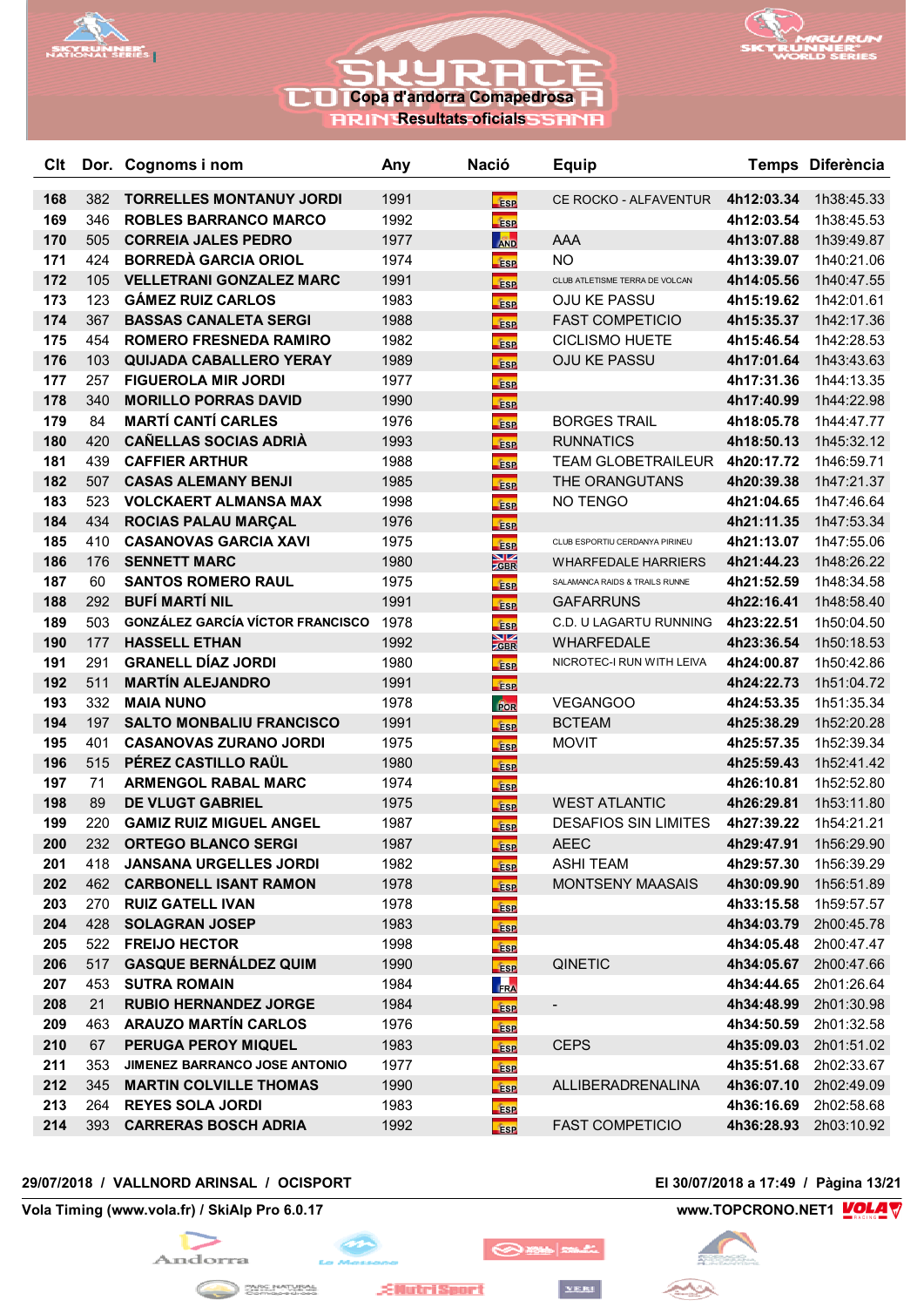



**RRIN Resultats oficials SSRNR** 

| Clt        |            | Dor. Cognoms i nom                                        | Any          | Nació                    | <b>Equip</b>                              |                          | Temps Diferència         |
|------------|------------|-----------------------------------------------------------|--------------|--------------------------|-------------------------------------------|--------------------------|--------------------------|
| 215        | 72         | <b>KELLER LUKAS</b>                                       | 1980         | <b>DEU</b>               |                                           | 4h36:33.30               | 2h03:15.29               |
| 216        | 497        | <b>GARCÍA MENDOZA RAÚL</b>                                | 1981         | <b>ESP</b>               |                                           | 4h36:34.77               | 2h03:16.76               |
| 217        | 342        | <b>PARETAS FERRER JORDI</b>                               | 1989         | <b>ESP</b>               | <b>ESPAI TRAIL</b>                        | 4h36:55.83               | 2h03:37.82               |
| 218        | 88         | <b>PINCHAULT JULIEN</b>                                   | 1980         | FRA                      | <b>AL VARES</b>                           | 4h37:06.58               | 2h03:48.57               |
| 219        | 554        | PERPIÑA MEDIEL TOMAS                                      | 1974         | <b>ESP</b>               | <b>AVANNUBO</b>                           | 4h37:08.02               | 2h03:50.01               |
| 220        | 111        | <b>SOLÉ CORVILLO JORGE</b>                                | 1970         | <b>ESP</b>               | CDM ALTO SIL                              | 4h37:09.05               | 2h03:51.04               |
| 221        | 379        | <b>BERGÉ SÀNCHEZ PERE</b>                                 | 1994         | <b>ESP</b>               |                                           | 4h37:09.91               | 2h03:51.90               |
| 222        | 405        | <b>AKARREGI GALLASTEGI JON</b>                            | 1980         | <b>ESP</b>               |                                           | 4h37:15.05               | 2h03:57.04               |
| 223        | 473        | <b>ARIÑO TRIADÓ CARLES</b>                                | 1983         | <b>ESP</b>               | <b>FAST COMPETICIÓ</b>                    | 4h37:23.17               | 2h04:05.16               |
| 224        | 443        | <b>FABREGAS ALVAREZ DAVID</b>                             | 1979         | <b>ESP</b>               | MOUNTAIN RUNNERS DEL BERGUEDÀ             | 4h37:32.85               | 2h04:14.84               |
| 225        | 149        | <b>VALÈNCIA NEBOT CARLES</b>                              | 1969         | <b>ESP</b>               | ASS. ESP. DIEDRE                          | 4h38:27.64               | 2h05:09.63               |
| 226        | 262        | <b>VALVERDE CASTAN JONATHAN</b>                           | 1989         | <b>ESP</b>               |                                           | 4h39:46.70               | 2h06:28.69               |
| 227        | 512        | <b>NICOLAS FONTAN</b>                                     | 1980         | FRA                      |                                           | 4h40:04.90               | 2h06:46.89               |
| 228        | 140        | <b>LIND ROBERT PAUL</b>                                   | 1967         | $\frac{1}{2}$ USA        | GAUGE20                                   | 4h40:05.38               | 2h06:47.37               |
| 229        | 112        | <b>SORIANO LOPEZ FC° JAVIER</b>                           | 1972         | <b>ESP</b>               | C.M. VISTABELLA                           | 4h40:57.15               | 2h07:39.14               |
| 230        | 66         | BELTRÁN DEALBERT RUBEN                                    | 1980         | Ésp                      | <b>INDEPENDIENTE</b>                      | 4h41:39.36               | 2h08:21.35               |
| 231        | 168        | SERVERA VIVES SEBASTIÀ DAVID                              | 1981         | <b>ESP</b>               | CLUB ATLETISME SON SERVERA                | 4h41:53.75               | 2h08:35.74               |
| 232        | 242        | PLUMED GALERA JOSE MARÍA                                  | 1975         | <b>ESP</b>               |                                           | 4h42:00.87               | 2h08:42.86               |
| 233        | 394        | <b>ALONSO CESTEROS AARON</b>                              | 1984         | <b>ESP</b>               |                                           | 4h43:08.69               | 2h09:50.68               |
| 234        | 475        | <b>SANZ FERNANDEZ ALBERT</b>                              | 1989         | <b>ESP</b>               | <b>FAST COMPETICIO</b>                    | 4h43:15.99               | 2h09:57.98               |
| 235        | 548        | <b>ROCA RODRIGUEZ MIQUEL</b>                              | 1973         | <b>ESP</b>               | <b>NIVELL BIKE</b>                        | 4h43:21.43               | 2h10:03.42               |
| 236        | 368        | <b>MATILLA CASANOVA CARLOS</b>                            | 1990         | <b>fisp</b>              | <b>INDEPENDIENTE</b>                      | 4h44:09.08               | 2h10:51.07               |
| 237        | 441        | <b>FONTSERE ROVIRA FRANCESC</b>                           | 1981         | <b>ESP</b>               | <b>ASS.ESP DIEDRE</b>                     | 4h45:32.70               | 2h12:14.69               |
| 238        | 312        | <b>VILLAR ROSA ANDREU</b>                                 | 1966         | <b>ESP</b>               | <b>DESMUNTAMARGES NAVAS</b>               | 4h45:36.72               | 2h12:18.71               |
| 239        | 267        | <b>NOSAS IRANZO DAVID</b>                                 | 1982         | <b>ESP</b>               | RESTAURANT LA GRAELLA                     | 4h45:41.13               | 2h12:23.12               |
| 240        | 564        | <b>BADIA MUNIENTE ANTONI</b>                              | 1978         | <b>ESP</b>               |                                           | 4h45:42.47               | 2h12:24.46               |
| 241        | 553        | <b>FIGUERAS AUSIÓ XAVIER</b>                              | 1980         | <b>ESP</b>               |                                           | 4h45:50.65               | 2h12:32.64               |
| 242        | 535        | <b>SAMA MUÑOZ BLAS</b>                                    | 1975         | <b>ESP</b>               | OJU KE PASSU - CEI                        | 4h47:13.91               | 2h13:55.90               |
| 243        | 545        | <b>NICOLAS GIL JORDI</b>                                  | 1978         | <b>AND</b>               |                                           | 4h47:37.29               | 2h14:19.28               |
| 244        | 339        | SIERRA AGUILAR RAUL                                       | 1976         | <b>ESP</b>               |                                           | 4h47:59.78               | 2h14:41.77               |
| 245        | 285        | <b>BARTINA PLANELLS MARC</b>                              | 1983         | <b>ESP</b>               | CLUB NESTLÉ GIRONA                        | 4h50:09.39               | 2h16:51.38               |
| 246        | 322        | <b>FRANCH ANTONELL JORDI</b>                              | 1977         | ÉSP                      | <b>SANT FELIUCORRE</b>                    | 4h50:14.99               | 2h16:56.98               |
| 247        | 239        | <b>ARRIETA MONTERO AITOR</b>                              | 1976         | <b>ESP</b>               | CLUB EXCURSIONISTA ARÍTJOL                | 4h50:34.47               | 2h17:16.46               |
| 248        | 358        | <b>AMAT TUFET GERARD</b>                                  | 1988         | <b>ESP</b>               |                                           | 4h51:28.50               | 2h18:10.49               |
| 249        | 430        | <b>GRAU CANTURRI ALBERT</b>                               | 1991         | <b>ESP</b>               | CENTRE EXCTA. MONTSERRAT                  | 4h51:29.77               | 2h18:11.76               |
| 250        |            | 524 LOOMANS GUARDIA BERNAT<br><b>GARCIA CANET LORENZO</b> | 1984         | <b>ESP</b>               | <b>MIU RUNNERS</b><br>SUPERATESPORT.COM   | 4h52:15.56               | 2h18:57.55               |
| 251<br>252 | 326<br>325 | <b>PEREZ GARCIA ALBERTO</b>                               | 1989<br>1990 | <b>ESP</b>               |                                           | 4h52:54.93<br>4h52:55.23 | 2h19:36.92<br>2h19:37.22 |
| 253        | 258        | <b>CARBONELL BATLLE ERNEST</b>                            | 1991         | <b>ESP</b>               |                                           |                          | 4h53:35.27 2h20:17.26    |
| 254        | 125        | <b>MELICH SEBASTIAN MARC</b>                              | 1993         | <b>ESP</b>               | CENTRE EXCURSIONISTA DE CATALU            | 4h53:37.74               | 2h20:19.73               |
| 255        | 500        | <b>TREPAT MUÑOZ TONINO</b>                                | 1982         | <b>ESP</b>               | CLUB ATLETISME GAVA 4h53:39.05 2h20:21.04 |                          |                          |
| 256        | 375        | DURBAU JULIÀ SERGI                                        | 1989         | <b>ESP</b>               | <b>FAST COMPETICIÓ</b>                    | 4h53:47.93               | 2h20:29.92               |
| 257        | 387        | <b>PUJOL DAVID</b>                                        | 1977         | <b>ESP</b>               | <b>FAST COMPETICIO</b>                    | 4h53:48.08               | 2h20:30.07               |
| 258        | 481        | <b>FOCHS CAELLES MARC</b>                                 | 1975         | <b>ESP</b>               | ARITJOL CORREDORS LA SELVA                | 4h54:28.86               | 2h21:10.85               |
| 259        | 169        | <b>REDOLAD GARCIA POL MAKURI</b>                          | 1991         | <b>ESP</b>               | <b>ETFEM</b>                              | 4h54:30.22               | 2h21:12.21               |
| 260        | 207        | <b>MEGIAS JOSÉ MIGUEL</b>                                 | 1984         | <b>ESP</b><br><b>ESP</b> |                                           | 4h55:03.81               | 2h21:45.80               |
| 261        |            | 310 LLAGUNA EGEA FELIPE                                   | 1980         | <b>ESP</b>               | CLUB ATLÈTIC BORGES 4h55:13.65 2h21:55.64 |                          |                          |
|            |            |                                                           |              |                          |                                           |                          |                          |

## **29/07/2018 / VALLNORD ARINSAL / OCISPORT El 30/07/2018 a 17:49 / Pàgina 14/21**

**Vola Timing (www.vola.fr) / SkiAlp Pro 6.0.17 www.TOPCRONO.NET1 WOLA** 



 $\sim$ 

◎※■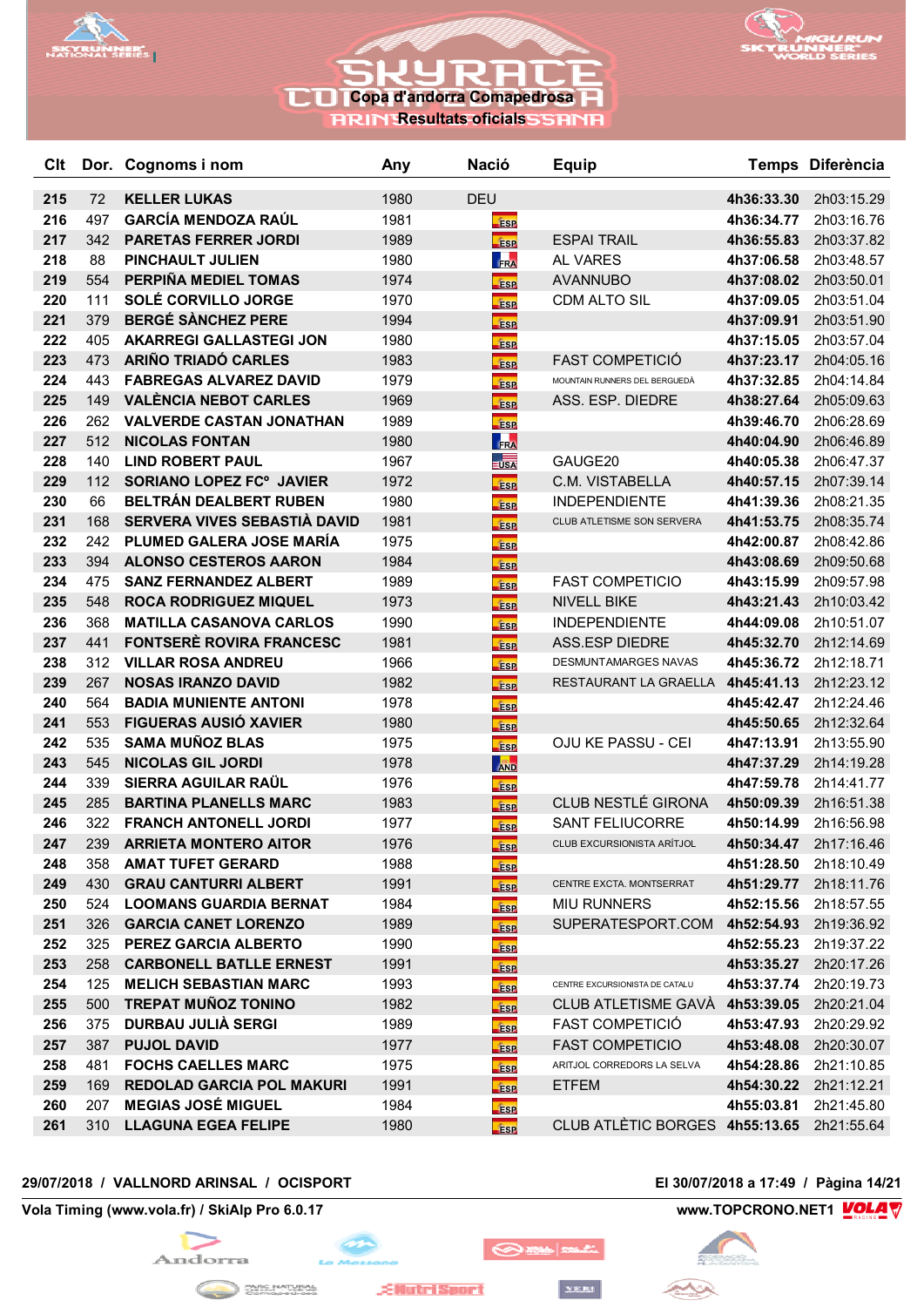



**RRIN Resultats oficials SSRNR** 

| Clt |     | Dor. Cognoms i nom                | Any  | <b>Nació</b>          | <b>Equip</b>                              |            | Temps Diferència |
|-----|-----|-----------------------------------|------|-----------------------|-------------------------------------------|------------|------------------|
| 262 | 356 | SALVATELLA RENART ALBERT          | 1987 | <b>ESP</b>            |                                           | 4h55:38.66 | 2h22:20.65       |
| 263 | 247 | <b>PARCERISA ROTA IGNASI</b>      | 1994 | <b>ESP</b>            | ASS. ESP. MOUNTAIN RUNNERS DEL            | 4h55:44.78 | 2h22:26.77       |
| 264 | 530 | <b>HERNANDO ZURDO CARLOS</b>      | 1978 | <b>ESP</b>            |                                           | 4h55:46.87 | 2h22:28.86       |
| 265 | 204 | <b>GILABERT PALLISSÓ ALBERT</b>   | 1971 | <b>ESP</b>            |                                           | 4h55:50.91 | 2h22:32.90       |
| 266 | 115 | <b>ZAFRILLA LOPEZ AITOR</b>       | 1980 | <b>ESP</b>            |                                           | 4h55:57.28 | 2h22:39.27       |
| 267 | 85  | <b>MINGORANCE SERGI</b>           | 1984 | <b>ESP</b>            |                                           | 4h56:11.87 | 2h22:53.86       |
| 268 | 148 | <b>SAURINE RAYMOND</b>            | 1978 | <b>FRA</b>            | LES GALOPINS DU CAGIRE                    | 4h56:50.26 | 2h23:32.25       |
| 269 | 174 | MIQUEL I CASTAÑER FRANCESC XAVIER | 1969 | <b>ESP</b>            | <b>MOVIT</b>                              | 4h57:08.21 | 2h23:50.20       |
| 270 | 509 | <b>VILES ALAÑA YANNICK</b>        | 1990 | <b>ESP</b>            | <b>UEC ANOIA</b>                          | 4h57:56.46 | 2h24:38.45       |
| 271 | 97  | <b>SALTO COSGAYA JAVIER</b>       | 1963 | <b>ESP</b>            | <b>CEGUB</b>                              | 4h59:15.32 | 2h25:57.31       |
| 272 | 385 | <b>BRAS DA COSTA HUGO</b>         | 1977 | <b>ESP</b>            | <b>BCN TRAIL RUNNERS</b>                  | 4h59:24.20 | 2h26:06.19       |
| 273 | 219 | <b>DURAN GARCIA MACIA</b>         | 1987 | <b>ESP</b>            | BARCELONA ATLETISME CLUB                  | 4h59:27.04 | 2h26:09.03       |
| 274 | 215 | <b>BALLESTEROS MANTECAS DAVID</b> | 1990 | <b>ESP</b>            | <b>SWISSTEAM</b>                          | 4h59:27.24 | 2h26:09.23       |
| 275 | 513 | TORRALLARDONA RAVENTÓS MARTI      | 1993 | <b>ESP</b>            |                                           | 4h59:27.75 | 2h26:09.74       |
| 276 | 383 | <b>GORINA HERRAIZ CARLOS</b>      | 1986 | <b>AND</b>            | CLUB TRIATLÒ ANDORRA                      | 5h01:04.24 | 2h27:46.23       |
| 277 | 533 | <b>REGIS GUILLOUX</b>             | 1972 | <b>FRA</b>            |                                           | 5h01:14.48 | 2h27:56.47       |
| 278 | 143 | <b>CENDRÓS CUETO ALEIX</b>        | 1991 | <b>ESP</b>            |                                           | 5h01:18.78 | 2h28:00.77       |
| 279 | 83  | <b>POZLER JIRI</b>                | 1983 | CZE                   | <b>NEVER ALONE</b>                        | 5h01:23.97 | 2h28:05.96       |
| 280 | 284 | <b>UGO COMES</b>                  | 1985 | <b>FRA</b>            | <b>TOK'ART TEAM</b>                       | 5h01:33.69 | 2h28:15.68       |
| 280 | 282 | <b>CROISET TERIK</b>              | 1986 | FRA                   | <b>APTAVITA KENYA</b>                     | 5h01:33.69 | 2h28:15.68       |
| 282 | 80  | <b>GARRA SORIA CESAR</b>          | 1980 | ARG                   | AA PRATENC                                | 5h01:44.57 | 2h28:26.56       |
| 283 | 95  | PANADERO MARTÍNEZ FÉLIX           | 1983 | <b>ESP</b>            |                                           | 5h02:18.17 | 2h29:00.16       |
| 284 | 484 | <b>MARTINEZ JESÚS</b>             | 1978 | <b>ESP</b>            | CABIROL MONTSERRATI INDEPENDEN            | 5h02:26.48 | 2h29:08.47       |
| 285 | 534 | <b>HERREROS COZAR IGNASI</b>      | 1975 | <b>AND</b>            |                                           | 5h03:22.41 | 2h30:04.40       |
| 286 | 70  | <b>COLLER STEPHEN</b>             | 1982 | <b>IRE</b>            | <b>CELBRIDGE AC</b>                       | 5h03:31.33 | 2h30:13.32       |
| 287 | 259 | <b>GÓMEZ MOTA ALBERTO</b>         | 1973 | <b>ESP</b>            | <b>GASSS TRIATLO CERDANYOLA</b>           | 5h03:54.87 | 2h30:36.86       |
| 288 | 504 | <b>CARRASCO MARTIN ISRAEL</b>     | 1970 | <b>ESP</b>            | CLUB CERDANYA PIRINEUS                    | 5h03:59.92 | 2h30:41.91       |
| 289 | 271 | <b>BARCOS NAVARRO FERNANDO</b>    | 1965 | <b>ESP</b>            | NO TENGO                                  | 5h04:11.29 | 2h30:53.28       |
| 290 | 98  | <b>DUDDLES JEREMY</b>             | 1981 | $\frac{1}{\sqrt{SA}}$ |                                           | 5h04:36.11 | 2h31:18.10       |
| 291 | 374 | <b>CABELLO REINA JAVIER</b>       | 1967 | <b>ESP</b>            | <b>TRIALERS DE RUBÍ</b>                   | 5h04:39.01 | 2h31:21.00       |
| 292 | 150 | <b>DELAGE VICTOR</b>              | 1985 | FRA                   | <b>TRAIL DU MOURTIS</b>                   | 5h04:55.85 | 2h31:37.84       |
| 293 | 163 | <b>BARNÉS CANTALOSELLA ALBERT</b> | 1974 | <b>ESP</b>            |                                           | 5h05:12.43 | 2h31:54.42       |
| 294 | 158 | <b>IBAÑEZ MARIN FRAN</b>          | 1985 | <b>ESP</b>            |                                           | 5h05:16.53 | 2h31:58.52       |
| 295 | 230 | <b>SERRA PERE JOAN</b>            | 1964 | <b>Fisp</b>           | <b>INVERSE</b>                            | 5h05:23.19 | 2h32:05.18       |
| 296 | 62  | <b>VILÀ TEIXIDÓ ALBERT</b>        | 1993 | <b>ESP</b>            | C. E. ALLIBERADRENALINA                   | 5h05:49.65 | 2h32:31.64       |
| 297 | 255 | <b>VEGUILLAS SALAMANCA SERGIO</b> | 1981 | <b>ESP</b>            | TRIATLON UNIVERSITARIO DE MADR 5h05:58.31 |            | 2h32:40.30       |
| 298 | 490 | DE LA VARGA ORTIZ FERRAN          | 1973 | <b>ESP</b>            | <b>MONTSENY MAASAIS</b>                   | 5h06:18.87 | 2h33:00.86       |
| 299 | 429 | <b>GOMES DE LIMA ANTONIO</b>      | 1969 | <b>AND</b>            | <b>C.E SANLORIA</b>                       | 5h06:49.52 | 2h33:31.51       |
| 300 | 319 | <b>MIGUEL LABRADOR AITOR</b>      | 1998 | <b>ESP</b>            |                                           | 5h07:05.02 | 2h33:47.01       |
| 301 | 320 | URIBARRI MARTINEZ AINARA          | 1997 | <b>ESP</b>            |                                           | 5h07:05.08 | 2h33:47.07       |
| 302 | 436 | <b>COCA DOMINGO XAVIER</b>        | 1992 | ÉSP                   |                                           | 5h07:34.06 | 2h34:16.05       |
| 303 | 142 | <b>LATRAS ESTEFANELL QUIM</b>     | 1981 | <b>ESP</b>            |                                           | 5h08:03.32 | 2h34:45.31       |
| 304 | 279 | ROMERO GOMEZ RAUL                 | 1976 | <b>ESP</b>            | <b>BCN TRAIL RUNNERS</b>                  | 5h08:12.01 | 2h34:54.00       |
| 305 | 455 | <b>CIRCUNS PUIGRODON MARC</b>     | 1980 | <b>ESP</b>            |                                           | 5h08:39.89 | 2h35:21.88       |
| 306 | 269 | <b>ALABARTA TOLEDO JORGE</b>      | 1972 | <b>ESP</b>            | XALOK FORMENTERA CXM                      | 5h08:53.20 | 2h35:35.19       |
| 307 | 461 | <b>VALLS BERNAT MIQUEL ANGEL</b>  | 1995 | <b>ESP</b>            | ILERGETES DE PONENT 5h08:55.22            |            | 2h35:37.21       |
| 308 | 165 | DE LUCAS GARCIA MARIO VICTOR      | 1981 | <b>ESP</b>            | <b>TRAIL MORVEDRE</b>                     | 5h09:37.87 | 2h36:19.86       |
|     |     |                                   |      |                       |                                           |            |                  |

## **29/07/2018 / VALLNORD ARINSAL / OCISPORT El 30/07/2018 a 17:49 / Pàgina 15/21**

**Vola Timing (www.vola.fr) / SkiAlp Pro 6.0.17 www.TOPCRONO.NET1 WOLA** 



 $\sim$ 

◎※■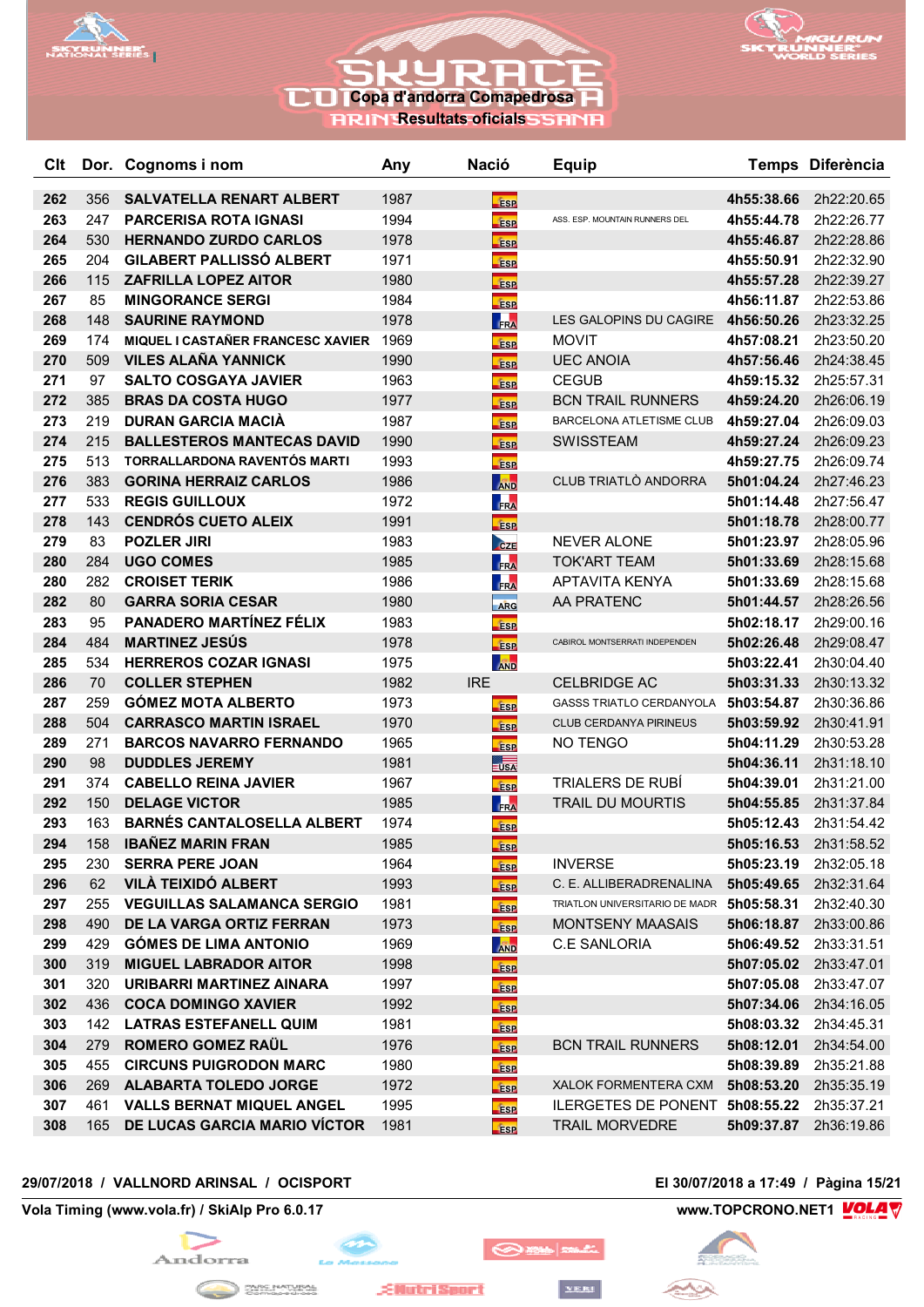



**RRIN Resultats oficials** 

| Clt |     | Dor. Cognoms i nom                     | Any  | <b>Nació</b>                   | <b>Equip</b>                    |            | Temps Diferència             |
|-----|-----|----------------------------------------|------|--------------------------------|---------------------------------|------------|------------------------------|
| 309 | 541 | <b>CIRBIAN FRANQUEIRA JESUS</b>        | 1984 | <b>ESP</b>                     |                                 | 5h09:45.26 | 2h36:27.25                   |
| 310 | 59  | <b>ZABALA PASTOR JAVIER</b>            | 1975 | <b>ESP</b>                     | <b>INDEPENDIENTE</b>            | 5h10:09.09 | 2h36:51.08                   |
| 311 | 276 | <b>DALMAU MOR RUBEN</b>                | 1977 | <b>ESP</b>                     | <b>INDEPENDENCIA</b>            | 5h10:30.84 | 2h37:12.83                   |
| 312 | 474 | <b>ROMERO CAPITAN DAVID</b>            | 1974 | <b>ESP</b>                     |                                 | 5h10:40.26 | 2h37:22.25                   |
| 313 | 531 | <b>BUSQUETS BRULLET XAVIER</b>         | 1968 | <b>ESP</b>                     | TRAIL CER RUBI                  | 5h11:19.80 | 2h38:01.79                   |
| 314 | 331 | <b>MERCADÉ ALOY ROGER</b>              | 1975 | <b>ESP</b>                     |                                 | 5h12:55.35 | 2h39:37.34                   |
| 315 | 290 | SHIGÜE VELEPUCHA OSCAR                 | 1975 | <b>F</b> CU                    |                                 | 5h12:57.09 | 2h39:39.08                   |
| 316 | 447 | <b>LOPEZ ENRIQUEZ ROBERT</b>           | 1965 | <b>ESP</b>                     | <b>CAMP BASE- INTEMPERIE</b>    | 5h12:57.49 | 2h39:39.48                   |
| 317 | 107 | <b>SOTO RODRÍGUEZ JOAQUIN</b>          | 1964 | <b>ESP</b>                     | <b>TRAILERS DE RUBÍ</b>         | 5h15:31.81 | 2h42:13.80                   |
| 318 | 161 | <b>REDONDO SALAS MIGUEL ANGEL</b>      | 1977 | <b>ESP</b>                     |                                 | 5h16:28.79 | 2h43:10.78                   |
| 319 | 42  | <b>SANZ NAVARRO ABRAHAM</b>            | 1964 | <b>ESP</b>                     | A.E. SANT GRAU - ESPAI TRAIL    | 5h16:33.99 | 2h43:15.98                   |
| 320 | 392 | <b>RINCON RODRIGUEZ XAVI</b>           | 1983 | <b>ESP</b>                     |                                 | 5h16:41.41 | 2h43:23.40                   |
| 321 | 329 | <b>ROSALES CORDERO ALBERTO</b>         | 1978 | <b>ESP</b>                     | <b>ROKANEGRAS</b>               | 5h16:43.70 | 2h43:25.69                   |
| 322 | 200 | <b>GUERRERO NICOLAS JOSE</b>           | 1981 | <b>ESP</b>                     | C.A. TAYMORY SPIRIDON           | 5h16:44.45 | 2h43:26.44                   |
| 323 | 543 | <b>JIMENEZ PÉREZ SERGI</b>             | 1976 | <b>ESP</b>                     | <b>MLSÑ</b>                     | 5h16:52.88 | 2h43:34.87                   |
| 324 | 563 | <b>DOMENECH FAGEDA FERRAN</b>          | 1975 | <b>ESP</b>                     | <b>FANATIK</b>                  | 5h17:04.83 | 2h43:46.82                   |
| 325 | 287 | <b>VALLS ALSINA DANI</b>               | 1985 | <b>ESP</b>                     | CE CAMI DELS IBERS              | 5h17:14.10 | 2h43:56.09                   |
| 326 | 426 | <b>AMORES RUIZ ALEX</b>                | 1977 | <b>ESP</b>                     | CAMI DEL IBERS TRAIL RUNNING    | 5h17:14.21 | 2h43:56.20                   |
| 327 | 73  | <b>GABARRÓ LACASA ISMAEL</b>           | 1975 | <b>ESP</b>                     | <b>CC ARBECA</b>                | 5h18:28.47 | 2h45:10.46                   |
| 328 | 487 | <b>ARCOS GARCIA JORDI</b>              | 1987 | <b>ESP</b>                     | CENTRE EXCURSIONISTA GUISSONEN  | 5h18:33.52 | 2h45:15.51                   |
| 329 | 87  | PINTADO CANTARERO ROBERTO              | 1978 | <b>ESP</b>                     | <b>BARRABILLIES</b>             | 5h18:35.53 | 2h45:17.52                   |
| 330 | 273 | <b>GARCIA NAVARRO FRANCISCO JAVIER</b> | 1982 | <b>ESP</b>                     | <b>ORPESACORRE</b>              | 5h18:43.46 | 2h45:25.45                   |
| 331 | 528 | <b>CORPAS MORALES XAVIER</b>           | 1972 | <b>ESP</b>                     |                                 | 5h18:44.12 | 2h45:26.11                   |
| 332 | 451 | <b>PARÍS ARNAU</b>                     | 1998 | <b>ESP</b>                     | ILERGETES DE PONENT 5h19:07.49  |            | 2h45:49.48                   |
| 333 | 296 | <b>LIZARRIBAR MAILLO GAIZKA</b>        | 1983 | <b>ESP</b>                     |                                 | 5h20:06.60 | 2h46:48.59                   |
| 334 | 378 | <b>DOMINGO SELFA TONI</b>              | 1982 | <b>ESP</b>                     | <b>INTER MARESME</b>            | 5h20:29.70 | 2h47:11.69                   |
| 335 | 186 | <b>MIRANDA HERNANDEZ TOÑO</b>          | 2000 | <b>ESP</b>                     | AE MATXAKUKA                    | 5h20:40.27 | 2h47:22.26                   |
| 336 | 493 | <b>MARIN IPAS SERGIO</b>               | 1975 | <b>ESP</b>                     |                                 | 5h22:06.68 | 2h48:48.67                   |
| 337 | 191 | <b>MADRID DE LA HERA IGNACIO</b>       | 1989 | <b>ESP</b>                     | DPR / CNB                       | 5h22:29.36 | 2h49:11.35                   |
| 338 | 558 | <b>VARGAS MARTIN</b>                   | 1999 | <b>AND</b>                     |                                 | 5h23:23.56 | 2h50:05.55                   |
| 339 | 100 | <b>CORTÉS VELASCO JOSE MARIA</b>       | 1988 | <b>ESP</b>                     |                                 | 5h23:25.98 | 2h50:07.97                   |
| 340 | 450 | <b>PARIS MOLINS MARC</b>               | 1995 | <b>ESP</b>                     | ILERGETES DE PONENT 5h23:32.25  |            | 2h50:14.24                   |
| 341 | 483 | <b>VENDRELL OLIVELLA JOAN</b>          | 1986 | <b>ESP</b>                     | CASTELLERS DE VILAFRANCA        | 5h23:38.04 | 2h50:20.03                   |
| 342 | 241 | <b>MURILLO SANCHEZ DOMINGO</b>         | 1977 | <b>ESP</b>                     |                                 | 5h26:05.20 | 2h52:47.19                   |
| 343 | 195 | <b>HARWOOD RICK</b>                    | 1972 | $\frac{\text{N}}{\text{20BR}}$ | <b>KEIGHLEY &amp; CRAVEN AC</b> | 5h26:11.83 | 2h52:53.82                   |
| 344 | 390 | <b>ROURA ESPONA ALBERT</b>             | 1990 | <b>ESP</b>                     | <b>FAST COMPETICIO</b>          | 5h26:22.00 | 2h53:03.99                   |
| 345 | 552 | <b>RUIZ CARRILLO JAIME</b>             | 1963 | <b>ESP</b>                     | COR CASTELLDEFELS RUNNERS       | 5h28:24.41 | 2h55:06.40                   |
| 346 | 330 | <b>PUERTA REDONDO OSKAR</b>            | 1977 | <b>ESP</b>                     | LOS PELENDONES/ROKANEGRAS/BANZ  | 5h29:01.71 | 2h55:43.70                   |
| 347 | 225 | <b>VILLAJOS PUNZANO PABLO</b>          | 1971 | <b>ESP</b>                     | <b>MASQUEFA TRAIL</b>           | 5h29:23.85 | 2h56:05.84                   |
| 348 | 457 | <b>GAMONAL RODRÍGUEZ VIDAL</b>         | 1971 | <b>ESP</b>                     | C.A.CUENCA-DOLOMIA              | 5h29:31.66 | 2h56:13.65                   |
| 349 | 550 | <b>NINKOVIC MARTIN</b>                 | 1966 | ARG                            | <b>VETMARTIN</b>                |            | <b>5h29:31.86</b> 2h56:13.85 |
| 350 | 64  | <b>MARCO RAMO BENJAMIN</b>             | 1975 | <b>ESP</b>                     | <b>TRAIL MORVEDRE</b>           | 5h29:34.30 | 2h56:16.29                   |
| 351 | 214 | <b>BERTRAN TORO DAVID</b>              | 1988 | <b>ESP</b>                     | <b>FONDISTES PENEDES</b>        | 5h29:42.16 | 2h56:24.15                   |
| 352 | 508 | <b>CALERO SÁNCHEZ EUSEBIO</b>          | 1978 | <b>ESP</b>                     | RESTAURANTE LA GRAELLA          | 5h31:25.96 | 2h58:07.95                   |
| 353 | 175 | <b>JERMY SENSI</b>                     | 1974 | FRA                            |                                 | 5h31:28.12 | 2h58:10.11                   |
| 354 | 298 | <b>GUARINO TONI</b>                    | 1977 | <b>ESP</b>                     | <b>TBOYS RUNNING</b>            | 5h32:05.67 | 2h58:47.66                   |
| 355 |     | 190 LITE MARC                          | 1978 | <b>ESP</b>                     | <b>FIRMAMENTO</b>               | 5h33:25.16 | 3h00:07.15                   |

## **29/07/2018 / VALLNORD ARINSAL / OCISPORT El 30/07/2018 a 17:49 / Pàgina 16/21**

**Vola Timing (www.vola.fr) / SkiAlp Pro 6.0.17 www.TOPCRONO.NET1 WOLA** 



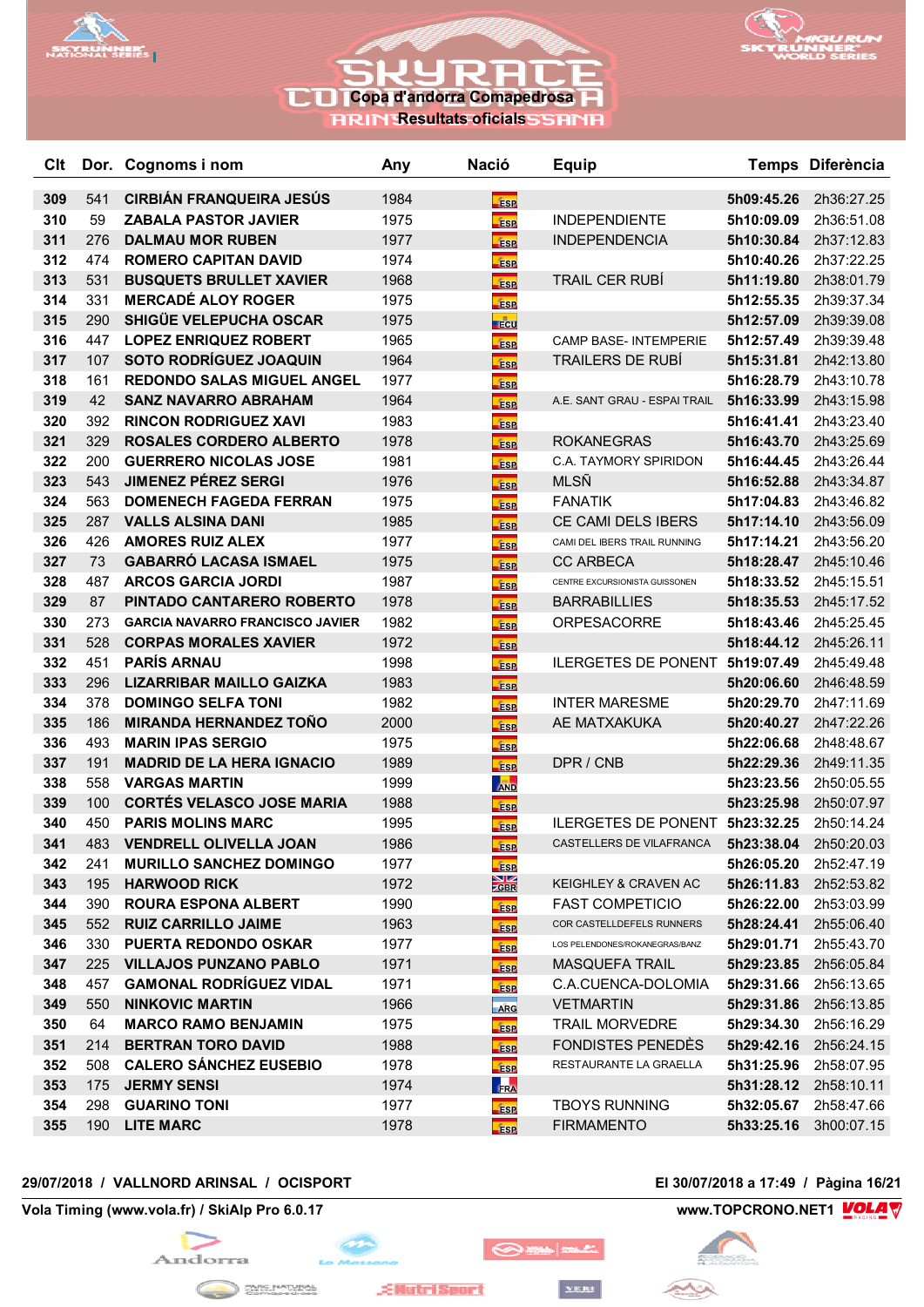



**RRIN Resultats oficials** 

| <b>C</b> It |            | Dor. Cognoms i nom                                           | Any          | <b>Nació</b>                            | <b>Equip</b>                   |                          | Temps Diferència             |
|-------------|------------|--------------------------------------------------------------|--------------|-----------------------------------------|--------------------------------|--------------------------|------------------------------|
| 356         | 81         | <b>FABREGAT CASAL FRANCESC XAVIER</b>                        | 1984         | <b>ESP</b>                              | HOOK SCHOOL CLUB BOXA MANLLEU  | 5h34:22.14               | 3h01:04.13                   |
| 357         | 506        | <b>LAJARA MILLAN PEDRO</b>                                   | 1973         | <b>ESP</b>                              |                                | 5h34:27.26               | 3h01:09.25                   |
| 358         | 559        | <b>GUAL CAMPABADAL JOSEP MARIA 1962</b>                      |              | <b>ESP</b>                              | 100 X 100 FONDISTES TARREGA    | 5h34:29.66               | 3h01:11.65                   |
| 359         | 449        | <b>MARTI GUARRO ROGER</b>                                    | 1984         | <b>ESP</b>                              | 100X100 FONDISTES TÀRREGA      | 5h35:43.34               | 3h02:25.33                   |
| 360         | 373        | <b>RUIZ RODRÍGUEZ MANUEL</b>                                 | 1974         | <b>ESP</b>                              | CLUB ATLÈTIC SANT VICENÇ       | 5h36:24.43               | 3h03:06.42                   |
| 361         | 555        | <b>CASALS MIRO IGNASI</b>                                    | 1970         | <b>ESP</b>                              | <b>AVANNUBO</b>                | 5h36:43.40               | 3h03:25.39                   |
| 362         | 526        | <b>PATRICK BOUTHET</b>                                       | 1963         | FRA                                     |                                | 5h37:06.04               | 3h03:48.03                   |
| 363         | 309        | <b>FRANCH HERNANDEZ LLUIS</b>                                | 1968         | <b>ESP</b>                              | <b>XG TRAIL TEAM</b>           | 5h37:52.92               | 3h04:34.91                   |
| 364         | 344        | <b>FERNÁNDEZ CONTRERAS ALBERTO 1983</b>                      |              | <b>ESP</b>                              |                                | 5h37:54.66               | 3h04:36.65                   |
| 365         | 114        | <b>ERIKSSON PER</b>                                          | 1969         | <b>The Contract State</b><br><b>SWE</b> | CASTELLDEFELS OUTDOOR          | 5h38:27.84               | 3h05:09.83                   |
| 366         | 308        | <b>SERRA GUILLAMET DAVID</b>                                 | 1969         | <b>ESP</b>                              | <b>XG TRAIL TEAM</b>           | 5h41:17.98               | 3h07:59.97                   |
| 367         | 366        | <b>FREIJO ESPIN FERNANDO</b>                                 | 1967         | <b>ESP</b>                              | <b>MASQUEFA TRAIL</b>          | 5h41:37.76               | 3h08:19.75                   |
| 368         | 216        | <b>BURGOS PLAZA ALBERTO</b>                                  | 1987         | <b>ESP</b>                              | LA GARRIGA EXTREME             | 5h43:07.57               | 3h09:49.56                   |
| 369         | 460        | <b>ROPERO GONZALEZ JUAN</b>                                  | 1974         | <b>ESP</b>                              | RUNNING TAQUIGRAFO             | 5h43:24.91               | 3h10:06.90                   |
| 370         | 446        | <b>PANZANO LOPEZ MIGUEL</b>                                  | 1991         | <b>ESP</b>                              | <b>HIMALAYAN SHERPAS</b>       | 5h43:30.97               | 3h10:12.96                   |
| 371         | 482        | <b>MUNNÉ PARERA JOAN</b>                                     | 1984         | <b>ESP</b>                              | FANOIA ADVENTURE TEAM          | 5h44:14.25               | 3h10:56.24                   |
| 372         | 324        | <b>FRANCH ANTONELL PERE</b>                                  | 1979         | <b>ESP</b>                              | SANT FELIUCORRE (CESF)         | 5h44:32.09               | 3h11:14.08                   |
| 373         | 315        | <b>GARCIA ALVES IVAN</b>                                     | 1993         | <b>Fise</b>                             |                                | 5h47:27.41               | 3h14:09.40                   |
| 374         | 347        | <b>QUEIROS ALVES FELIPE FERNANDES</b>                        | 1992         | <b>AND</b>                              |                                | 5h47:27.57               | 3h14:09.56                   |
| 375         | 316        | <b>MENEM COSTA Dani</b>                                      | 1991         | <b>ESP</b>                              | CLUB ATLETISMO FRAGA BAJO-CINC | 5h47:27.71               | 3h14:09.70                   |
| 376         | 110        | NOVA FERRÁNDIZ DANIEL                                        | 1992         | <b>fise</b>                             | <b>JO CORRO PER</b>            | 5h48:47.95               | 3h15:29.94                   |
| 377         | 198        | <b>GAYO ESTEBAN AGUSTIN</b>                                  | 1985         | <b>ESP</b>                              |                                | 5h48:58.09               | 3h15:40.08                   |
| 378         | 377        | <b>ARAMBURO VILCHES JORGE JOSE</b>                           | 1981         | ÉSP                                     | TRAIL RUNNING ZARAGOZA         | 5h49:56.69               | 3h16:38.68                   |
| 379         | 122        | SÁNCHEZ FERNÁNDEZ FÉLIX                                      | 1975         | <b>ESP</b>                              | <b>BANZAII ANTÁRTICA</b>       | 5h50:02.71               | 3h16:44.70                   |
| 380         | 568        | <b>BUQUERAS ANTONIO</b>                                      | 1963         |                                         | <b>OBRINT TRAÇA</b>            | 5h50:35.83               | 3h17:17.82                   |
| 381         | 92         | PEREZ PEREZ JUAN JOSE                                        | 1986         | <b>ESP</b>                              |                                | 5h50:56.13               | 3h17:38.12                   |
| 382         | 261        | <b>ALMARCHA PARRA DESIDERIO</b>                              | 1965         | <b>ESP</b>                              | CE TRAIL TARRACO               | 5h51:09.27               | 3h17:51.26                   |
| 383         | 183        | PLAYÀ SALVADÓ RICARD                                         | 1973         | <b>ESP</b>                              | <b>INDEPENDENT</b>             | 5h51:27.64               | 3h18:09.63                   |
| 384         | 560        | <b>ROSELLO NACHO</b>                                         | 1965         | <b>ESP</b>                              | COLLA DE CORRER EL PAROTET     | 5h51:47.14               | 3h18:29.13                   |
| 385         | 471        | ALBEROLA MACIÁ FRANCISCO JOSÉ                                | 1972         | <b>AND</b>                              | <b>SEC</b>                     | 5h51:53.27               | 3h18:35.26                   |
| 386         | 498        | <b>NURI BARRULL ALBERTO</b>                                  | 1955         | <b>ESP</b>                              | <b>CDM AVANT MONCADA</b>       | 5h52:06.99               | 3h18:48.98                   |
| 387         | 202        | <b>BROS OLMOS DAVID</b>                                      | 1977         | <b>ESP</b>                              | ATRAPATS AMB MONTSERRAT        | 5h52:17.96               | 3h18:59.95                   |
| 388         | 47         | <b>CASADO CERVERA JESUS</b>                                  | 1969         | <b>ESP</b>                              | $\overline{\phantom{a}}$       | 5h52:24.27               | 3h19:06.26                   |
| 389         | 488        | <b>BRITO DA SILVA RODOLFO</b>                                | 1978         | FOR                                     | <b>EDV-VIANA TRAIL</b>         | 5h53:50.74               | 3h20:32.73                   |
| 390         | 489        | <b>LAVIGNE DOMINIQUE</b>                                     | 1963         | FRA                                     |                                | 5h54:04.02               | 3h20:46.01                   |
| 391         |            | 542 FLORIAN MOREL                                            | 1975         | <b>FRA</b>                              | <b>GAILLAC</b>                 | 5h54:04.09               | 3h20:46.08                   |
| 392         | 570        | <b>LOPEZ PEÑA MIGUEL ANGEL</b>                               | 1965         |                                         |                                | 5h54:06.44               | 3h20:48.43                   |
| 393         | 538        | <b>COUSIN MARTI DAVID</b>                                    | 1974         | <b>AND</b>                              | <b>SEC</b>                     | 5h54:13.09               | 3h20:55.08                   |
| 394         |            | 435 VILA VILARROIG MARC                                      | 1992         | <b>ESP</b>                              |                                |                          | <b>5h56:16.60</b> 3h22:58.59 |
| 395         |            | 432 BELLANCO ORTIZ JAVIER                                    | 1996         | <b>ESP</b>                              |                                | 5h57:48.71               | 3h24:30.70                   |
| 396         | 151        | NAVARRO MIÑARRO TÒFOL                                        | 1975         | <b>ESP</b>                              |                                | 5h59:07.38               | 3h25:49.37                   |
| 397         | 365        | <b>BENITO DE LA ENCARNACION SAMUEL</b>                       | 1978         | <b>ESP</b>                              | LOS BENITOS TEAM               | 5h59:33.33               | 3h26:15.32                   |
| 398         | 253<br>458 | <b>PARDO PASTOR JORDI</b>                                    | 1977         | <b>ESP</b>                              | RUNNING FREE WEB               | 5h59:46.21               | 3h26:28.20                   |
| 399         |            | <b>QUEZADA PETROCHE SERGIO</b><br>362 PEDROS TREMOLOSA Jaume | 1990         | <b>E</b> cu                             | <b>TEAM GAES</b>               | 6h01:04.16               | 3h27:46.15                   |
| 400<br>401  | 194        | <b>BORJA LOPEZ LUIS</b>                                      | 1970<br>1980 | <b>ESP</b>                              |                                | 6h01:11.58<br>6h06:39.45 | 3h27:53.57<br>3h33:21.44     |
| 402         |            | 502 VALGAÑON BARBERA ORIOL                                   | 1983         | <b>ESP</b>                              | <b>EKKE TRAIL RUNNING</b>      | 6h08:51.80               | 3h35:33.79                   |
|             |            |                                                              |              | <b>ESP</b>                              |                                |                          |                              |

## **29/07/2018 / VALLNORD ARINSAL / OCISPORT El 30/07/2018 a 17:49 / Pàgina 17/21**

**Vola Timing (www.vola.fr) / SkiAlp Pro 6.0.17 www.TOPCRONO.NET1 WOLA** 





**YERI** 

◎※■

**EllutriSport**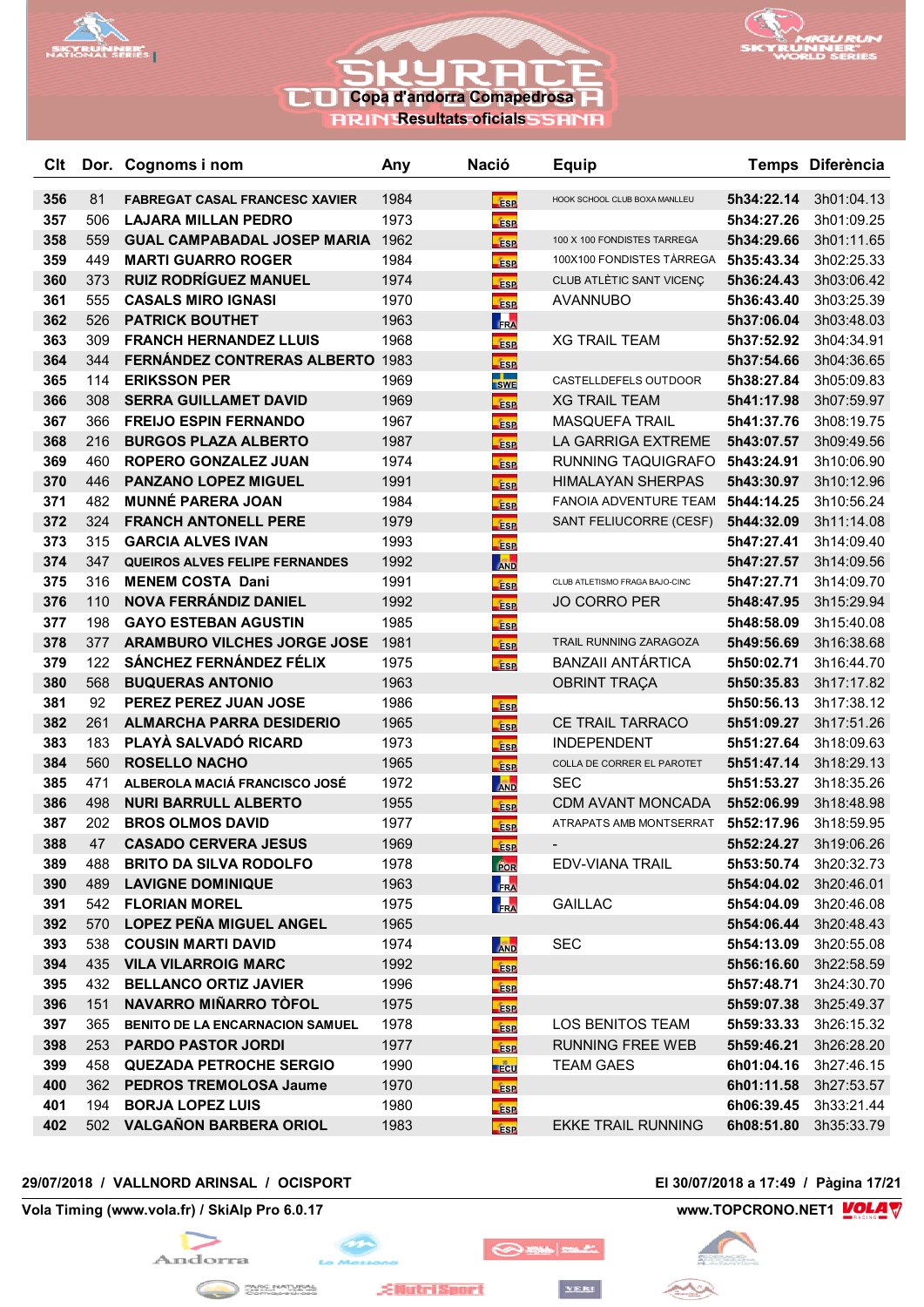



**RRIN Resultats oficials** 

| Clt |     | Dor. Cognoms i nom              | Any  | <b>Nació</b>                  | <b>Equip</b>                              |            | Temps Diferència      |
|-----|-----|---------------------------------|------|-------------------------------|-------------------------------------------|------------|-----------------------|
| 403 | 212 | <b>AGUDO BELMONTE ISAAC</b>     | 1973 | <b>ESP</b>                    |                                           | 6h09:23.92 | 3h36:05.91            |
| 404 | 280 | <b>BOLLO SANVISEN ALEIX</b>     | 1976 | <b>ESP</b>                    | PEDALA.CAT                                | 6h10:27.62 | 3h37:09.61            |
| 405 | 321 | <b>GODOY JAVIER</b>             | 1992 | <b>ESP</b>                    |                                           | 6h11:34.96 | 3h38:16.95            |
| 406 | 389 | <b>KONDO DAI</b>                | 1974 | <b>ESP</b>                    |                                           | 6h11:58.50 | 3h38:40.49            |
| 407 | 494 | <b>CASTELLO PIÑOL SITO</b>      | 1960 | <b>ESP</b>                    | <b>RUNNERINGGIRLS</b>                     | 6h13:10.73 | 3h39:52.72            |
| 408 | 350 | <b>GUEMES SAIZ DAVID</b>        | 1976 | <b>ESP</b>                    |                                           | 6h20:02.16 | 3h46:44.15            |
| 409 | 278 | <b>ORTEGA SALESA ISAAC</b>      | 1984 | <b>ESP</b>                    | ELS PIRATES DE LA MUNTANYA                | 6h20:49.02 | 3h47:31.01            |
| 410 | 501 | <b>SÁNCHEZ CUEVAS MANUEL</b>    | 1984 | <b>ESP</b>                    | <b>GALLOZORRO'S TEAM</b>                  | 6h21:22.18 | 3h48:04.17            |
| 411 | 116 | <b>LUENGO LEYVA ALBERT</b>      | 1996 | <b>ESP</b>                    |                                           | 6h22:25.19 | 3h49:07.18            |
| 412 | 295 | <b>HERREROS COMELLAS ESTEVE</b> | 1985 | <b>ESP</b>                    | SANTFELIUCORRE                            | 6h23:22.28 | 3h50:04.27            |
| 413 | 361 | NÚÑEZ OLLÉ ORIOL                | 1971 | <b>ESP</b>                    | CLUB ESPORTIU LA CALA - CE AZI            | 6h23:22.35 | 3h50:04.34            |
| 414 | 209 | <b>DURKIN SEAN</b>              | 1973 | FRA                           |                                           | 6h23:26.32 | 3h50:08.31            |
| 415 | 442 | <b>DE LUCAS GARCIA ALFONSO</b>  | 1976 | <b>ESP</b>                    |                                           | 6h25:15.58 | 3h51:57.57            |
| 416 | 152 | <b>VERGELI VALEROS MARC</b>     | 1990 | <b>ESP</b>                    | <b>KINESI</b>                             | 6h25:57.95 | 3h52:39.94            |
| 417 | 469 | <b>HURTADO ORTEGA EDGAR</b>     | 1979 | <b>ESP</b>                    | CLUB EXCURSIONISTA TRAIL TARRA 6h26:58.91 |            | 3h53:40.90            |
| 418 | 547 | <b>SAIZ REDONDO RUBÉN</b>       | 1966 | <b>ESP</b>                    |                                           | 6h28:44.61 | 3h55:26.60            |
| 419 | 514 | <b>FERNÁNDEZ BARRA PEDRO</b>    | 1993 | <b>ESP</b>                    |                                           | 6h28:50.62 | 3h55:32.61            |
| 420 | 263 | <b>CONSUEGRA DURAN SERGI</b>    | 1971 | <b>ESP</b>                    | CE. CAMI DELS IBERS TRAIL RUNN            | 6h29:03.93 | 3h55:45.92            |
| 421 | 188 | <b>CAMARA PERALES TONI</b>      | 1986 | <b>ESP</b>                    |                                           | 6h29:19.98 | 3h56:01.97            |
| 422 | 328 | <b>DE GROOT FIBLA DAVID</b>     | 1987 | <b>ESP</b>                    |                                           | 6h34:52.97 | 4h01:34.96            |
| 423 | 371 | <b>AUÑON FERNANDO</b>           | 1974 | <b>ESP</b>                    | <b>CIMS</b>                               | 6h39:50.48 | 4h06:32.47            |
| 424 | 565 | <b>LOPEZ BAÑON DANIEL</b>       | 1972 | <b>ESP</b>                    | <b>JOYICA</b>                             | 6h39:50.62 | 4h06:32.61            |
| 425 | 302 | <b>VILARDELL PÉREZ ALBERT</b>   | 1978 | <b>ESP</b>                    | C. E. TRAIL TARRACO                       | 6h51:13.71 | 4h17:55.70            |
| 426 | 416 | <b>IRUJO BERUETE CARLOS</b>     | 1959 | <b>ESP</b>                    | CAZADORES DE CANFRANC                     | 6h53:07.56 | 4h19:49.55            |
| 427 | 234 | <b>CHRISTIAN SOREN</b>          | 1990 | $\frac{\text{N}}{\text{CBR}}$ |                                           | 6h54:20.75 | 4h21:02.74            |
| 428 | 137 | <b>ALCALÁ PERALES DIEGO</b>     | 1992 | <b>ESP</b>                    | <b>UPV</b>                                | 6h55:29.52 | 4h22:11.51            |
| 429 | 136 | <b>ALCAIDE CARLOS</b>           | 1992 | <b>ESP</b>                    |                                           | 6h55:34.07 | 4h22:16.06            |
| 430 | 222 | <b>VALLS TOSCA ALBERT</b>       | 1975 | <b>ESP</b>                    |                                           | 6h56:13.61 | 4h22:55.60            |
| 431 | 465 | <b>FELIP ALEGRET MARC</b>       | 1995 | <b>ESP</b>                    | ILERGETES DE PONENT 6h58:07.80            |            | 4h24:49.79            |
| 432 | 317 | <b>EARL DEBBIE JANET</b>        | 1965 | <b>ESP</b>                    | <b>SVENSK MÄSTARE</b>                     | 6h59:13.02 | 4h25:55.01            |
| 433 | 369 | <b>BARRIOS BARCELO MANUEL</b>   | 1977 | <b>ESP</b>                    | C.A. CUENCA DOLOMIA                       | 7h02:01.19 | 4h28:43.18            |
| 434 | 562 | FERNANDEZ FERNANDEZ JAVIER JOSE | 1980 | <b>ESP</b>                    |                                           | 7h05:08.11 | 4h31:50.10            |
| 435 | 425 | <b>MARIN MORENO ALEJANDRO</b>   | 1991 | <b>ESP</b>                    |                                           | 7h05:09.93 | 4h31:51.92            |
| 436 |     | 297 LLERDA PINTO HECTOR         | 1984 | <b>ESP</b>                    |                                           | 7h06:35.33 | 4h33:17.32            |
| 437 | 445 | PASCUAL MUÑOZ ALEJANDRO         | 1991 | <b>ESP</b>                    | <b>HIMALAYAN SHERPAS</b>                  | 7h10:11.28 | 4h36:53.27            |
| 438 | 480 | <b>MARC GRIFFOUILLERE</b>       | 1974 | FRA                           |                                           | 7h14:25.64 | 4h41:07.63            |
| 439 | 467 | <b>CAPY SEBASTIEN</b>           | 1971 | FRA                           |                                           |            | 7h14:26.42 4h41:08.41 |
| 440 |     | 400 ARNAU RALLO PERE            | 1972 | <b>ESP</b>                    | ALBINYANA RUNNERS OUIEA                   | 7h42:50.55 | 5h09:32.54            |
| 441 | 223 | <b>CASALI TABERNER ANDREU</b>   | 1970 | ise                           |                                           |            | 8h01:25.28 5h28:07.27 |

**Absents (86)**

|    | <b>ALBON JONATHAN</b>    | 1989 | $\frac{\text{N}}{\text{ABR}}$ | <b>INOV-8</b>                       |  |
|----|--------------------------|------|-------------------------------|-------------------------------------|--|
|    | <b>NIKOLOV KIRIL</b>     | 1982 | BUI <sub>2</sub>              | <b>XCOSPORTS</b>                    |  |
| 12 | <b>GIL EUGENI</b>        | 1994 | ÉSP                           | <b>BUFF PRO TEAM</b>                |  |
| 15 | <b>AIT CHAOU HASSAN</b>  | 1976 | <b>fase</b>                   | EUSKAL SELEKZIOA                    |  |
| 22 | <b>SCHINDLER ANDREAS</b> | 1976 | <b>DEU</b>                    | <b>BJAK'S RUNNING TEAM / SCARPA</b> |  |
| 44 | DE ARRIBA CEJUDO ANTONIO | 1966 | <b>ESP</b>                    | <b>INVERSETEAM-TRAIL</b>            |  |

 $\bigotimes$  is  $\bigotimes$ 

**YERI** 

## **29/07/2018 / VALLNORD ARINSAL / OCISPORT El 30/07/2018 a 17:49 / Pàgina 18/21**

## **Vola Timing (www.vola.fr) / SkiAlp Pro 6.0.17 www.TOPCRONO.NET1 WOLA**



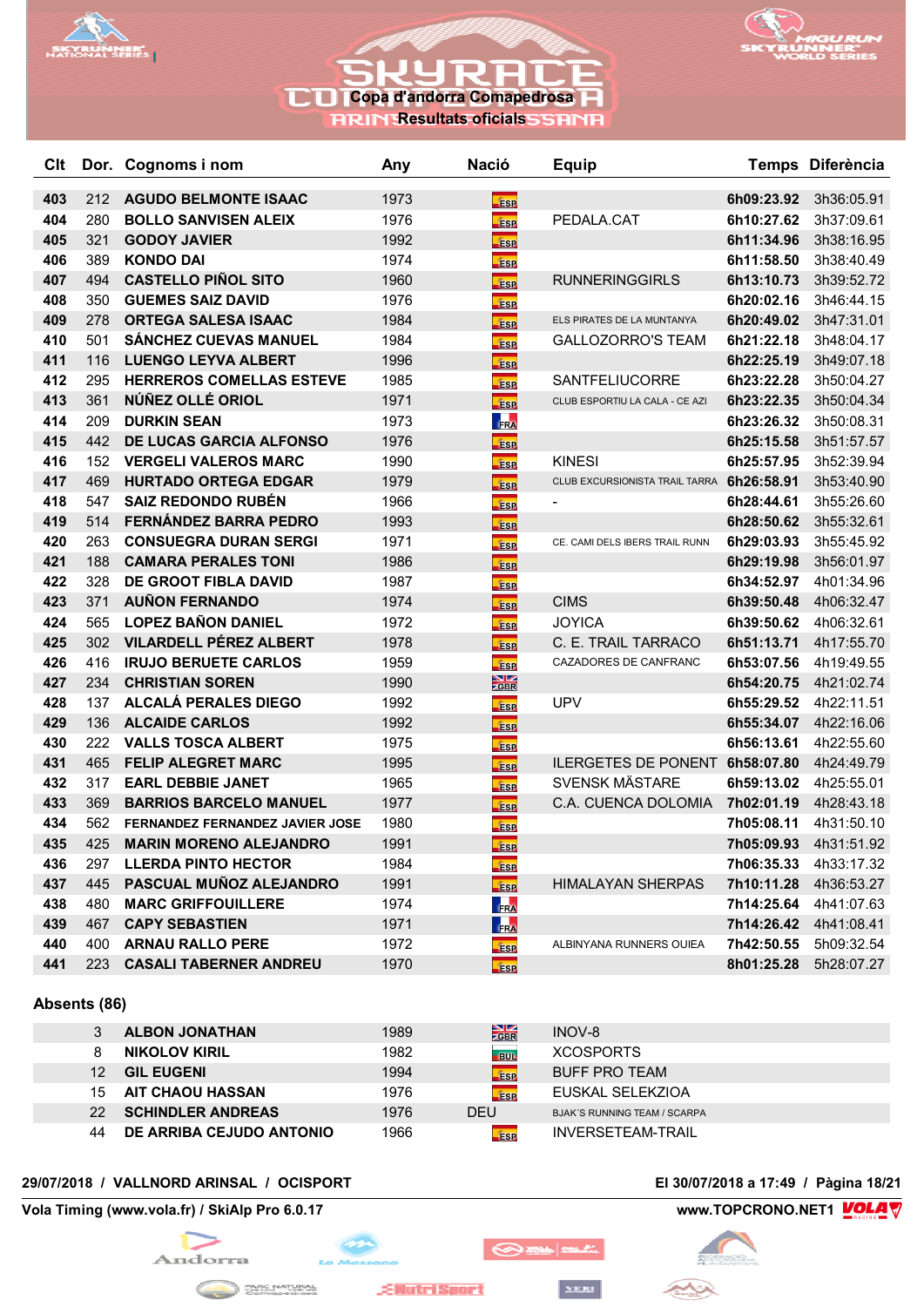



## **RRIN Resultats oficials**

| Clt |     | Dor. Cognoms i nom                | Any  | <b>Nació</b>            | <b>Equip</b>                      | Temps Diferència |
|-----|-----|-----------------------------------|------|-------------------------|-----------------------------------|------------------|
|     | 46  | <b>SANVICENTE ROCHA LLUIS</b>     | 1982 | <b>AND</b>              | <b>INVERSETEAM-TRAIL</b>          |                  |
|     | 48  | <b>GOÑI GASTÓN IBAI</b>           | 1988 | <b>ESP</b>              |                                   |                  |
|     | 49  | <b>SALVADOR MIQUEL GERARD</b>     | 1977 | <b>ESP</b>              | AGRUPACIÓ EXCURSIONISTA DE MAR    |                  |
|     | 50  | <b>SAIZ BONET ROBERT</b>          | 1988 | <b>ESP</b>              |                                   |                  |
|     | 52  | BELTRAN IBAÑEZ RAFAEL             | 1982 | <b>ESP</b>              |                                   |                  |
|     | 53  | <b>VILORIA OTXARAN DAVID</b>      | 1982 | <b>ESP</b>              | SAN IGNACIO BASOTXO               |                  |
|     | 54  | <b>UGALDE JON</b>                 | 1995 | FRA                     |                                   |                  |
|     | 61  | <b>LUGRIN PEREZ RICHARD</b>       | 1970 | <b>ESP</b>              | KYOKUSHINRUNNING                  |                  |
|     | 68  | <b>PALOMAR ARROYO ANDRES</b>      | 1973 | <b>ESP</b>              | <b>BANZAII ANTARTICA</b>          |                  |
|     | 69  | <b>PLA CUESTA OSCAR</b>           | 1976 | <b>ESP</b>              | <b>TRAIL MORVEDRE</b>             |                  |
|     | 76  | <b>BOIRA BONHORA JORDI</b>        | 1976 | <b>ESP</b>              |                                   |                  |
|     | 93  | <b>RUIZ RODRÍGUEZ FRANCISCO</b>   | 1977 | <b>ESP</b>              | <b>SERRES DE MESTRAL</b>          |                  |
|     | 102 | <b>BARRINGTON ANDREW</b>          | 1990 | $\frac{N}{2}$ GBR       |                                   |                  |
|     |     | 113 CARBALLO RODRÍGUEZ CARLOS     | 1986 | <b>ESP</b>              | <b>JAIRA TRAIL</b>                |                  |
|     |     | 117 ESCUELA PERDOMO ÁLVARO        | 1993 | <b>ESP</b>              | <b>JAIRA TRAIL</b>                |                  |
|     | 119 | <b>GONZALEZ NAVARRO DANIEL</b>    | 1985 | <b>ESP</b>              |                                   |                  |
|     |     | 124 ESCUDÉ SERRA JOSEP            | 1967 | <b>ESP</b>              | DESMUNTAMARGES NAVÀS              |                  |
|     | 126 | <b>MACHADO EMANUEL</b>            | 1993 | For                     | DAP TRAIL TEAM                    |                  |
|     | 128 | <b>KARLSEN KRISTIAN</b>           | 1982 | $\frac{1}{NOR}$         | 1982                              |                  |
|     | 130 | <b>ELMOUATASSIM LOUHAIDIA</b>     | 1987 | <b>ESP</b>              |                                   |                  |
|     | 131 | <b>DIAZ LOPEZ JOSEBA</b>          | 1995 | <b>ESP</b>              | <b>ANAITASUNA MB</b>              |                  |
|     | 132 | <b>CLÉMENT TORRES</b>             | 1991 | FRA                     | 1991                              |                  |
|     | 134 | <b>ALVAREZ CALONGE CRISTIAN</b>   | 1990 | <b>ESP</b>              | <b>ALEX CAMPOS TEAM</b>           |                  |
|     | 138 | <b>CAVILL JAYSON</b>              | 1977 | $\frac{\sum x}{\sum x}$ |                                   |                  |
|     | 141 | <b>CHOU CHING</b>                 | 1991 | <b>TWN</b>              | <b>SALOMON TAIWAN</b>             |                  |
|     | 144 | <b>GONZÁLEZ MANTECÓN GUZMÁN</b>   | 1992 | <b>Esp</b>              | LA PEÑA DEL TREN TRAIL TEAM       |                  |
|     | 146 | <b>DIAZ ALCARAZO ERLANTZ</b>      | 1986 | <b>Fise</b>             |                                   |                  |
|     |     | 147 ANTOINE GROUILLARD STEFENEL   | 1987 | FRA                     | <b>LCDH</b>                       |                  |
|     | 153 | <b>MARSINYACH DOMINGUEZ JAUME</b> | 1993 | <b>ESP</b>              | CENTRE EXCTA. CARDONA             |                  |
|     | 156 | <b>ASENSIO COLL JAUME</b>         | 1996 | <b>ESP</b>              | CENTRE EXCURSIONISTA DE CARDON    |                  |
|     | 159 | <b>MIRO MARCOS JOAQUIM</b>        | 1972 | <b>ESP</b>              | <b>INTERSPORT OLARIA</b>          |                  |
|     | 160 | <b>ARNAUS XAVIER</b>              | 1969 | <b>ESP</b>              | <b>SOS SANT JOAN</b>              |                  |
|     | 162 | <b>ADRIAN GOICOECHEA AITOR</b>    | 1980 | <b>ESP</b>              |                                   |                  |
|     |     | 164 MORENO AGUILAR RUBÉN          | 1992 | <b>ESP</b>              | LA GARRIGA EXTREME                |                  |
|     |     | 166 IZAGIRRE EGOITZ               | 1984 | <b>ESP</b>              | <b>INTXIXU TRAIL</b>              |                  |
|     |     | 170 SERRA JOAN                    | 1983 | <b>ESP</b>              |                                   |                  |
|     |     | 182 CARCOLÉ SANS XAVI             | 1972 | <b>ESP</b>              | <b>MADTEAM</b>                    |                  |
|     |     | 184 GARCÍA CHAMORRO JOSE          | 1975 | <b>ESP</b>              |                                   |                  |
|     |     | 185 REY ALSINA ABEL               | 1991 | <b>ESP</b>              |                                   |                  |
|     |     | 192 VILAR RIBO PAU                | 1991 | <b>ESP</b>              | <b>WAA TEAM</b>                   |                  |
|     | 199 | <b>COSTA ALEJANDRO</b>            | 1995 | <b>AND</b>              |                                   |                  |
|     |     | 210 CORTEZ SÉRGIO                 | 1988 | FOR                     | <b>GO!RUNNERS</b>                 |                  |
|     | 217 | <b>MARIN NAVARRO CARLOS</b>       | 1997 | <b>ESP</b>              | THE SECRET SPOT                   |                  |
|     | 228 | <b>GARCIA ARRASTIA ALFRED</b>     | 1973 | <b>ESP</b>              | <b>CEXTONA</b>                    |                  |
|     |     | 229 GAUTIER HIS                   | 1990 | FRA                     | <b>GRAND ANGOULEME ATHLÉTISME</b> |                  |
|     | 233 | <b>BARBANY BOFILL ORIOL</b>       | 1995 | <b>ESP</b>              | FLOR DE TRIATLÓ                   |                  |
|     |     | 235 RODRÍGUEZ ANGRILL XAVIER      | 1975 | <b>ESP</b>              | EXCURSIONISME TORREDEMBARRA       |                  |

## **29/07/2018 / VALLNORD ARINSAL / OCISPORT El 30/07/2018 a 17:49 / Pàgina 19/21**

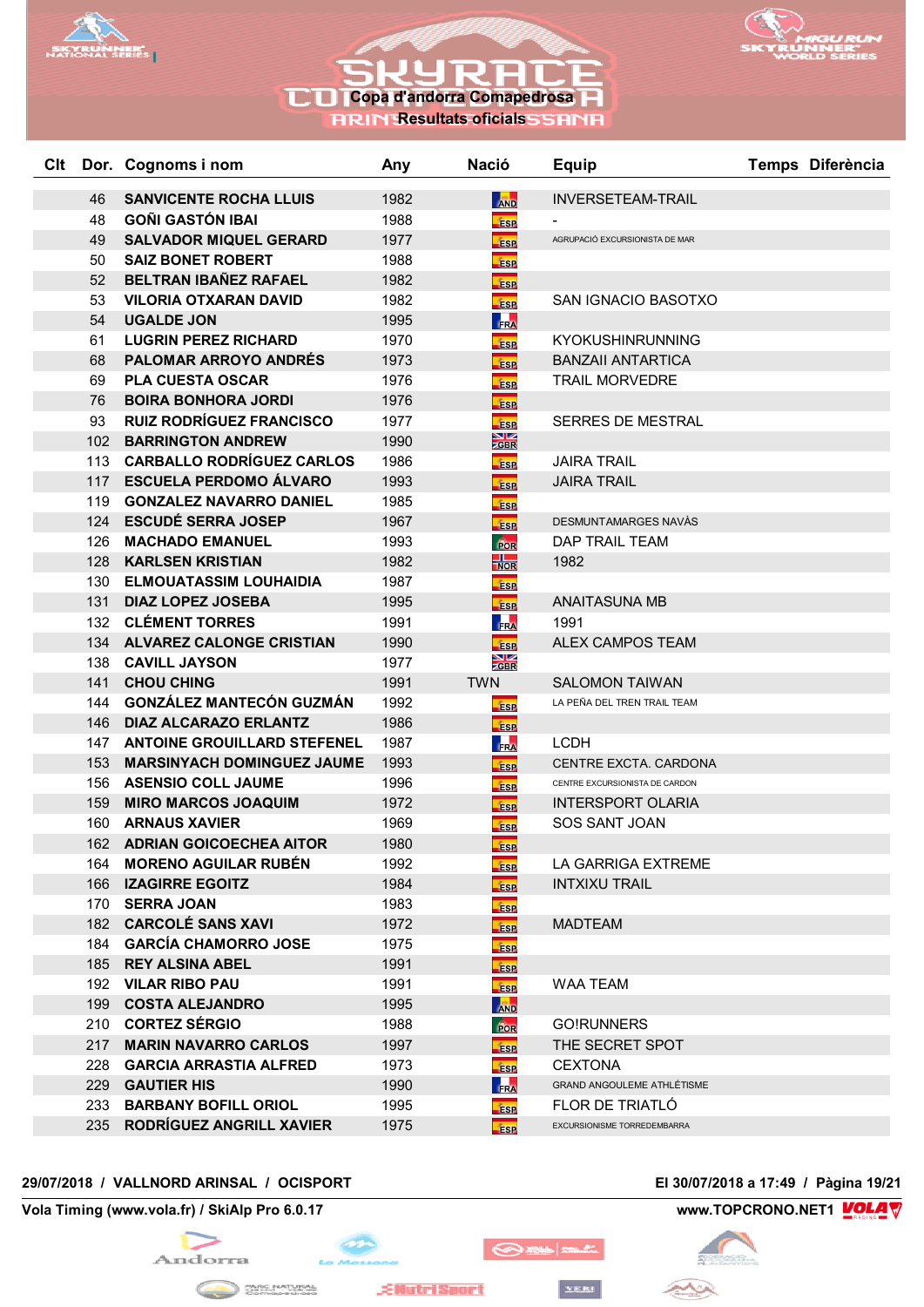





**RRIN Resultats oficials** 

| Clt |            | Dor. Cognoms i nom                                               | Any          | <b>Nació</b>                | <b>Equip</b>                                     | Temps Diferència |
|-----|------------|------------------------------------------------------------------|--------------|-----------------------------|--------------------------------------------------|------------------|
|     |            |                                                                  |              |                             |                                                  |                  |
|     | 237        | <b>MAURI GIMENEZ JORDI</b>                                       | 1976         | <b>ESP</b>                  | <b>AIJA</b>                                      |                  |
|     | 238        | <b>COSTA ARNAU XAVIER</b>                                        | 1976         | <b>ESP</b>                  |                                                  |                  |
|     |            | 243 PARRA FALLA TAKA (JUAN)                                      | 1966         | <b>AND</b>                  | COMPRESSPORT - SANLORIA                          |                  |
|     | 245        | <b>BAYON FRAGA CARLOS MIGUEL</b>                                 | 1987         | <b>ESP</b>                  |                                                  |                  |
|     | 250        | <b>PASQUALI CHRISTOPHE</b>                                       | 1974         | <b>ESP</b>                  | TODOVERTICAL V+                                  |                  |
|     | 256        | <b>SIMPSON ZAK</b>                                               | 1994         | $\frac{\text{N}}{\text{Z}}$ |                                                  |                  |
|     | 275        | <b>PRAT MEMBRIVE ERIK</b>                                        | 1982         | <b>ESP</b>                  | <b>INDEPENDENCIA</b>                             |                  |
|     | 277        | <b>CARTIER YVES</b><br>ESTÉVEZ ÁLVAREZ RAÚL                      | 1984         | <b>ESP</b>                  | <b>PANTERES GROGUES</b>                          |                  |
|     | 281        |                                                                  | 1981         | <b>ESP</b>                  | A.E.MATXACUCA                                    |                  |
|     |            | 293 CORREA ORRI JORDI                                            | 1995         | <b>ESP</b>                  | ASS.ESP. INTEMPERIE                              |                  |
|     | 300<br>304 | <b>VIVÉ PORCHAS ORIOL</b>                                        | 1979         | <b>AND</b>                  | S.E.C.                                           |                  |
|     |            | <b>VILLALOBOS JORDAN</b>                                         | 1987         | $\overline{\mathsf{USA}}$   |                                                  |                  |
|     | 305        | <b>CORDERO SILLERO ALBERT</b>                                    | 1978         | <b>ESP</b>                  |                                                  |                  |
|     | 307        | <b>ORGUE FIGOLS DANIEL</b>                                       | 1979         | <b>ESP</b>                  |                                                  |                  |
|     |            | 318 SAN NICOLAS JIMENEZ JOSE LUIS                                | 1970         | Ésp                         | <b>INDIVIDUAL</b>                                |                  |
|     | 327<br>335 | <b>RUIZ MORALES FRANCISCO DE ASÍS</b><br>ROSELLÓ MARTÍNEZ XAVIER | 1976         | <b>TESP</b>                 | <b>CD OLIMPO</b>                                 |                  |
|     |            |                                                                  | 1994         | <b>AND</b>                  | <b>INDIVIDUAL</b>                                |                  |
|     | 338        | <b>CARDONA CHAMORRO JAUME</b>                                    | 1979         | <b>fise</b>                 | FORÇA FORTS I FERMS                              |                  |
|     | 343        | <b>BEDFORD CHRIS</b>                                             | 1989         | FRA                         |                                                  |                  |
|     | 351        | <b>BALLESTER VILLAR ELISEO</b>                                   | 1978         | <b>ESP</b>                  | <b>ALCUDIADEVEOTEAM</b>                          |                  |
|     |            | 354 LAZARO MIQUEL<br><b>GALÍ TORRES PAU</b>                      | 1972         | <b>fise</b>                 |                                                  |                  |
|     | 370        | <b>POCH BERTRAN JORDI</b>                                        | 1992         | <b>ESP</b>                  | <b>GREVOL</b>                                    |                  |
|     | 376<br>388 | <b>NEGRE I PÉREZ JOSEP</b>                                       | 1984         | <b>ESP</b>                  | <b>FAST COMPETICIÓ</b><br><b>FAST COMPETICIÓ</b> |                  |
|     | 391        | <b>HERRERO ALEJO ISRAEL</b>                                      | 1968<br>1980 | <b>fise</b>                 | SPOR-TI                                          |                  |
|     | 403        | <b>MARCH MONTON AMADEU</b>                                       | 1983         | <b>ESP</b>                  | <b>SEC</b>                                       |                  |
|     | 408        | <b>PEREZ JORDAN CRISTIAN</b>                                     | 1981         | <b>AND</b>                  | <b>TRAIL MORVEDRE</b>                            |                  |
|     | 413        | <b>CLAVERA BARBANY CARLES</b>                                    |              | <b>fase</b>                 |                                                  |                  |
|     |            |                                                                  | 1973         | <b>ESP</b>                  | <b>MOVIT</b>                                     |                  |
|     | 414        | <b>MONTERO ABUJAS RAÚL</b>                                       | 1979         | <b>ESP</b>                  | <b>GAME ELCHE</b>                                |                  |
|     | 415        | <b>MARTÍN MOLINA EDUARDO</b>                                     | 1972         | <b>ESP</b>                  | <b>TRAIL MORVEDRE</b>                            |                  |
|     | 452        | <b>MARTÍN ESPAÑA ANTONIO JOAQUÍN</b>                             | 1977         | <b>ESP</b>                  | <b>CLUB TRAILMOTRIL526</b>                       |                  |
|     | 456        | <b>BECKER SOLER CARLOS</b>                                       | 1992         | <b>ESP</b>                  |                                                  |                  |
|     | 557        | <b>DELSOUILLER BRICE</b>                                         | 1982         | <b>FRA</b>                  | PUDSEY AND BRAMLEY                               |                  |

## **Abandons (22)**

| <b>LJUNGDAHL SEBASTIAN</b>        | 1988 | <b>SWE</b>                      | <b>SALMING</b>         |
|-----------------------------------|------|---------------------------------|------------------------|
| <b>GARCIA BLANCO ANDRES</b>       | 1992 | <b>ESP</b>                      | AVIENTU SOLORUNNERS    |
| <b>HALSALL STEVE</b>              | 1983 | $\frac{\sum K}{\sum_{i=1}^{n}}$ | <b>KESWICK AC</b>      |
| <b>RESSES ANTONIN</b>             | 1993 | FRA                             |                        |
| RODRÍGUEZ DURAN ÀLEX<br>118       | 1984 | <b>AND</b>                      |                        |
| <b>VALLÈS BALSELLS JORDI</b>      | 1993 | <b>ESP</b>                      | <b>INVERSEXTRAIL</b>   |
| <b>PUJO MENJOUET GUILHEM</b>      | 1992 | <b>FRA</b>                      |                        |
| <b>MORBINI FABIO</b>              | 1982 | <b>ITA</b>                      |                        |
| <b>FIGUEROLA RODRÍGUEZ EDUARD</b> | 1981 | <b>fise</b>                     | <b>CE DEPORUNNERS</b>  |
| <b>CASALS VIROSQUE XAVIER</b>     | 1974 | <b>ESP</b>                      |                        |
| <b>SIERRA SANCHEZ CHUS</b>        | 1965 | <b>fase</b>                     | <b>SANTFELIU CORRE</b> |
| <b>ROURA COLLELL MARC</b>         | 1979 | <b>ESP</b>                      | <b>FAST COMPETICIÓ</b> |
|                                   |      |                                 |                        |

## **29/07/2018 / VALLNORD ARINSAL / OCISPORT El 30/07/2018 a 17:49 / Pàgina 20/21**

## **Vola Timing (www.vola.fr) / SkiAlp Pro 6.0.17 www.TOPCRONO.NET1 WOLA**





 $\mathcal{A}$ 

**EllutriSport** 

```
YERI
```
 $\bigotimes$  and